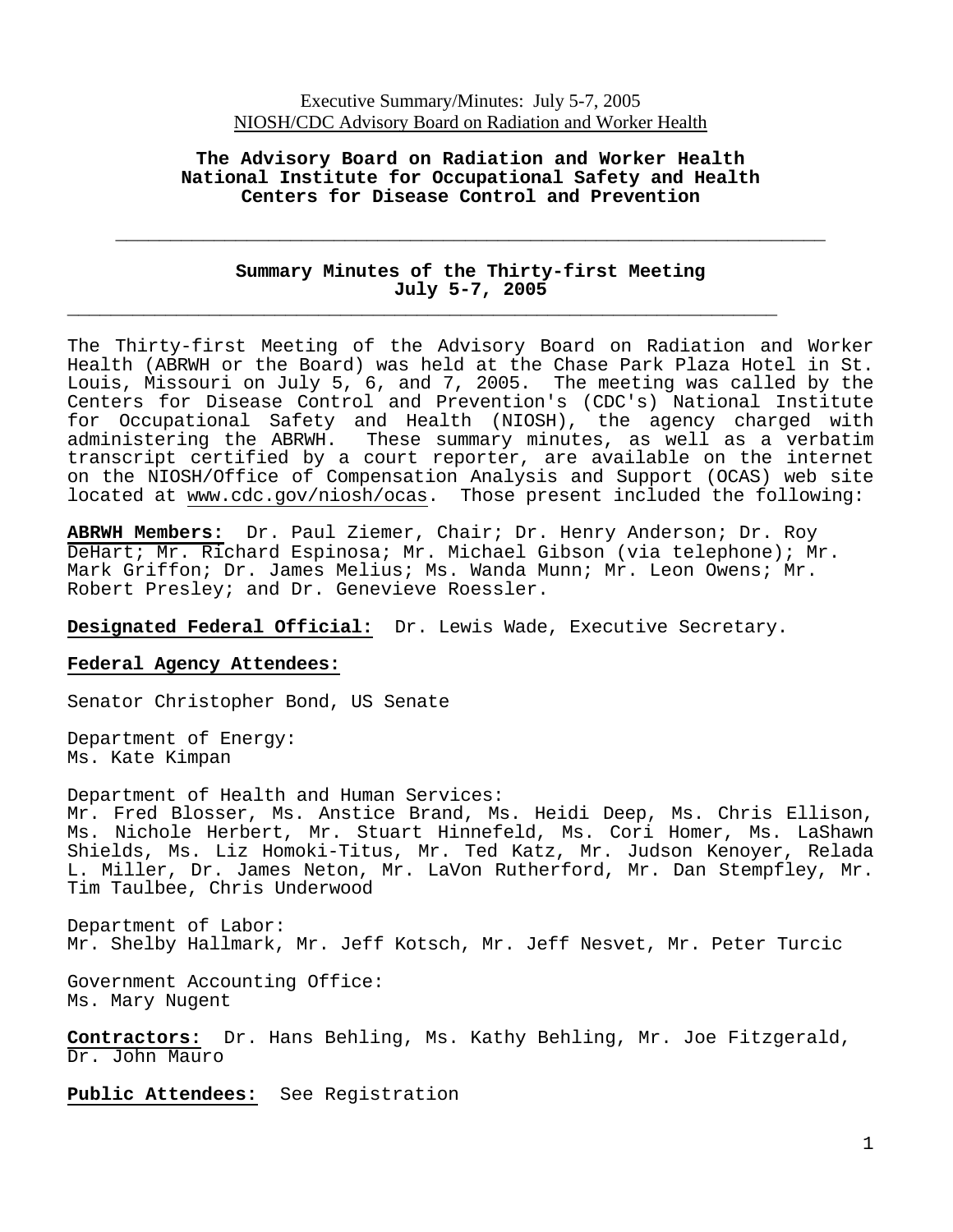#### **Executive Summary**

The Thirty-first Meeting of the Advisory Board on Radiation and Worker Health (ABRWH or the Board) was held at the Chase Park Plaza Hotel in St. Louis, Missouri on July 5, 6, and 7, 2005. All members were in attendance. Others in attendance included staff of various Federal agencies, as well as members of the public. The Summary Minutes of Meeting Thirty were approved without comment.

\* \* \* \* \*

## **Tuesday, July 5, 2005**

### **Bethlehem Steel Technical Basis Document Status of Revisions**

**Dr. Jim Neton** of NIOSH presented a history of the Bethlehem Steel Site Profile Revision and the NIOSH responses to SC&A's review. He included information regarding five motions passed by the Board at the February 7th meeting in St. Louis as a result of those revisions.

Questions were entertained from the Board following the conclusion of **Dr. Neton**'s presentation. The Board determined a smaller workgroup or subcommittee should be assembled to identify and review issues items and coordinate resolution with SC&A's comments and findings.

### **\* \* \* \* \***

#### **Comments by Members of Congress**

**Senator Christopher Bond** of Missouri reiterated previous reminders of the urgent need to designate former workers at the Mallinckrodt downtown site as members of the Special Exposure Cohort, or SEC. He also addressed the Board regarding dose reconstruction feasibility and timely worker compensation.

### **\* \* \* \* \***

#### **Privacy Issues**

**Ms. Liz Homoki-Titus** from the Office of General Counsel of the Department of Health and Human Services addressed the Board regarding conflict of interest and conditions under which a Board member might be required to recuse himself. She also suggested that the Board establish a procedure to follow when they may be called upon to provide public comment.

**Ms. Homoki-Titus** answered questions from the Board.

**\* \* \* \* \***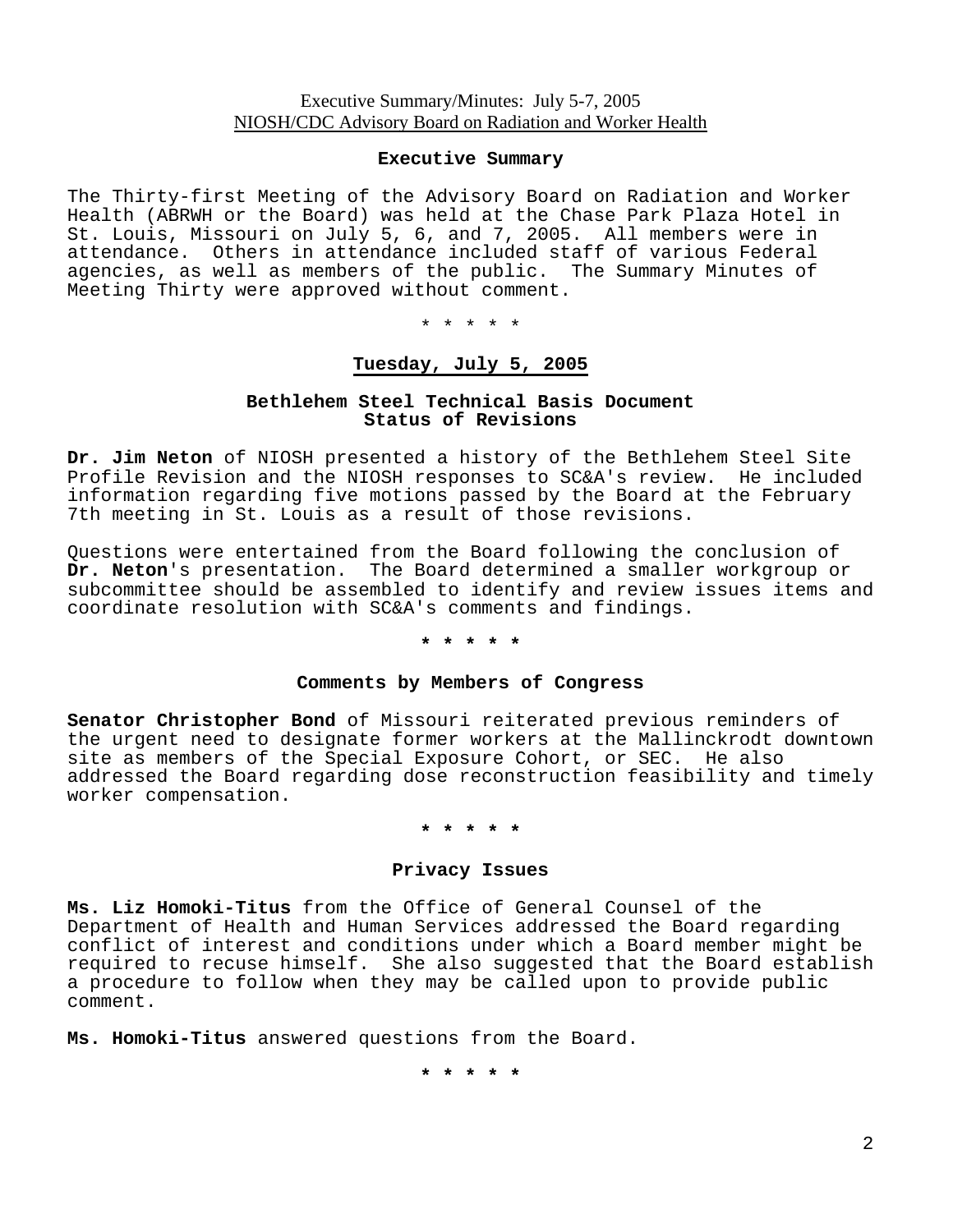#### **Y-12 Site Profile Review**

**Mr. Joe Fitzgerald** of Sanford Cohen & Associates briefed the Board in general terms on accomplishments in the last 30 days regarding document review and interviews. He noted the workers were very mobile at the site, certain worker classes were not monitored, and the high-fired oxide workers had been switched from periodic urinalysis and lung count monitoring to only periodic fecal analysis.

**Mr. Fitzgerald** stated he would like to follow the issue resolution process with NIOSH and ORAU to isolate what is important regarding issues of concern.

Following his presentation, **Mr. Fitzgerald** took questions from the Board.

**\* \* \* \* \***

### **Y-12 Special Exposure Cohort (SEC) Petition Evaluation Report and Board Discussion**

**Mr. Robert Presley** recused himself and stepped away from the table.

**Mr. Larry Elliott**, Director of NIOSH's Office of Compensation Analysis and Support, acknowledged the work SC&A and **Mr. Fitzgerald** did on the Y-12 site profile, noting it would provide for a more comprehensive technical basis document.

**Mr. Elliott** described the three Y-12 petitions (18, 26, and 28) received on behalf of employees at the plant. He reminded the Board of the statutory requirements required for adding a class of worker to the Special Exposure Cohort.

The original class definitions from the petitions were described by **Mr. Elliott**, with time periods ranging from January 1944 through December 1957. Noting that no data existed for the early years at the facility, he described NIOSH's use of portions of the site profile in evaluating the petitions. Documents provided by the petitioners were included in that review.

- **Mr. Elliott** summarized the NIOSH conclusions, in part stating that: #The workers described in Petitions 18 and 26, and in Petition 28 through December 1947 be combined, and provided the Board with wording for the new proposed class definition.
	- #That combined class of worker had met the feasibility and health endangerment requirements of the two-pronged statutory test.
	- **The evaluation process would continue relative to the remainder of** the Petition 28 workers in the period January 1948 through December 1957, with a further evaluation report to be presented at a subsequent meeting.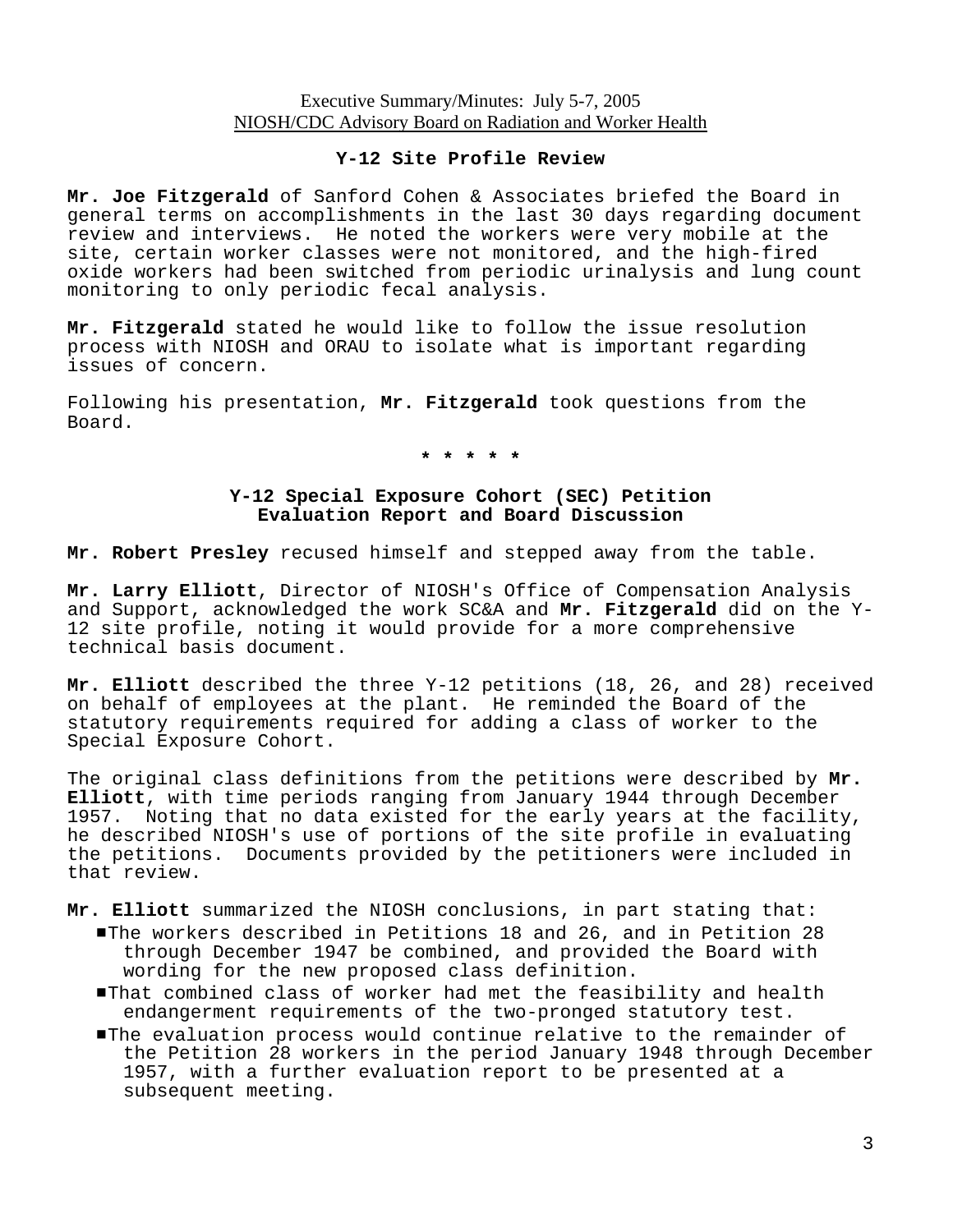**Mr. Elliott** added the work done by the SC&A site profile review would be important in completing NIOSH's evaluation of Petition 28.

**Mr. Elliott** answered questions from the Board. Petitioners available via telephone indicated they had no comments regarding the evaluation report.

Following extensive discussion, a motion carried recommending the combined class of worker be granted inclusion in the Special Exposure Cohort.

## **\* \* \* \* \***

## **IAAP SEC Petition Evaluation Report and Board Discussion**

Dr. Wade and Dr. Ziemer acknowledged Mr. Presley's return to the table.

**Mr. Larry Elliot** of NIOSH presented information regarding industrial radiographers who conducted radiography on a nonradiological high explosive weapon components at the Iowa Army Ammunition Plant from May of 1948 to March of 1949. He provided details of the evaluation report and concluded the presentation by defining the proposed class.

#### **After extensive discussion, the Board passed a motion granting an SEC petition for the industrial radiographers who worked at the Iowa Ammunition Plant from May 1948 to March 1949.**

#### \* \* \* \* \* **Public Comment Period**

The following is a list of the members of the public who spoke. A full transcript of their comments is available on the OCAS web site, www.cdc.gov/niosh/ocas.

Mr. Richard Miller, GAP; Mr. Dan McKeel, Missouri Coalition for the Environment; Mr. Clarence Schwendesen, Mallinckrodt; Mr. Ed Lamzik, Mallinckrodt; Ms. Eileen Adams, Destrehan Plant; Ms. Marilyn Schneider, Mallinckrodt; Ms. Mary Generi, Mallinckrodt: Mr. George Vogt, Mallinckrodt; Mr. Roni Steger, Mallinckrodt; and Mr. Ed Walker, Bethlehem Steel.

\* \* \* \* \*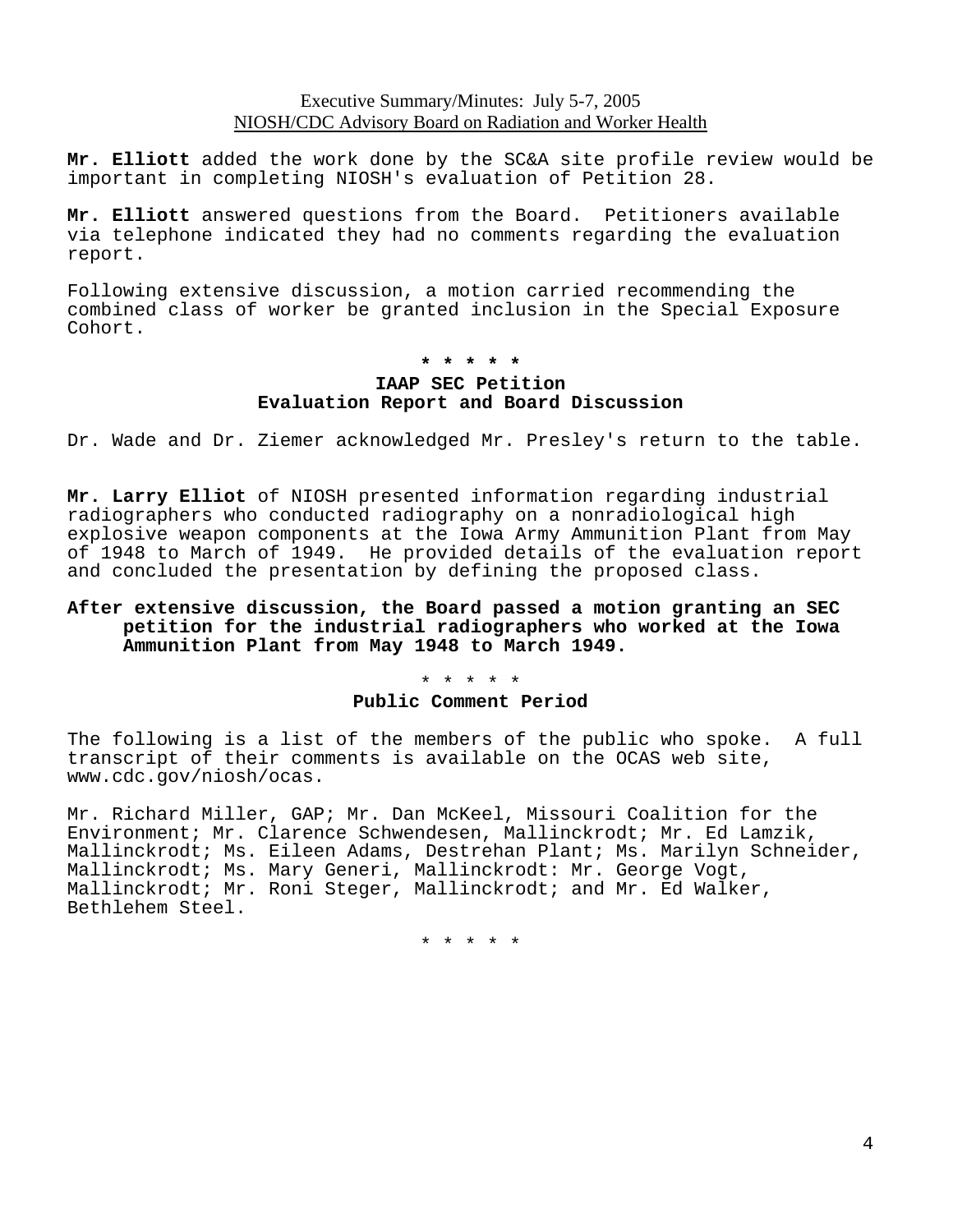#### **Wednesday, July 6, 2005**

**Dr. Wade** reviewed the meeting items and provided background information on previous Board actions dealing with Mallinckrodt.

### **Supplemental Review Mallinckrodt Site Profile**

**Dr. Arjun Makhijani of Sanford Cohen & Associates** reiterated what the Board charged SC&A to do -- basically to review the data reliability issue and the usability of the site profile for the Mallinckrodt downtown site for the '49 to '57 time period, the St. Louis Airport Site, and the decommissioning section.

**Dr. Makhijani** briefly reviewed the three categories of doses: the minimum dose, reasonable dose, and maximum dose. He provided the Board technical issues regarding why they believe reasonable dose estimates will not likely be possible.

A question-and-answer session ensued with **Dr. Makhijani** regarding his presentation.

**\* \* \* \* \*** 

#### **Mallinckrodt Site Profile**

**Dr. Jim Neton of NIOSH** presented information concerning the data issue and raffinate issue with respect to Mallinckrodt dose reconstruction process. **Dr. Neton** outlined to the Board the dose reconstruction process and gave a detailed description of the raffinate extraction process. Data is collected from the DOE, claimant files are reviewed along with CER data set (unique to Mallinckrodt,) site profiles, and then the data is interpreted using procedures and implementation guides, Technical Information Bulletins and claimant interviews.

**Dr. Neton** presented to the Board information on the data sources:

- ► The only data is the individual and summary film badge reports.
- ► The CER database is a compilation of all the information at the site.

**Dr. Neton** presented statistical values of the data set that compared the air dust data against the urine data for a subset of workers for the ether house. He concluded that based on the lognormal fit of the urine and air data, the integrity of the data is not an issue.

**Dr. Neton** concluded his presentation with a couple of slides on raffinate whereby he stated that NIOSH would pick the higher of the air and urine test results to assign the dose to the worker. Before stating his conclusion, he gave a detailed process description of the raffinate process.

Following his presentation, **Dr. Neton** answered questions from the Board.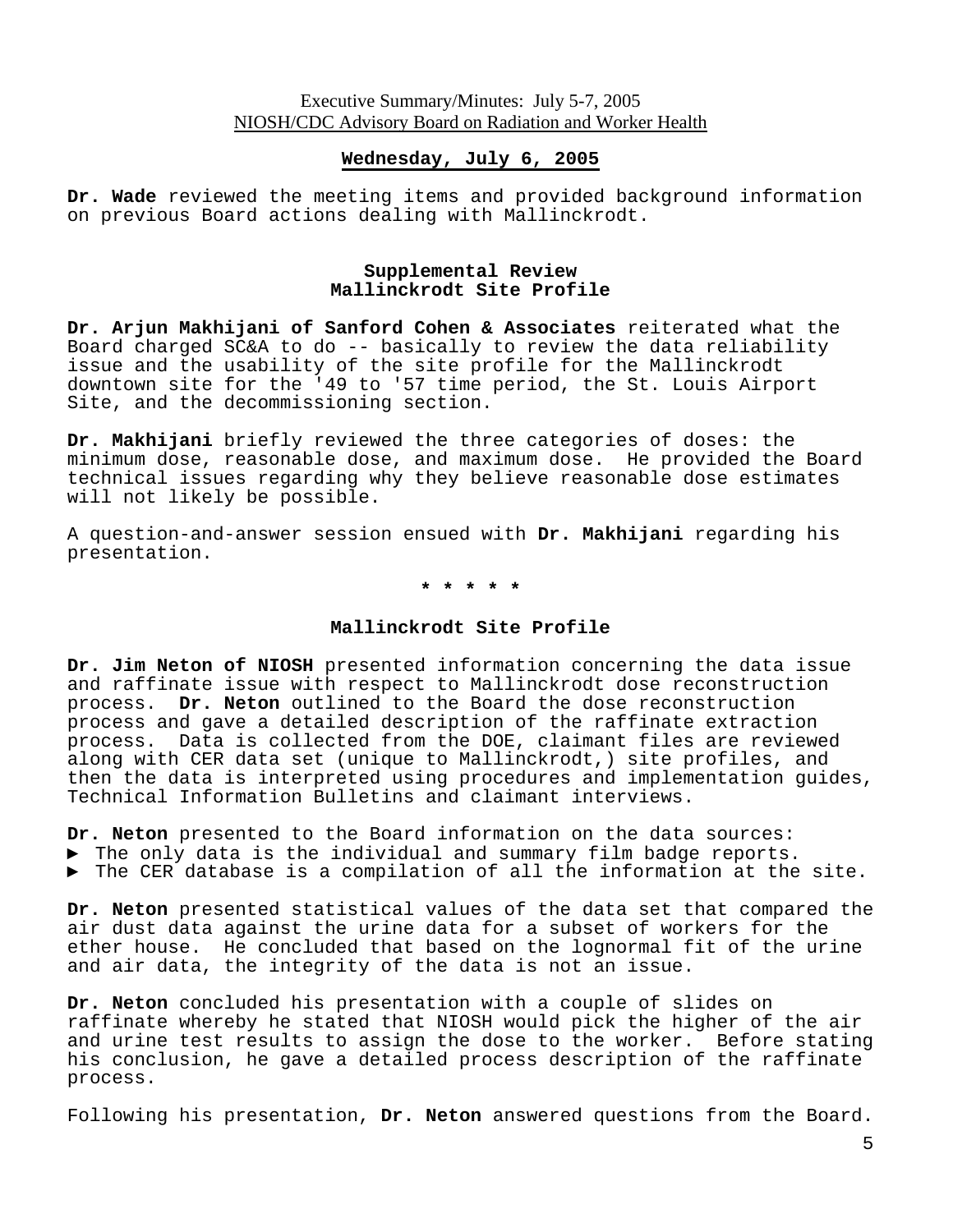**\* \* \* \* \*** 

## **Mallinckrodt SEC Petition Evaluation Report**

**Mr. Larry Elliott of NIOSH** began his presentation by reviewing, as required by statute, the two-pronged test that must be met. Next he summarized pertinent dates of the petition and outlined for the Board the three class definitions.

Additional issues were identified by the Board at the February meeting following the presentation of the evaluation report. NIOSH responded to those additional issues in a supplemental report.

**Mr. Elliott** briefed the Board that NIOSH concluded, based on the monitoring activities of employees and work areas established in 1949 by Mallinckrodt, as well as the information on radiological sources and processes, there is sufficient information to validate the dose estimates for the period 1949 to 1957 and notwithstanding any data reliability concerns raised for the earlier time period.

**Mr. Elliott** further presented information regarding three items outlined in SEC petition Report 00012-2, Section 7.3.

**Mr. Elliott** concluded information on Item 4 by stating that they would use the highest and most claimant favorable data set between the urine and air data for use in dose reconstruction.

**Mr. Elliott** concluded his presentation by summarizing that for the years 1949 to 1957 NIOSH finds that radiation dose estimates can be reconstructed and validated for compensation purposes for this particular class. It is feasible to do dose reconstruction and, therefore, while it is believed that health was endangered here, there is no need to address that particular prong of the two-part question.

## **\* \* \* \* \* Mallinckrodt SEC Petition Board Discussion**

**Dr. Ziemer** opened the floor for discussion.

**Dr. Melius** requested confirmation on the verification of data issue and examples of dose reconstruction using actual data. **Dr. Neton** and **Mr. Elliott** both provided input on the dose reconstruction issue.

**Dr. Neton** provided additional comments stating that 100% of the 109 active cases in possession who worked in the 1949 to 1957 time period would fall into the evaluation report. **Dr. Neton** added that there are an additional 50 or 60 cases that have employment that spill over into the 1949 to 1957 time period that are also members of the original class.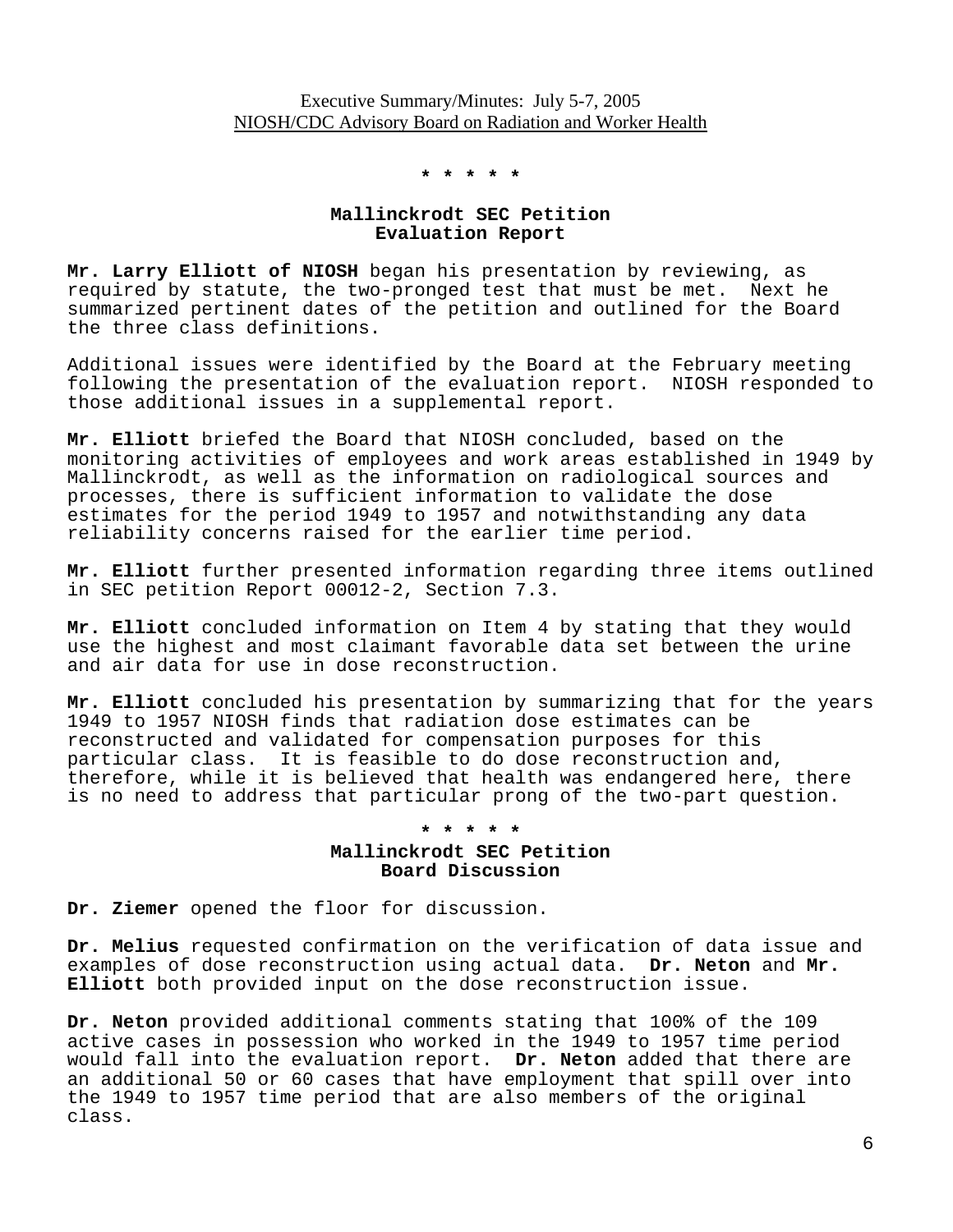**Dr. Anderson** followed up with comment regarding feasibility of actually doing dose reconstruction. **Dr. Melius** raised the feasibility issue and also raised issue with what the Board previously requested concerning dose reconstruction feasibility and what was actually presented.

**Dr. Neton** elaborated by stating that his understanding was to present to the Board examples of graphical data using real data versus the graphically presented information at the Cedar Rapids meeting which utilized hypothetical data.

#### **Comments from Petitioners**

**Ms. Denise Brock** provided to the Board an account regarding events since filing the SEC petition for the Mallinckrodt workers from 1942 to 1957 a year ago. She cited to the Board at a February meeting a decision was made to split the cohort. SEC status was granted for workers during the time period 1942 to 1948, and to table a decision on the workers from 1949 to 1957 based on recently discovered data and the so-called Mont Mason memo.

**Ms. Brock** stated that NIOSH felt that the newly discovered data information and on-going site profile revision provided enough information to conduct an accurate dose reconstruction on the workers from 1949 to 1957. Board allowed more time for NIOSH and SC&A to complete their analysis at the April meeting in Iowa.

**Ms. Brock** expressed concern regarding the timeliness of written information being relayed to her. She cited to the Board findings of the Rev. 1 report does not appear to provide a basis to do accurate dose reconstruction. She quoted to the Board examples regarding Mallinckrodt site profile audit.

**Ms. Brock** spoke to specific examples dealing with lack of data issue and worker interview information. **Ms. Brock** restated to the Board for the record what Congress directed NIOSH to do with respect to Special Exposure Cohorts. She emphasized to Board members that feasibility concept goes beyond just scientific and technical issues, it should also consider the timeliness and cost of dose reconstruction in the absence of relevant or missing data. She mentioned the lack of proper procedures to provide petitioners information regarding meeting notification and written document transmittal.

**Ms. Brock** urged the Board to add the Mallinckrodt workers from 1949 to 1957 to the Special Exposure Cohort.

**Mr. George Blue** testified regarding his working experience in the raffinate extraction process. He described his specific duty was to reheat the raffinate in an acid for the purpose of extracting an element.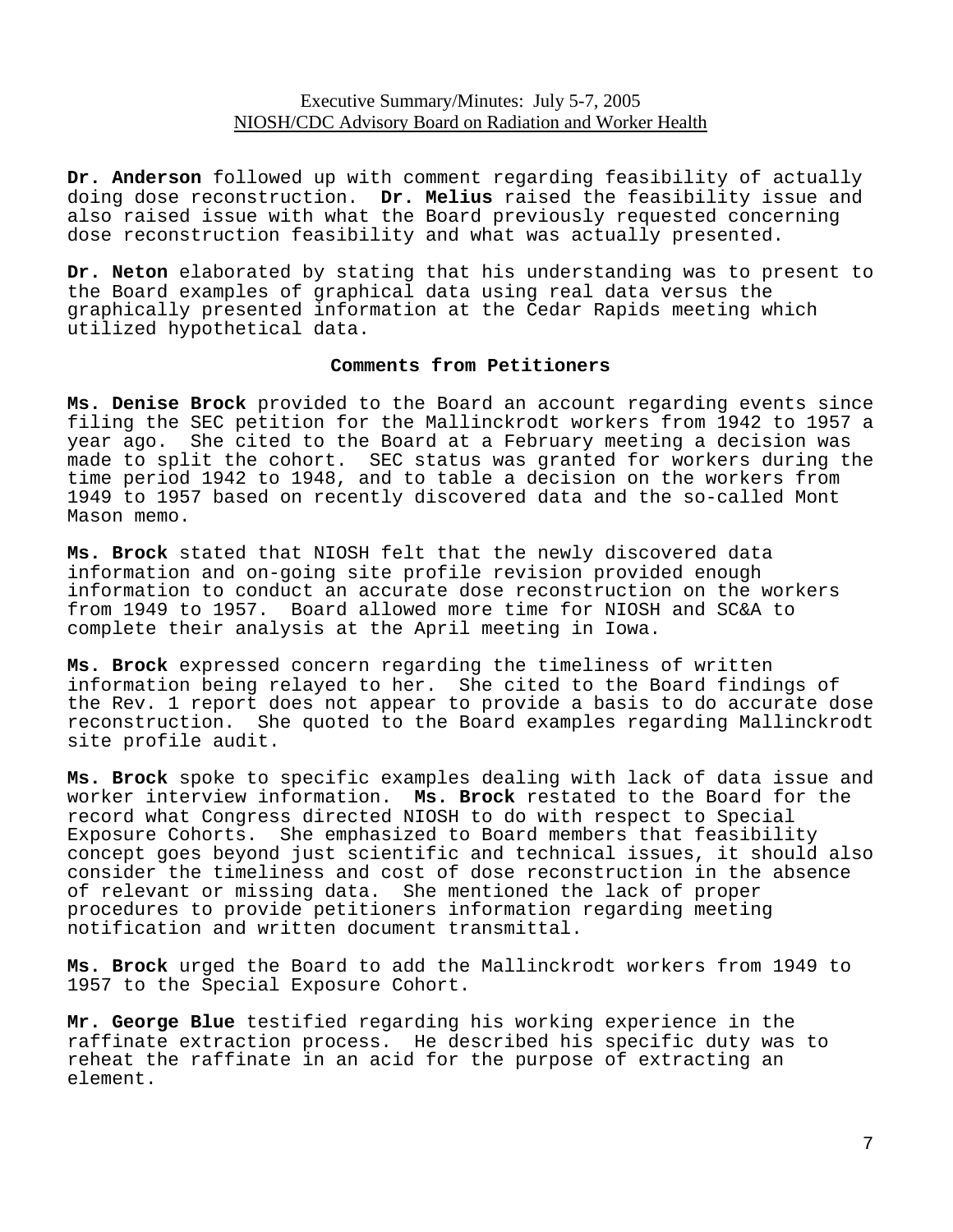**Mr. Blue** testified that he had to be catheterized to obtain urine sample. He also mentioned that he was not aware of radon exposure with his work. He relayed in detail to the Board a specific tank explosion incident and sampling of drums procedure.

**Mr. Anthony Windisch** stated that he worked at the Mallinckrodt uranium plant in St. Louis from 1945 to 1957, and the Weldon Springs plant from 1958 to 1967. He acknowledged he was a certified computer professional and testified that Mason memo shows that most of the recently-found computer keypunch cards and other radiation records was a bunch of garbage and useless. He referenced a meeting with the audit investigator where he testified that as an electrician at the Mallinckrodt uranium plant he witnessed and/or experienced production mishaps at almost every processing step during the production of uranium metal.

**Mr. Windisch** cited to the Board the frequency of occurrence when uranium processing bomb exploded and he had to repair the electric furnaces. He made reference that safety department maintained a current dose reconstruction profile for each unique work site at the Destrehan uranium plant.

**Mr. Windisch** concluded his remarks by stating that there is no specific dose reconstruction profile to measure ether house explosion, exploding radium processing bombs, overflowing raffinate tanks and other production mishaps.

**Mr. Steven Eugene Pape** stated that his father was Eugene C. Pape and worked at the Destrehan Mallinckrodt Chemical Company plant from 1945 until his death May 10, 1977. He stated his father was diagnosed with carcinoma lung cancer April 21, 1977. He commented that he did not know any answers to their questions, except to state that his father worked seven days a week for a number of years.

**Mr. Robert Leach** commented that he went to work for Mallinckrodt in 1950, transferred to uranium plant in 1952, worked in plant 4 from 1952 to 1957, transferred to Weldon Springs in 1957 and worked there until the plant closed in 1965. He stated his job was to clean up the inside of the furnaces after they cooled down. He testified that more than once the molten metal came through the bottom of the furnace and would run into the work area. Mr. Leach stated that in case he was not around for Weldon Springs petition, that he worked 40 to 76 hours per week.

**Mr. Ed Luecke** stated he began working at Mallinckrodt May 6, 1947 in plant 4. He described for the Board that he worked in plant 4, which he referred to as the coffin area. He commented they wore no monitoring badges and there were fumes all over the place. He commented that he moved to plant 6E and worked as a utility man where he stated he was exposed to a lot of dust.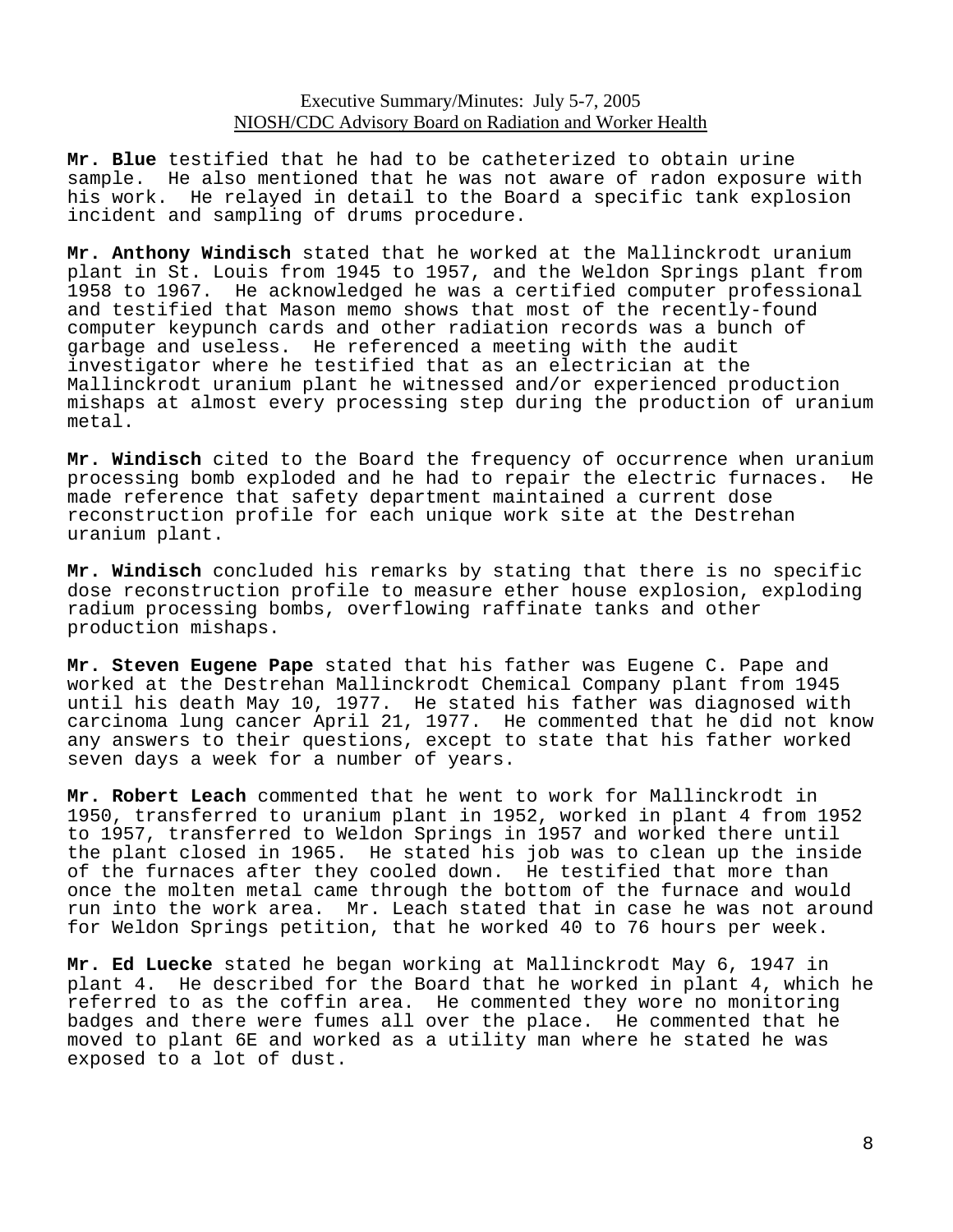**Ms. Brock** felt that NIOSH should incorporate workers' statements into site profile. She felt time was being wasted because there are no assurances that once the revisions take place, actual dose reconstruction could be done.

\* \* \* \* \*

#### **Mallinckrodt SEC Petition Board Discussion**

**Dr. Ziemer** opened the floor for discussion. **Mr. Owens** opened the discussion with a question for **Dr. Makhijani** concerning the completeness and accuracy of the records as presented earlier.

**Dr. Makhijani** summarized by stating that aside from the radionuclides ratios and Fernald K-65 silos there are data sufficiency problems in several areas. He further defined those areas as infrequent incidents, environmental doses, and roving workers.

**Dr. Neton** added comment regarding the issue of the inability to reconstruct infrequent incidents.

**Dr. Makhijani** clarified by stating that a claimant favorable way or maximizing way hasn't been demonstrated for modeling infrequent incidents.

**Dr. Anderson** commented on the timeliness and feasibility issue regarding the dose reconstruction of the 109 cases. If tasked with dose reconstruction, what is the time frame. **Mr. Elliott** responded that four months would be required for 107 cases of dose reconstruction; the first month reserved for ironing out remaining issues and three months for work on the claims.

**Dr. Anderson** and **Dr. Neton** provided comments regarding the meaning of the statistical information presented in **Dr. Neton's** presentation. **Dr. Melius** provided comments with options to address how to put together issues from the SC&A evaluation of the site profile and NIOSH's evaluation of the SEC petition.

**Dr. DeHart** asked for clarification regarding the issue of selfidentified exclusion for dose reconstruction. He restated his question, can you identify an individual in which dose reconstruction cannot be done and move along toward identifying a specific cohort. **Mr. Elliott**  said yes, and cited regulation that allowed that.

**Dr. Ziemer** at this time reminded the Board to consider the timeliness of the various options discussed. He posed a question to **Denise Brock**  regarding raffinate workers and subcohort. **Ms. Brock** responded she thought plant 6 was raffinate area. **Dr. Ziemer** further asked if the information could be retrieved from the job description information.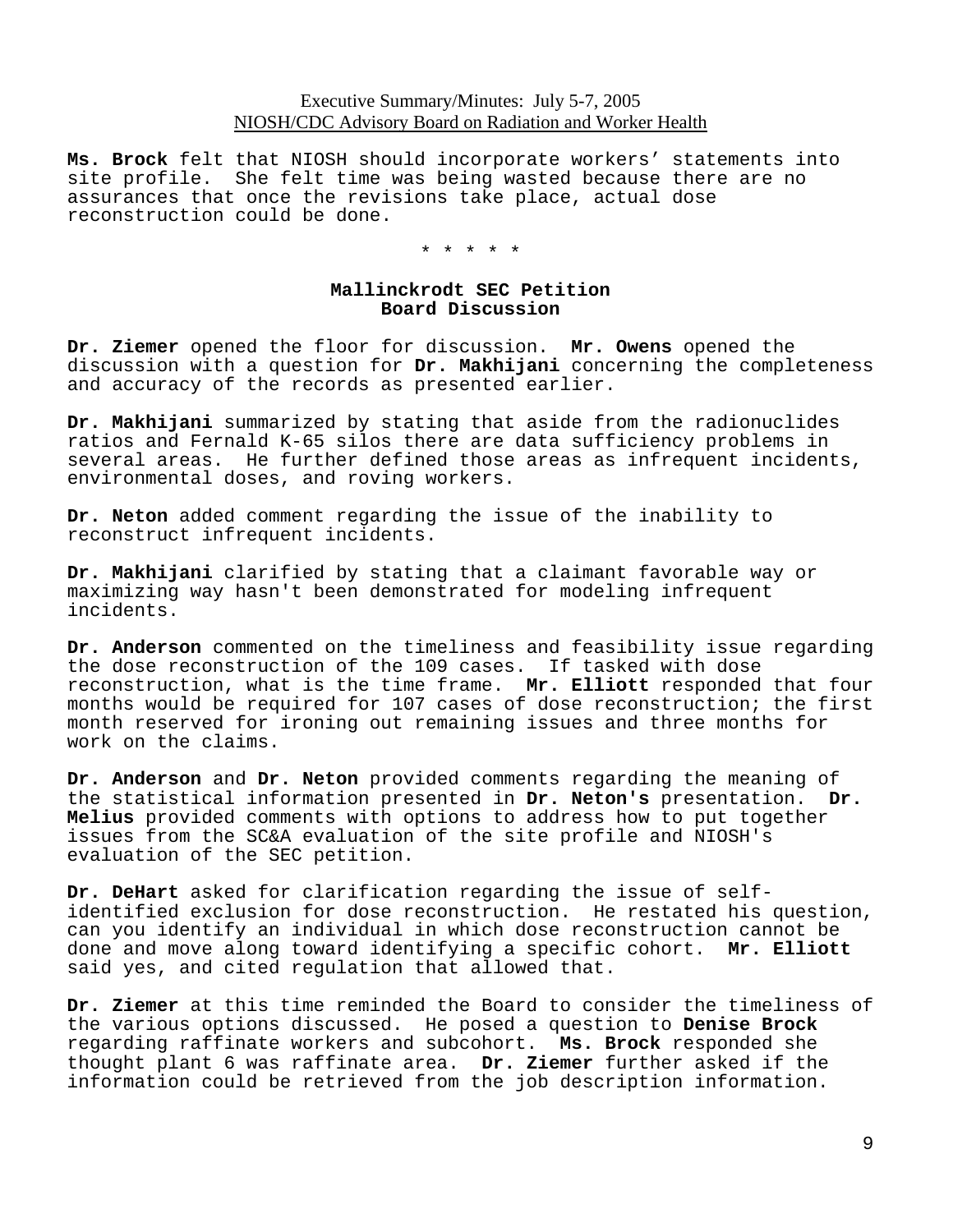**Dr. Neton** and **Dr. Ziemer** exchanged dialogue regarding the issue of job description information, K-65 digestion process, and dose reconstruction. **Dr. Neton** responded that the dose reconstruction would be by an individual case-by-case basis if job category information is utilized. He added that it is the Department of Labor's responsibility to qualify a subset of workers based on their application as to whether they are in the SEC.

**Mr. Elliott** gave a timeline of development of a case file.

**Dr. Melius** commented that an interim step that would allow SC&A comments to be resolved could help identify if dose reconstruction would apply to a larger percentage of workers that would require dose reconstruction than previously anticipated.

**Dr. Ziemer** agreed with **Dr. Melius's** comment, but noted how hard the Board was pushing SC&A and NIOSH to meet the Board's deadlines. **Dr. Melius** suggested that the committee or subcommittee continue dialogue to resolve SC&A site profile comments.

**Ms. Brock** asked that probability of causation chart be developed for the next meeting.

**Mr. Gibson** questioned how NIOSH can provide accurate and reasonable dose reconstruction for the raffinate workers in plant 6 with the lack of individual bioassay data. **Dr. Ziemer** informed **Mr. Gibson** that there are a lot of urinalysis data and air data for the dose reconstruction effort.

**Ms. Brock** expressed concern to the Board about time issue regarding dose reconstruction issue, especially regarding thorium-230, actinium-227, protactinium raffinates. **Dr. Neton** suggested the use of the air monitoring data to support inhalation intakes from the raffinate material.

**Dr. Makhijani** remarked that there are a significant number of issues to be resolved. SC&A will engage the issues at the Board's direction and report those findings at a time mandated by the Board.

**Mr. Griffon** felt that the Board, SC&A and NIOSH, on the subcommittee level, should identify or prioritize issues that need to be resolved for the purpose of resolving this SEC petition. He also added that he would like to see specific representative cases of dose reconstruction, especially for the raffinate assumption.

**Mr. Elliott** said he agreed with **Mr. Griffon**, but clarified that they couldn't bring an example dose reconstruction case unless it's an adjudicated case. **Ms. Homoki-Titus** presented clarification on bringing cases before the Board that haven't been adjudicated by the Department of Labor.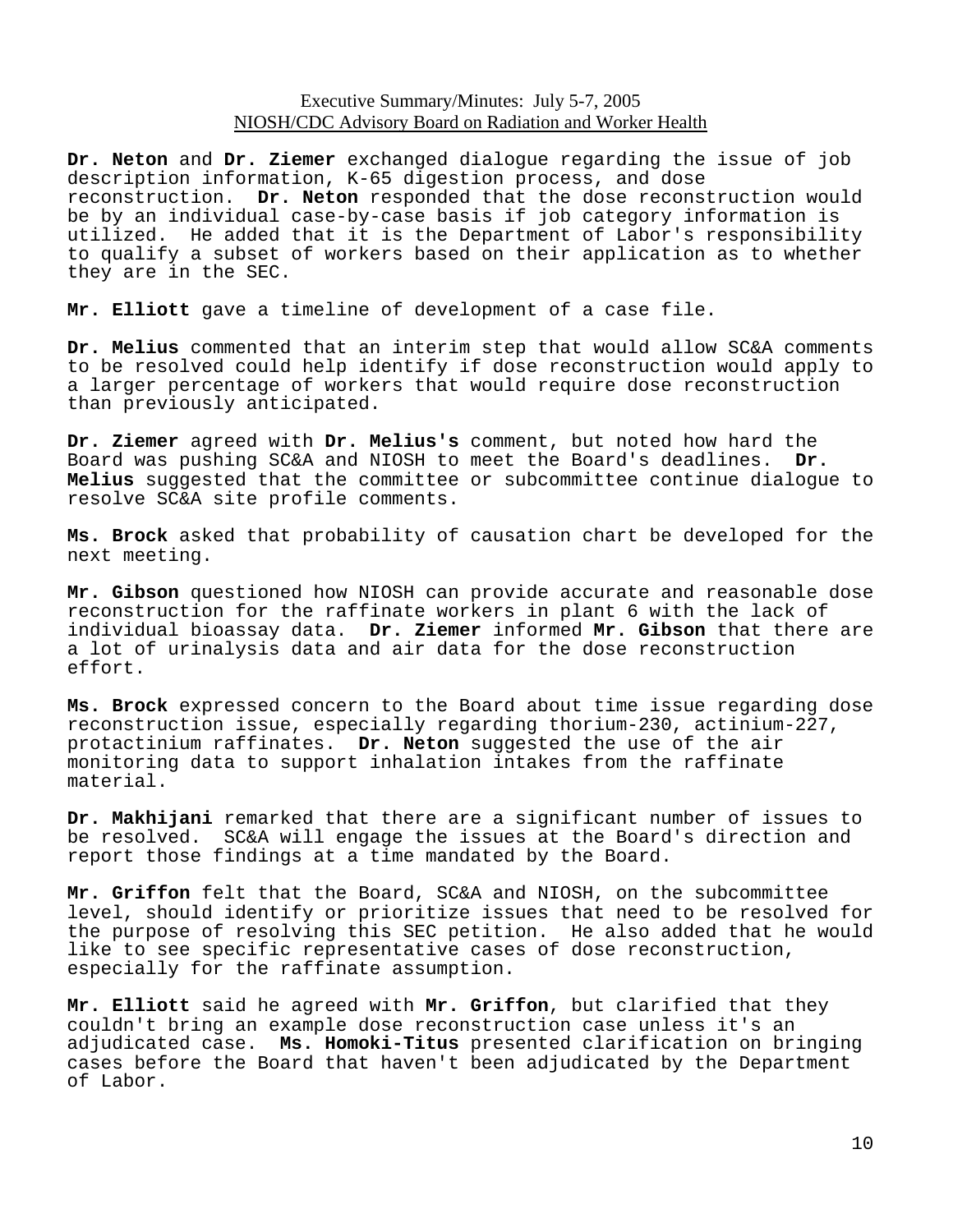**Mr. Elliott** commented to the Board regarding questions raised from Cedar Rapids meeting explaining how to validate the data and how to use the data in dose reconstruction.

**Ms. Munn** commented on the effort to gather and analyze as much information as possible about exposures of the workers in the proposed class.

**Dr. Ziemer** pointed out to the Board that a delay has the same effect as denying the petition.

**Mr. Espinosa** wanted to know if adjudicated claims could be discussed by the Board in executive session. **Ms. Homoki-Titus** remarked to the Board that they are an advisory board not an appeals board for individual claims.

**Dr. Melius** made a comment that the Board still must decide on issues related to contractor doing SEC evaluations. He stated preference for postponement on a decision on the Mallinckrodt petition until NIOSH has had time to evaluate the SC&A report.

**Dr. Ziemer** inquired if building 6 workers are being viewed as a possible subset of the cohort that might contain eligibility status on its own.

**Dr. Melius** stated once NIOSH had a chance to comment on the SC&A evaluation of the site profile they would be able to come to a conclusion on building 6 issues.

**Ms. Brock** provided comment that she has not had an opportunity to take in all the information. She asked for clarification on the issue if halting the decision will also not halt the dose reconstruction.

**Mr. Elliott** clarified that work on the Mallinckrodt claims had been suspended for the Destrehan facility unless there was a claim that allowed NIOSH to move forward using the efficiency process. NIOSH could move forward on dose reconstruction of specific claims where SC&A site profile comments have been resolved. Claims with outstanding site profile issues will have to wait for dose reconstruction until issues are resolved.

**Ms. Munn** commented that there was no need for a Special Exposure Cohort since NIOSH has committed that they can do the dose reconstruction.

**Mr. Elliott** remarked that two things have happened to put the Mallinckrodt claims on hold that were not reconstructable using efficiency approaches: review of the revision for the site profile and the petition. He added that the 75 claims completed were all lung and prostate cancer claims.

**Dr. Wade** proceeded to remind the Board of the requirements of the SEC legislation by reading pertinent portions of the Special Exposure Cohort rule 42 CFR 83.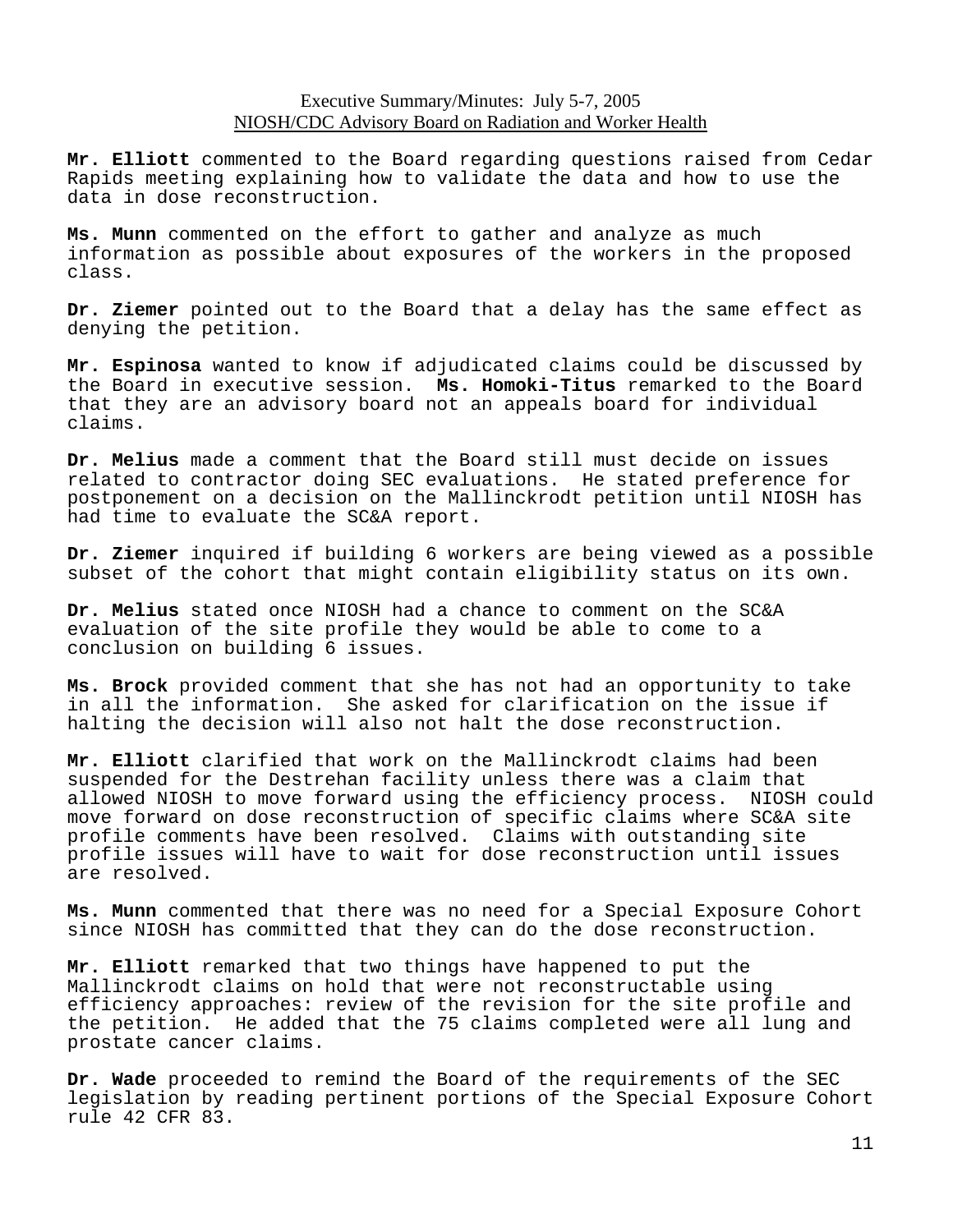- **A motion was made and seconded that the SEC petition for the 1949 through 1957 time period at the Mallinckrodt Destrehan facility be**
- **denied. Motion was tabled. A motion was made and seconded for the Board to consider formulating a letter of apology or regret for delaying SEC petition. Motion passed.**

**Dr. Ziemer** proposed postponement until tomorrow on the SEC policy issue discussion so that working group may get underway. The Board proceeded with future meeting logistics discussion before **Dr. Ziemer** formally recessed the meeting.

\* \* \* \* \*

## **Thursday, July 7, 2005**

#### **SC&A Task III/Workbook Issues**

**Dr. Hans Behling** of Sanford Cohen & Associates opened the presentation by providing background dealing with Task III. He defined Task III as being procedures and methods used by NIOSH to do dose reconstruction and outlined Task III subject matters as follows:

- Procedures that deal with external dosimetry,
- Procedures that deal with internal dosimetry,
- ● Procedures that deal with CATI interviews, quality assurance, documentation and record management.

As directed by the Board, SC&A developed a method to conduct a review of the 33 procedures. Task III was broken down into two phases:

- ▶ Phase 1 -- develop method to systematically review and standardize the review process that was presented to the Board September 2004.
- ▶ Phase II -- review of the NIOSH and ORAU procedures that was presented to the Board in January of 2005.

**Dr. Behling** presented information on the development of a checklist comprised of secondary questions and rating system for evaluating the procedures based on the previously presented seven objectives.

**Dr. Behling** identified for the Board seven basic objectives followed for Task III work.

Following the presentation, Dr. Behling entertained questions from the Board.

\* \* \* \* \*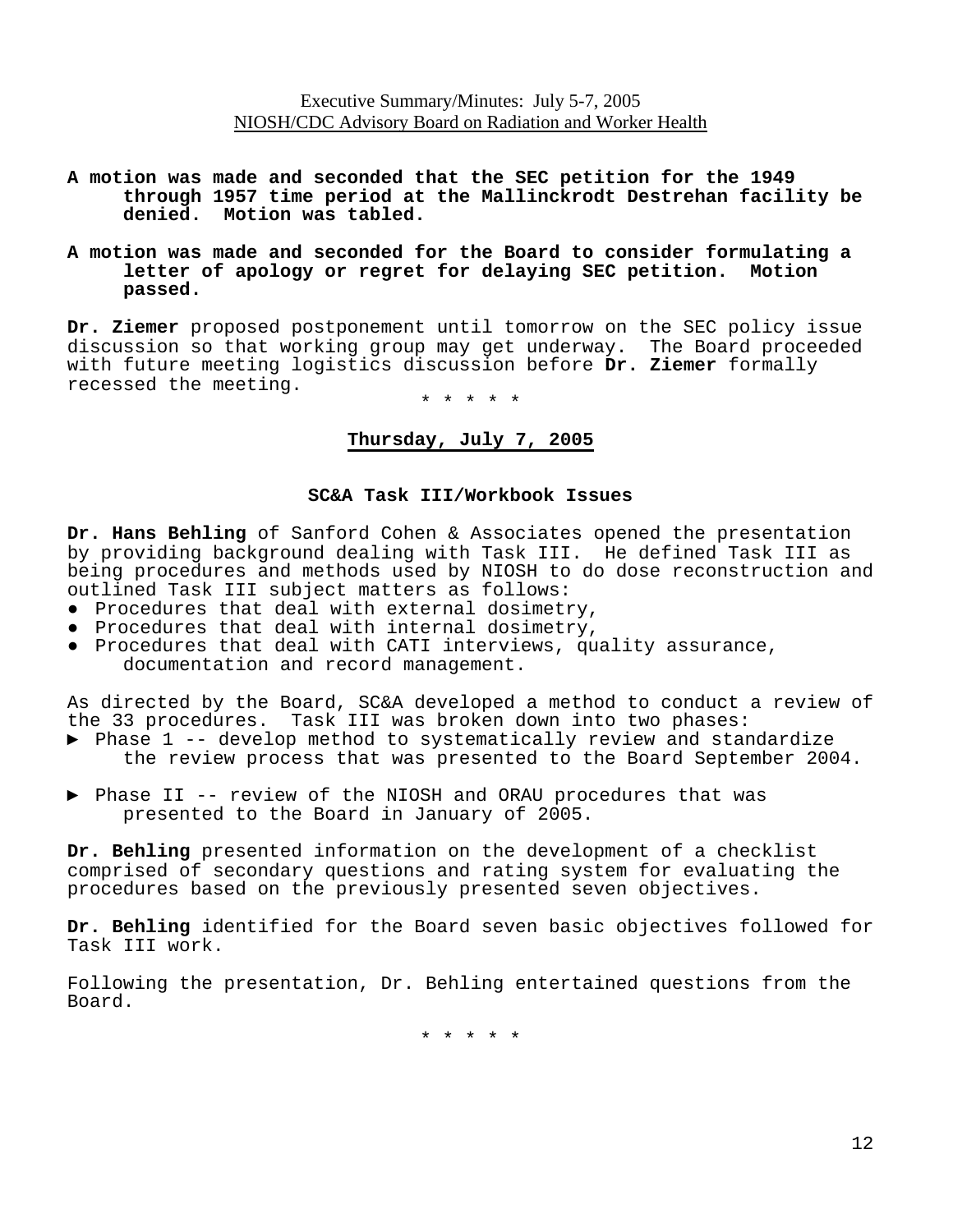#### **Report on the Review of the First 20 Dose Reconstructions**

**Dr. Ziemer** explained to the Board the matrix details. He pointed out Items 1 through 7 are the ones on which the Board will have to take action.

**Dr. Ziemer** and **Mr. Griffon** explained the definitions of the 7 categories. The Advisory Board then proceeded on with the task of categorizing the first 20 procedures. The Board produced a modified matrix.

### **A motion was made and seconded to accept the summary of findings matrix as part of the Board**=**s report on the first 20 cases. With no discussion, the motion carried unanimously.**

\* \* \* \* \*

#### **Board Discussion**

The Board then proceeded to discuss the modified summary of findings matrix. **Dr. Ziemer** noted the Board also has to consider the narrative wording to the Secretary of Health and Human Services report on dose reconstruction findings. The only wording change to the latest report version as reported by **Mr. Griffon** dealt with case ranking and site/program-wide ranking totals.

- **A motion was made and seconded to approve the modified report document, along with the modified summary of findings matrix document as the report to the Secretary.**
- **A friendly amendment was filed to the motion for a slight change in the report wording to include all the pertinent attachments together with the table that NIOSH will supply and the matrix be included in the report. The motion was amended and passed without opposition.**

**Dr. Ziemer** next identified for the Board recommended changes in a document entitled "Priority Issues for Demonstrating Feasibility of Dose Reconstruction for MCW Destrehan Street Workers for the Time Period 1949 to 1947, List of Tasks."

#### **After discussion and after a few amendments the Board unanimously approved the amended document.**

With that **Dr. Wade** cited to the Board how the engagement process should proceed. Workgroup meetings will be noticed in the *Federal Register* opened to the public and a transcript officially recorded.

**Ms. Munn** commented on the requirement that subcommittee meetings be noticed in the *Federal Register*.

**Dr. Ziemer** identified the subcommittee workgroup participants as Mark Griffon, Wanda Munn, Jim Neton, Mike Gibson, with Rich Espinosa as an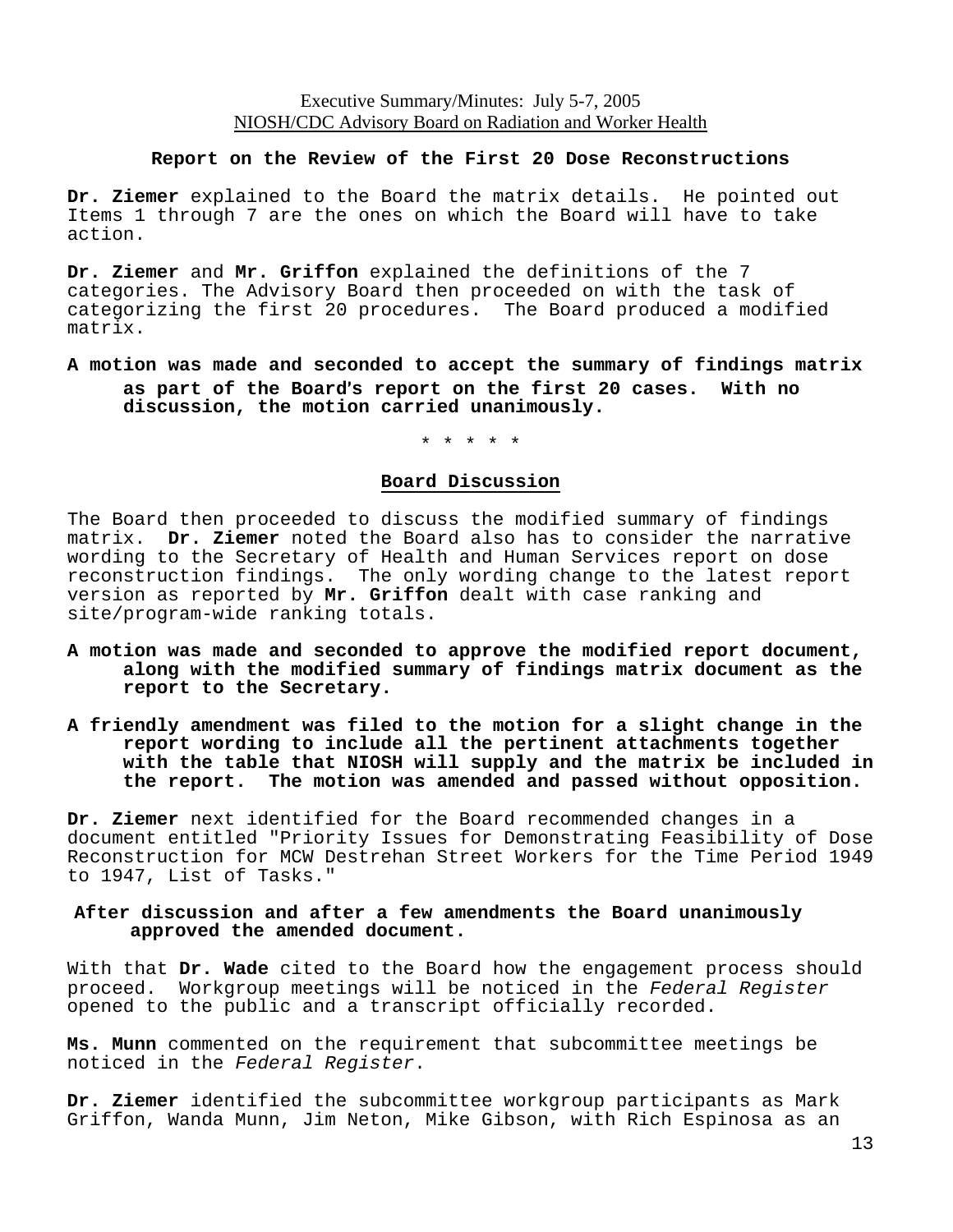alternate.

**Dr. Melius** proposed a motion dealing with the provisions governing communication and program direction with the Board's audit contractor.

### **A motion was made and seconded that the Advisory Board on Radiation and Worker Health adopt provisions governing communication and program direction with the Board's audit contractor.**

A written copy of the motion was distributed to all Board members and **Dr. Ziemer** presented each item of the motion. Items 1 and 2 as read were commented on and slightly modified. Item 3 as read was commented on and slightly modified through friendly amendments.

**The Board voted on amended motion and was unanimously passed with one abstention.** 

#### **A motion was made that the Board recognize Cori Homer for her superior administrative support and assistance to individuals and the Board. This was seconded and overwhelmingly passed.**

**Ms. Homer** informed the Board that her duties would now be in the capable hands of **LaShawn Shields**.

The Board continued the meeting. **Dr. Melius** commented on the conflict of interest issue brought up in the public comment period.

**Dr. John Mauro** of SC&A commented that their conflict of interest planned procedures and forms have been completed and signed by project members and are on file in hard copy at corporate headquarters. **Dr. Toohey** informed the Board that all ORAU forms are posted on project web site at www.oraucoc.org.

**Dr. Wade** reminded the Board about the SC&A SEC task order developed by the Board. The task order has been submitted to the contractor SC&A for approval. The Board will consider the proposal in closed session when received.

\* \* \* \* \*

## **Report on Review of the Second Round, 18 Dose Reconstructions**

**Ms. Kathy Behling of Sanford Cohen & Associates** started the presentation by outlining three key elements of SC&A's approach to doing dose reconstruction review.

**Ms. Behling** reviewed for the Board NIOSH and ORAU's approach to the dose reconstruction process. **Ms. Behling** presented a chart detailing how the 18 cases and the 113 findings broke down by category.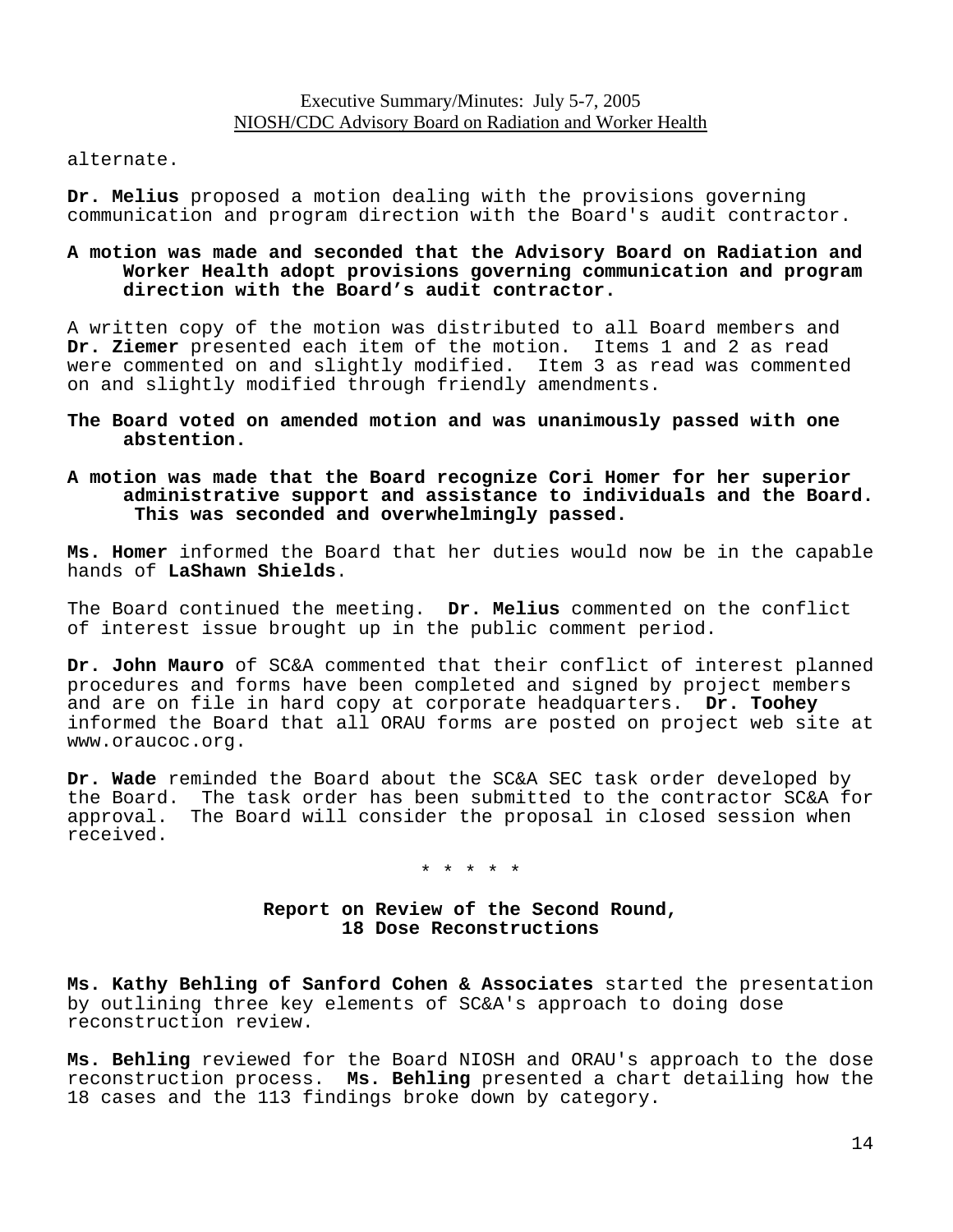**Ms. Behling** then presented a chart of the breakdown of the findings for all 30 cases reviewed. She summarized for the Board the majority causes of the 113 findings were due to procedural issues made by the dose reconstructor.

**Ms. Behling** entertained questions from the Board.

**Dr. Ziemer** before closing out the board discussion commented that the contractor and NIOSH should proceed on the development of the matrix for the 18 cases just as what was presented earlier for the first 20 cases.

\* \* \* \* \*

#### **SC&A Contract Issues**

**Dr. John Mauro** of Sanford Cohen & Associates updated the Board relative to the four tasks performed by the contractor over the past year and a half. He felt that based on the fact that NIOSH was moving more toward doing realistic dose reconstruction and away from the minimum/maximum procedure, this has resulted in more sophisticated TIBs and workbooks produced for best estimate dose reconstruction.

**Dr. Mauro** further stated that he felt minimum/maximum cases reviewed so far were showing the same conclusions and weren't adding any real value. He recommended that for Task IV more realistic cases for testing be selected.

**Dr. Mauro** fielded questions from the Board.

A quorum was not available for the Board to act on issues discussed, so the Board halted the discussion. **Dr. Wade** concluded that Board members should continue this discussion via a phone conference.

\* \* \* \* \*

#### **Public Comment Period**

**Dr. Ziemer** introduced **Colonel Ed Taylor** from the newly formed advisory board administered through the National Council on Radiation Protection and Measurements. This will be a parallel group handling the veteran's cases. Colonel Taylor thanked the Board for allowing him to sit in all week and learn.

The following is a list of the members of the public who spoke. A full transcript of their comments is available on the OCAS web site, www.cdc.gov/niosh/ocas.

Mr. Dan McKeel, Missouri Coalition for the Environment; Mr. Larry Gassei; Ms. Denise Brock, UNWW/Mallinckrodt; Mr. Roni Steger, Mallinckrodt.

#### **End of Executive Summary**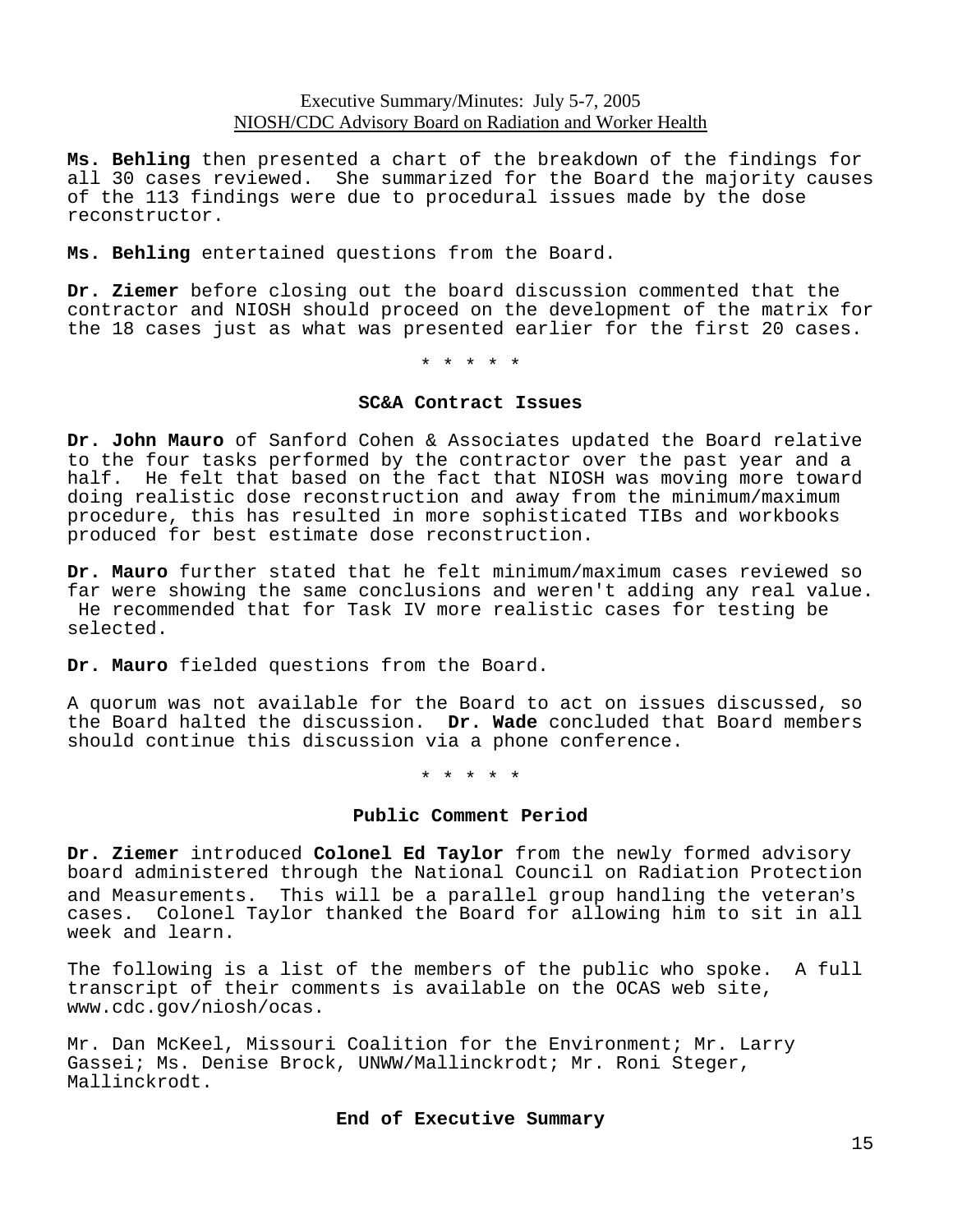### **The Advisory Board on Radiation and Worker Health National Institute for Occupational Safety and Health Centers for Disease Control and Prevention**

## **Summary Minutes of the Thirty-first Meeting July 5-7, 2005 \_\_\_\_\_\_\_\_\_\_\_\_\_\_\_\_\_\_\_\_\_\_\_\_\_\_\_\_\_\_\_\_\_\_\_\_\_\_\_\_\_\_\_\_\_\_\_\_\_\_\_\_\_\_\_\_\_\_\_\_\_\_\_\_\_**

**\_\_\_\_\_\_\_\_\_\_\_\_\_\_\_\_\_\_\_\_\_\_\_\_\_\_\_\_\_\_\_\_\_\_\_\_\_\_\_\_\_\_\_\_\_\_\_\_\_\_\_\_\_\_\_\_\_\_\_\_\_\_\_\_\_** 

The Thirty-first Meeting of the Advisory Board on Radiation and Worker Health (ABRWH or the Board) was held at the Chase Park Plaza Hotel in St. Louis, Missouri on July 5, 6, and 7, 2005. The meeting was called by the Centers for Disease Control and Prevention's (CDC's) National Institute for Occupational Safety and Health (NIOSH), the agency charged with administering the ABRWH. These summary minutes, as well as a verbatim transcript certified by a court reporter, are available on the internet on the NIOSH/Office of Compensation Analysis and Support (OCAS) web site located at www.cdc.gov/niosh/ocas. Those present included the following:

**ABRWH Members:** Dr. Paul Ziemer, Chair; Dr. Henry Anderson; Dr. Roy DeHart; Mr. Richard Espinosa; Mr. Michael Gibson (via telephone); Mr. Mark Griffon; Dr. James Melius; Ms. Wanda Munn; Mr. Leon Owens; Mr. Robert Presley; and Dr. Genevieve Roessler.

**Designated Federal Official:** Dr. Lewis Wade, Executive Secretary.

#### **Federal Agency Attendees:**

Senator Christopher Bond, US Senate

Department of Energy: Ms. Kate Kimpan

Department of Health and Human Services: Mr. Fred Blosser, Ms. Anstice Brand, Ms. Heidi Deep, Ms. Chris Ellison, Ms. Nichole Herbert, Mr. Stuart Hinnefeld, Ms. Cori Homer, Ms. Liz Homoki-Titus, Mr. Ted Katz, Mr. Judson Kenoyer, Relada L. Miller, Dr. James Neton, Mr. LaVon Rutherford, Mr. Dan Stempfley, Mr. Tim Taulbee, Chris Underwood

Department of Labor: Mr. Shelby Hallmark, Mr. Jeff Kotsch, Mr. Jeff Nesvet, Mr. Peter Turcic

Government Accounting Office: Ms. Mary Nugent

**Contractors:** Dr. Hans Behling, Ms. Kathy Behling, Mr. Joe Fitzgerald, Dr. John Mauro

**Public Attendees:** See Registration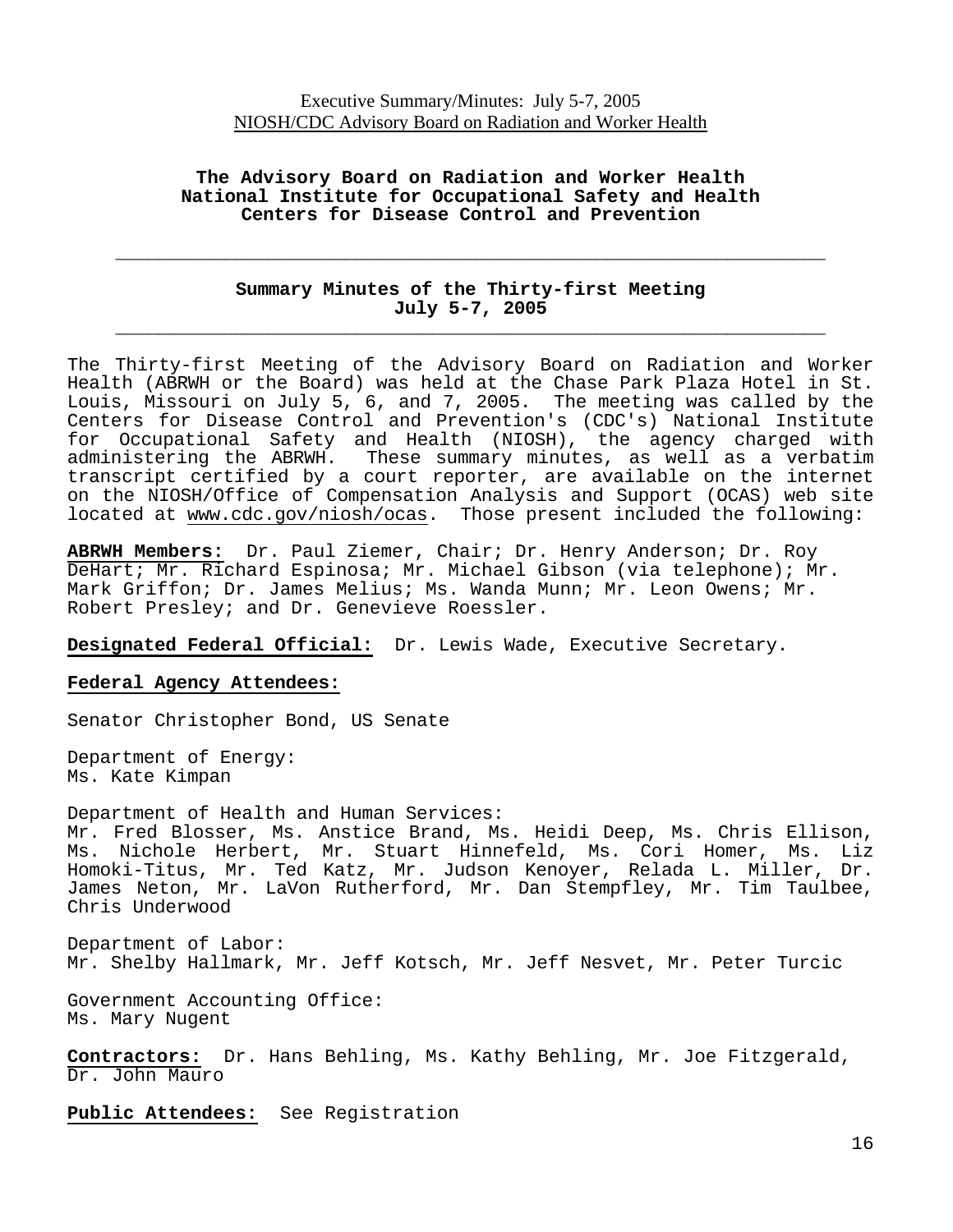$\overline{\phantom{a}}$  , and the contract of the contract of the contract of the contract of the contract of the contract of the contract of the contract of the contract of the contract of the contract of the contract of the contrac

 $\overline{\phantom{a}}$  , and the contract of the contract of the contract of the contract of the contract of the contract of the contract of the contract of the contract of the contract of the contract of the contract of the contrac

### **Summary Minutes of the Thirty-first Meeting July 5-7, 2005**

## **Tuesday, July 5, 2005**

**Dr. Paul Ziemer** called the meeting to order, welcoming the attendees. He asked that everyone register their attendance and discussed the signup sheet for anyone desiring an opportunity to speak during the public comment session. Dr. Ziemer noted that Michael Gibson would not<br>physically be in attendance, but they would try a phone hookup. Dr. physically be in attendance, but they would try a phone hookup. Ziemer also noted that Senator Christopher Bond would arrive to address the committee and they would interrupt the presentation at that time for his comments.

**Dr. Ziemer** recognized **Dr. Lew Wade**, the Designated Federal Official, for his opening remarks.

Following a reminder regarding the Subcommittee on Dose Reconstruction and Site Profile Review meeting the following morning at 7:30, Dr. Ziemer then went on to the next agenda item.

**\* \* \* \* \***

## **Bethlehem Steel Technical Basis Document Status of Revisions**

**NIOSH Dr. Jim Neton,**

Dr. Neton presented a history of the Bethlehem Steel Site Profile Revision and responses to SC&A's review. He discussed five motions passed by the Board at the February 7th meeting in St. Louis as a result of those Bethlehem Steel Site Profile Revisions.

Those motions were:

- that the Board accepted NIOSH's response to the SC&A review;
- ● that the Board concurred with the use of the 95th percentile for estimating worker intakes;
- that the Board request NIOSH review the use of the ICRP default values for heavy work and oro-nasal breathing;
- that the Board concurred with the NIOSH characterization of the aerosol default particle size, as well as the default density;
- and that the Board also concurred with NIOSH's approach to characterizing external exposure.

**Dr. Neton** went on to state that they have added more rationale behind the approaches used to reconstruct doses such as the background on rolling operations; the appropriateness of Simonds Saw & Steel as a surrogate facility; information from Joslyn Steel, also used to roll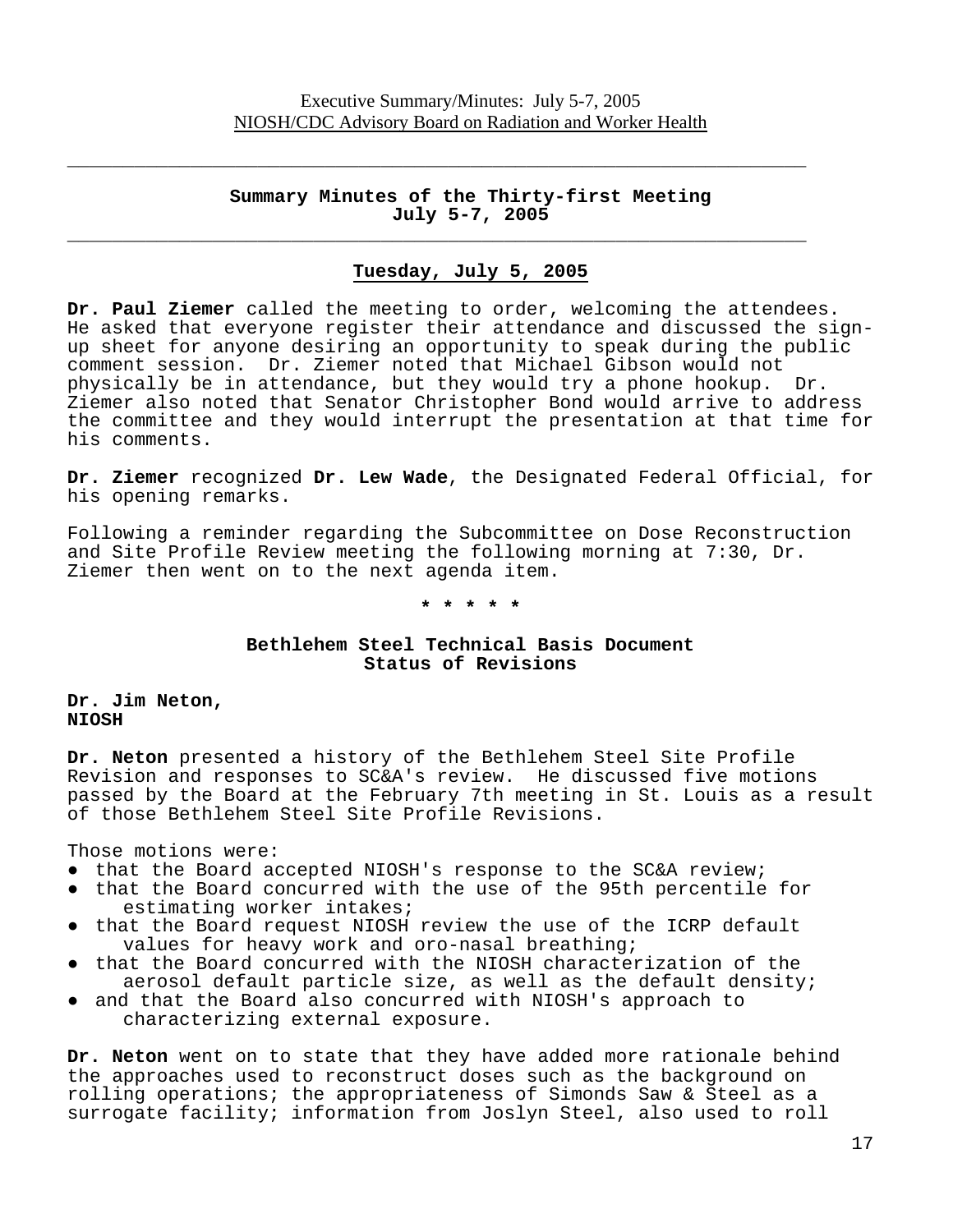uranium; and characterized in more detail the air sampling program.

**Dr. Neton's** presentation continued with a discussion of the internal exposure model adopted for Bethlehem Steel. **Dr. Neton** described background information on data evaluation and interpretation from several studies he utilized in arriving at his conclusions. The presentation ended by concluding that both the ICRP default value for heavy workers and for nasal augmentation are appropriate for Bethlehem Steel.

Questions raised and observations made included the following:

- The five Board motions relative to the SC&A comment items.
- Percentiles on model.
- ● The letter from Mr. Ed Walker from the Bethlehem Steel claimants' group.
- Coming to closure on the site profile revisions.

The Board determined a smaller workgroup or subcommittee should be assembled to identify and review issue items and coordinate resolution with SC&A's comments and findings. This group was charged with providing a recommendation to the Board regarding issues. Formal Board action was deferred until the recommendation could be made.

**\* \* \* \* \*** 

#### **Comments by Members of Congress**

**Senator Christopher Bond** of Missouri reiterated earlier comments regarding the urgent need to designate the remaining class of former workers at the Mallinckrodt downtown site as members of the Special Exposure Cohort, or SEC. He thanked the Advisory Board for the inclusion of those workers covering the period 1942 to 1948 into the SEC. He outlined the statutory requirements he believes are applicable to the Mallinckrodt downtown workers from 1949 to 1957 which would justify their inclusion as well. He also addressed the Board regarding worker dose reconstruction feasibility and timely compensation.

**\* \* \* \* \***

### **Privacy Information**

**Ms. Liz Homoki-Titus**, Office of the General Counsel **Department of Health and Human Services** 

**Ms. Homoki-Titus** addressed the Board regarding conflict of interest. She briefed the Board on the proper action that Board members should follow regarding conflicts of interest for a dose reconstruction or an SEC site consideration. **Ms. Homoki-Titus** presented information regarding document review and document comments. She suggested that the Board establish a procedure to follow when they may be called upon to provide public comments.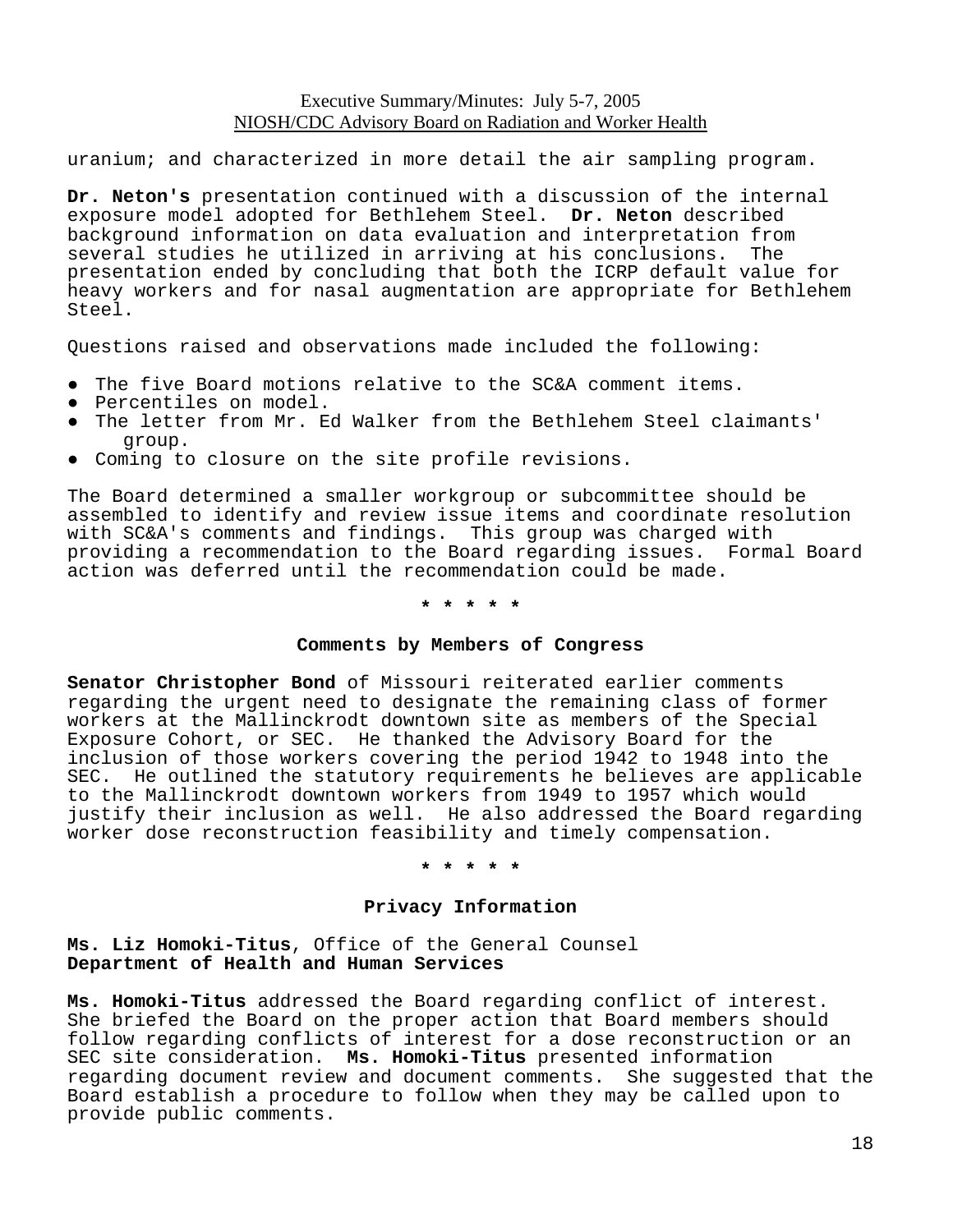**Ms. Homoki-Titus** entertained specific questions from Board members regarding conflict of interest examples. A discussion ensued among Board members regarding public documents. From this discussion it was agreed upon by Board members that they would post public documents on the NIOSH web site.

**\* \* \* \* \*** 

Before commencement of the next presentation, a suggestion was made that the Board discuss the site profile review, if one has been made, before its consideration of any SEC petition from said site.

#### **Y-12 Site Profile Review**

#### **Mr. Joe Fitzgerald, Sanford Cohen & Associates**

**Mr. Fitzgerald** began his presentation by briefing the Board in general terms, noting a lot had been accomplished in the last 30 days regarding document review and interviews. He expected the report should be ready later this month. **Mr. Fitzgerald** gave a short perspective and background on Y-12, recognizing work conducted by Hap West regarding health physics. **Mr. Fitzgerald** described information gathered by interviewing various worker classes at the site. He explained the workers were very mobile at the site, certain worker classes were not monitored, and the high-fired oxide workers had been switched from periodic urinalysis and lung count monitoring to only periodic fecal analysis.

**Mr. Fitzgerald** had learned from conducting interviews that workers were concerned that management did not pick the most maximally exposed individual for monitoring. He discussed information that monitoring data obtained were subject to variations in what worker categories were monitored, monitoring periods, and the monitoring medium utilized. **Mr. Fitzgerald** further reported that not enough information had been captured or recorded for support category workers at the site to adequately develop doses and he felt the issue should be addressed. He also touched upon the ability of bioassay monitoring programs to capture acute releases.

**Mr. Fitzgerald** presented findings on radon, radium, and nuclide exposure in the site profile.

He concluded his presentation by summing up what he considered the issues of concern:

- Attention to the bioassay program in terms of its ability to detect uranium oxides, high-fired oxides in particular.
- Acute exposure.
- Radionuclides other than uranium.
- Coworker and recycled uranium issues.
- Spectral field measurements for neutrons.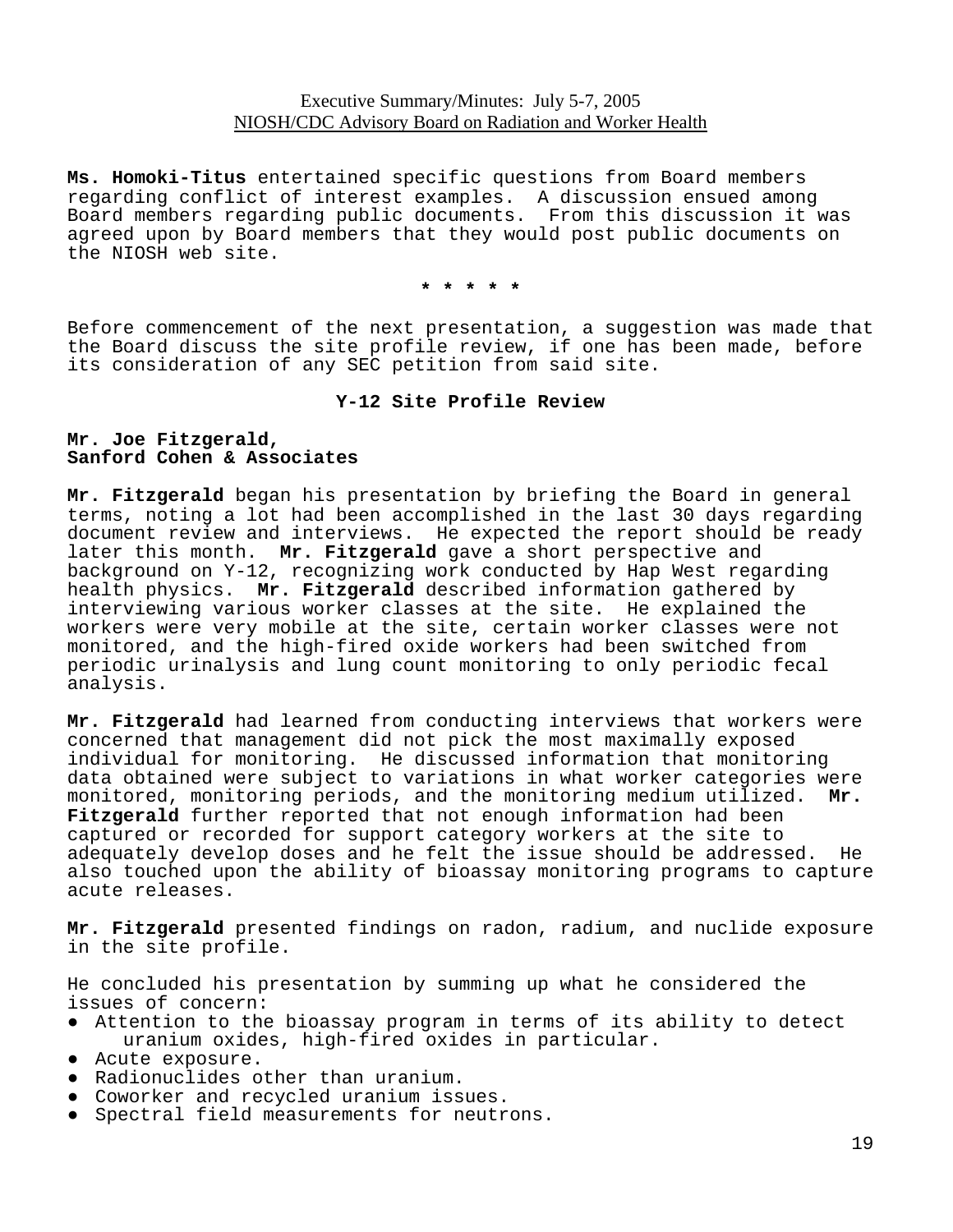- Unmonitored or intermittently monitored workers.
- Environmental dose methodologies.

**Mr. Fitzgerald** remarked he would like to follow the issue resolution process with NIOSH and ORAU to isolate what is important regarding issues of concern.

Questions raised and observations made by the Board included the following:

#Acknowledgement that this is a work in progress.

- Information acquired from interviews with regard to service workers handling uranium.
- **Exhaust systems.**

#### **\* \* \* \* \***

#### **Y-12 Special Exposure Cohort (SEC) Petition**

**Mr. Robert Presley** recused himself and stepped away from the table.

### **Mr. Larry Elliott, Director Office of Compensation Analysis and Support, NIOSH**

**Mr. Elliott** began by acknowledging the work done by SC&A and **Mr. Fitzgerald** on the Y-12 site profile would provide for a more comprehensive technical basis document. He noted the site profile under review had reserved the early years due to absence of data. However, he observed his presentation and the ensuing discussion would address the issue of three SEC petitions from that facility.

After describing the Y-12 petitions (18, 26, and 28) received on behalf of employees at the plant, **Mr. Elliott** reminded the Board of the statutory requirements for adding a class of worker to the Special Exposure Cohort. This included the requirement of meeting the twopronged test, detailed in earlier Board meetings and outlined briefly in his presentation.

**Mr. Elliott** described the original class definitions from the petitions. Each addressed a specific group of worker, and the three time periods covered ranged from January 1944 through December 1957. Reiterating that no data existed for the early years, **Mr. Elliott** explained NIOSH conducted a review of information available through the site profile to examine process history, monitoring, radiation source description, and primary documents relevant to various radiological operations at the facility. Their review also included documents provided by the petitioners.

Following their review, NIOSH proposed combining the workers described in Petitions 18 and 26, as well as the workers described in Petition 28 through December 1947. Announcing NIOSH had concluded the combined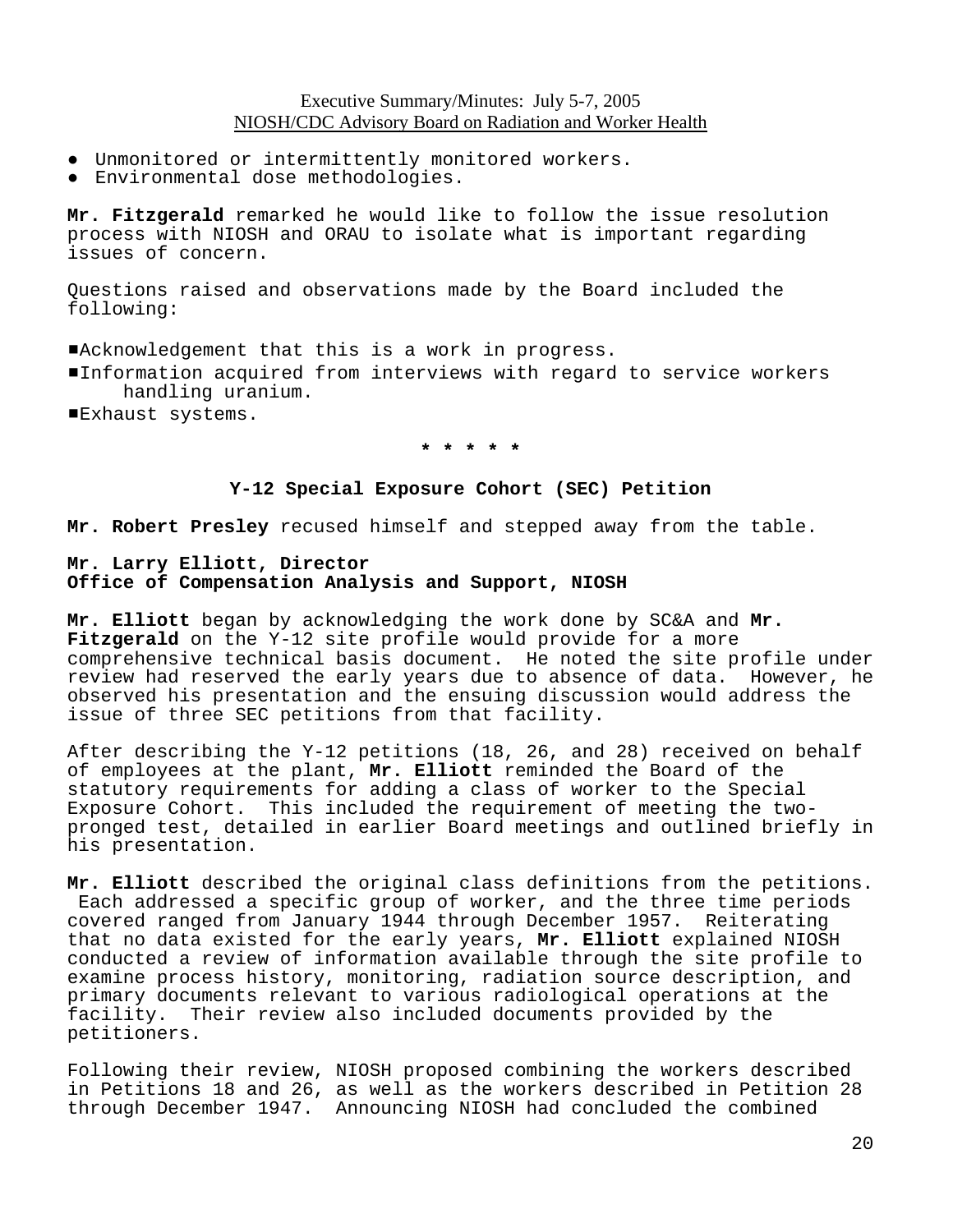group of workers had met the requirements of the two-pronged test of dose reconstruction feasibility and health endangerment, **Mr. Elliott**  presented the Board with wording for the new proposed class definition.

**Mr. Elliott** explained the evaluation process would continue for the remainder of the workers described in Petition 28 for the period January 1948 through December 1957. An evaluation report would be presented on that group at a later meeting. **Mr. Elliott** added **Mr. Fitzgerald**'s observation of site profile issues would be important in completing NIOSH's evaluation of Petition 28.

#### **\* \* \* \* \***

#### **Board Discussion**

Questions raised and observations made by the Board included the following:

- ● Confirmation that the lack of data was not due to the information being classified, but that no data exists.
- The revised class definition broadened both the category of worker and the relevant time frame.
- Clarification of final definition of worker classes included in the petition.
- Clarification on potential change of outcome on completed individual dose reconstructions that overlap with the subject petitions.
- When a plausible maximum dose might be calculated.

#### **\* \* \* \* \***

#### **Response by Petitioners**

**Mr. James Duvall** and **Ms. Betty Duvall** were available via telephone. They acknowledged they had listened to the presentation of the evaluation report and the ensuing discussion, but had no comments.

#### **Board Action**

**A motion was made and seconded that the Board recommend a Special Exposure Cohort be accorded to all Department of Energy (DOE) DOE contractor or subcontractors, or DOE employees who worked in uranium enrichment operations or other radiological activities at the Y-12 facility in Oak Ridge, Tennessee from March 1943 through December 1947, and whom were employed for a number of days occurring either solely under this employment or in combination with work days of employment occurring within the parameters (excluding aggregate work day requirements) established for other classes of employees included in the SEC, and that this SEC petition be granted.**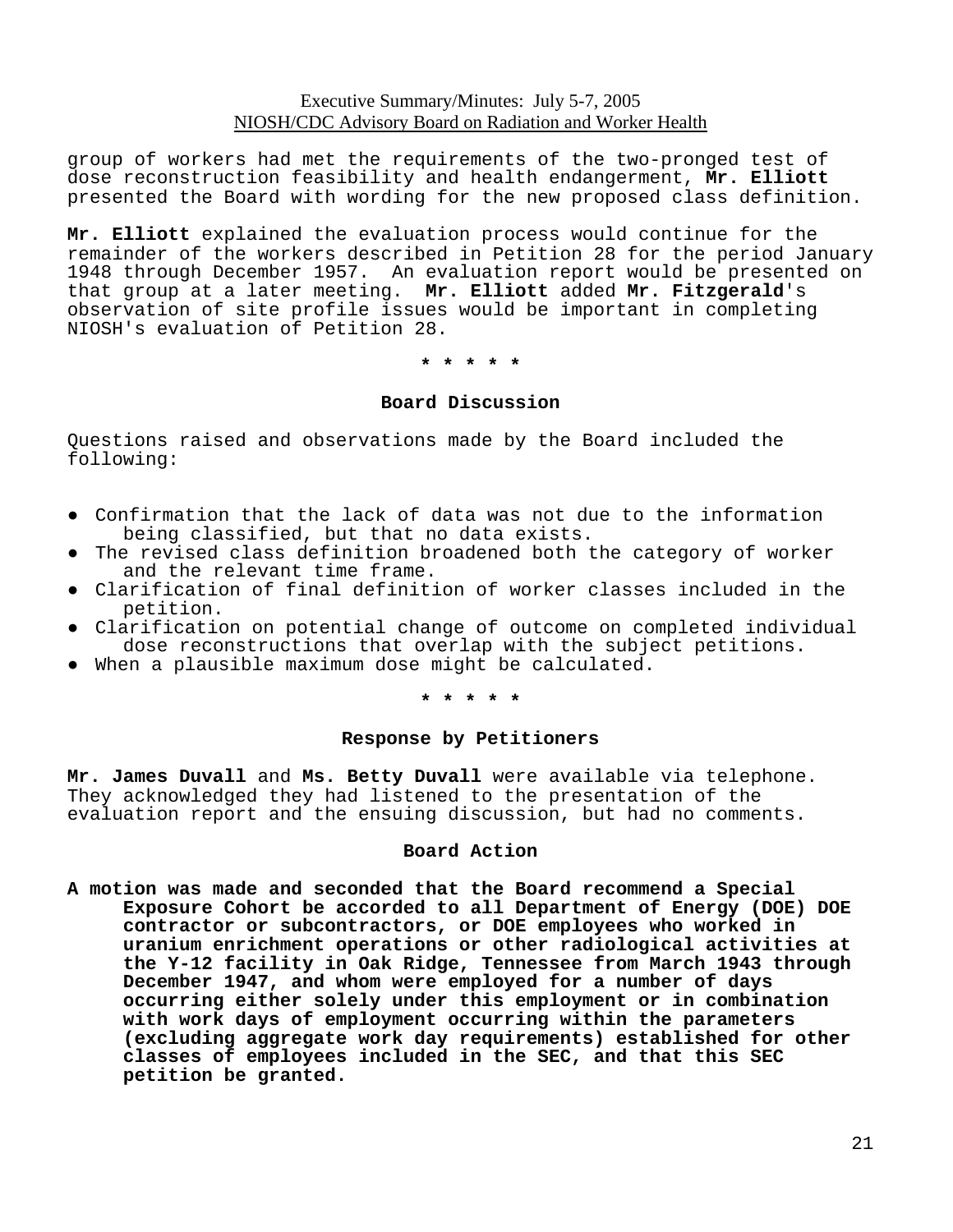The motion was open for discussion, which included the following issues:

- #How NIOSH concluded maximum plausible dose calculations were impossible for the original Petition 18 class of workers.
- #Uranium as the radionuclide of concern was known, but not the quantity nor degree of enrichment.
- #How was conclusion of significant intakes reached relative to health endangerment.
- In dealing with enriched uranium in loose form, inhalation exposure and lung cancer are not unlikely scenarios.
- #Concern was expressed that class parameters become over-broad.

**The motion was put to vote and passed with one abstention.** 

**\* \* \* \* \***

## **IAAP SEC Petition Evaluation Report**

**Dr. Wade** and **Dr. Ziemer** acknowledged **Mr. Presley**'s return to the table.

### **Larry Elliott, NIOSH**

**Mr. Elliott** provided detailed background information on pertinent dates, initial class definition, regulatory guidelines utilized for the evaluation, NIOSH class definition, and other supporting relevant information. He presented only information regarding industrial radiographers who conducted radiography on nonradiological highexplosive weapon components at the Iowa Army Ammunition Plant from May of 1948 to March of 1949. **Mr. Elliott** gave details of the evaluation report and concluded the presentation by defining the proposed class.

\* \* \* \* \*

#### **IAAP SEC Petition Board Discussion**

Following Mr. Elliott's presentation the Board discussed the following:

- Concern about the time period being less than 250 days.
- ● Follow-up question about the proposed definition presented in the evaluation report.

**Mr. Elliott** clarified the issue by stating that a worker who worked only during this time period (May 1948 to March 1949) would not acquire 250 days. The worker would have had to work at some other Special Exposure Cohort class to aggregate the days.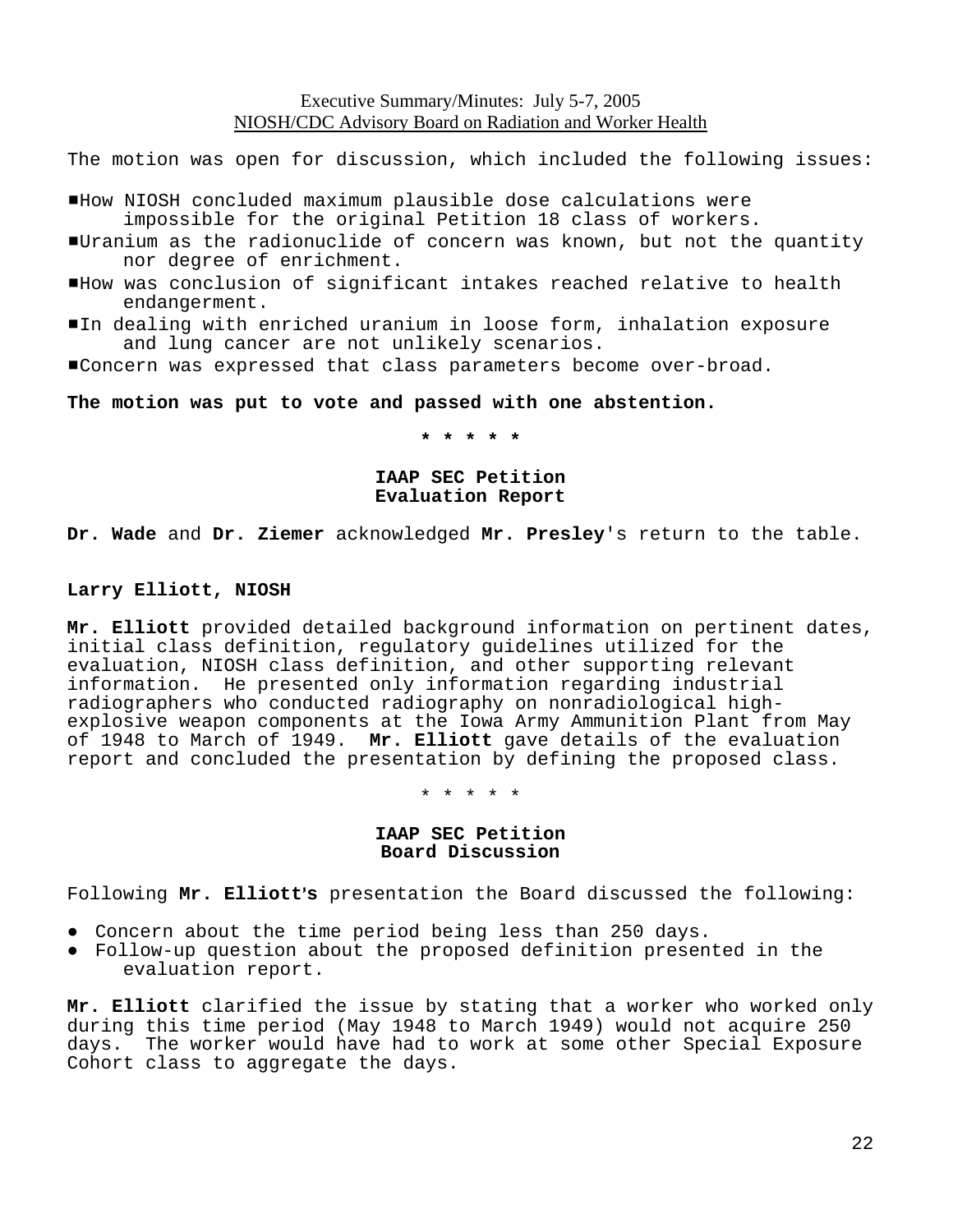**A motion was made and seconded that an SEC petition be accorded to all DOE employees or its contractor or subcontractor employees who worked as radiographers from May 1948 to March 1949 in support of Line 1 operations of the Iowa Ordnance Plant and whom were employed for a number of work days aggregating at least 250 work days occurring either solely under this employment or in combination with work days of employment occurring within the parameters, (excluding aggregate work day requirements) established for other classes of employees included in the SEC and based on two factors, which he outlined.** 

The motion was then opened for discussion by the Chair.

The wording of the motion was questioned as it pertains to the 250-day issue.

**After continued discussion on the issue the Chair proposed a friendly amendment to the motion. Dr. Melius amended the motion to say and whom were employed for a number of work days aggregating at least 250 work days occurring under this employment in combination with work days of employment occurring within the parameters. Discussion ensued, and the chair proposed a vote on the amended**

Mr. Elliott read a prepared statement from Mr. Robert Anderson on behalf of the Iowa petitioners thanking the Board and NIOSH for their addition of the X-ray workers on Line 1 into the petition.

**Dr. Ziemer** reminded the members about the morning subcommittee meetings and other housekeeping items before officially recessing the meeting until 7:30 p.m.

\* \* \* \* \*

#### **Public Comment Period**

The following is a list of the members of the public who spoke. A full transcript of their comments is available on the OCAS web site, www.cdc.gov/niosh/ocas.

Mr. Richard Miller, GAP; Mr. Dan McKeel, Missouri Coalition for the Environment; Mr. Clarence Schwendesen, Mallinckrodt; Mr. Ed Lamzik, Mallinckrodt; Ms. Eileen Adams, Destrehan Plant; Ms. Marilyn Schneider, Mallinckrodt; Ms. Mary Generi, Mallinckrodt: Mr. George Vogt, Mallinckrodt; Mr. Roni Steger, Mallinckrodt; and Mr. Ed Walker, Bethlehem Steel.

**\* \* \* \* \***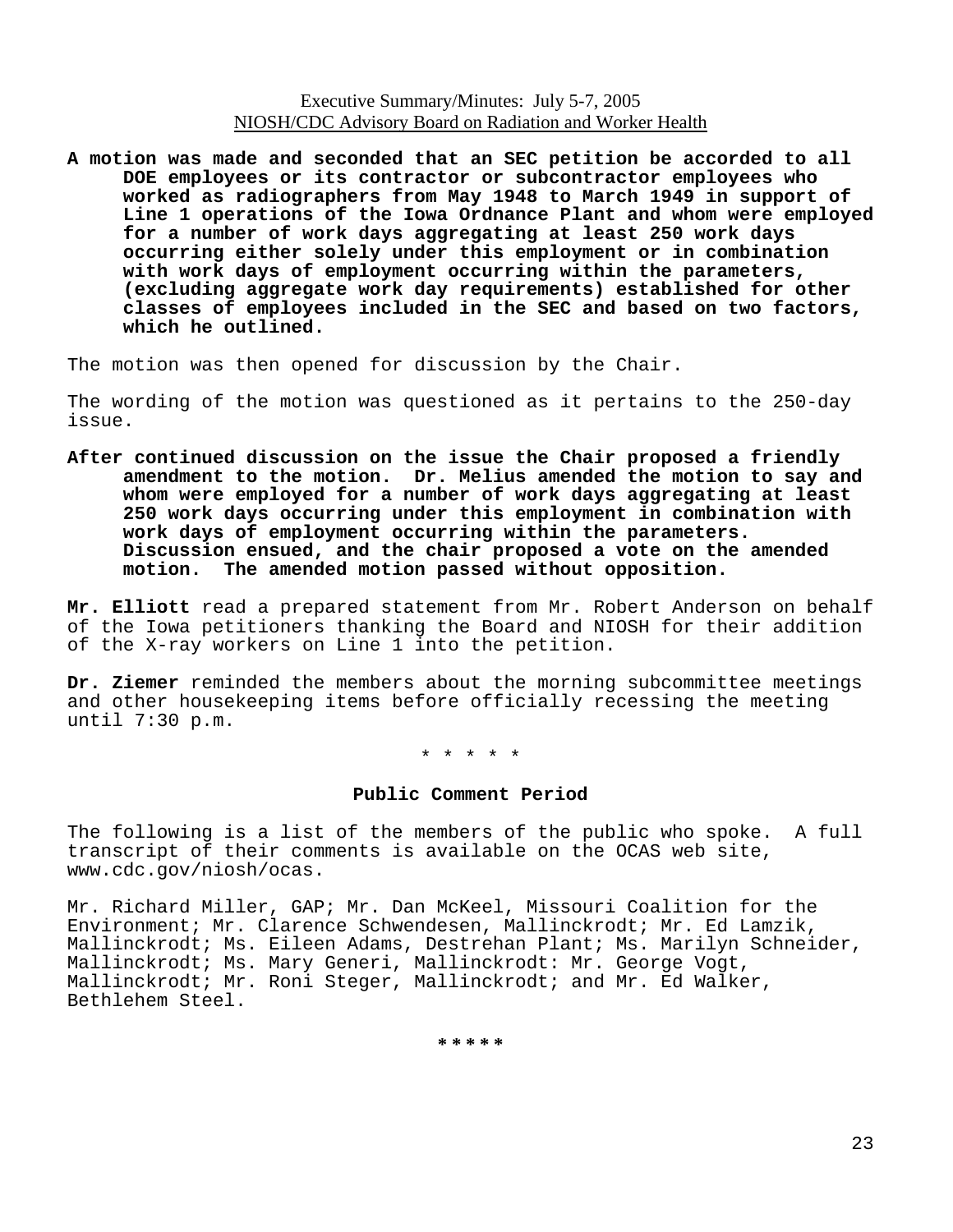## **Wednesday, July 6, 2005**

**Dr. Ziemer** opened the second day by repeating some of the previous announcements related to registration and availability of handouts.

**Dr. Ziemer** introduced **Dr. Wade**.

**Dr. Lew Wade, Designated Federal Official,** commented that the day's agenda was almost exclusively devoted to Mallinckrodt-related issues. He also provided background on previous Board actions dealing with Mallinckrodt:

- ● Board approved an SEC for the addition of a class to the SEC for Mallinckrodt for the years '42 to '48.
- ● NIOSH presented a petition evaluation to the Board to deny adding a class to the SEC for the years '49 to '57 for Mallinckrodt.
- ● After the Board debated the NIOSH denial, it asked that NIOSH review and report back on data reliability issue and that the SC&A continue with detailed review of Mallinckrodt site profile.

**Dr. Wade** ended his opening remarks by stating that once the Board hears the reports about the Mallinckrodt data reliability issue and site profile issue, then the Board will proceed with discussion on the SEC petition for the years '49 to '57.

\* \* \* \* \*

### **Supplemental Review Mallinckrodt Site Profile**

### **Dr. Arjun Makhijani, Sanford Cohen & Associates**

**Dr. Makhijani** opened his presentation by acknowledging **Denise Brock**, **Kay Drey** and **NIOSH** for their hard work. **Dr. Makhijani** reiterated the Board had asked SC&A to review the data reliability issue and the usability of the site profile for the Mallinckrodt downtown site for the '49 to '57 time period, the St. Louis Airport Site, and the decommissioning section.

**Dr. Makhijani** stated SC&A's previous conclusion was the same as before: to do anything other than minimum doses for compensation, major modifications to the site profile would be necessary.

**Dr. Makhijani** touched upon the three categories of doses: the minimum dose, reasonable dose, and maximum dose. He provided the Board the following technical issues regarding why reasonable dose estimates will not likely be possible:

- Radon exposures were primarily puff exposures.
- ● Unclear of the residue processing history of the plant and it would not be possible to make an accurate assumption about radionuclides ratios and the composition of the air or the existing data.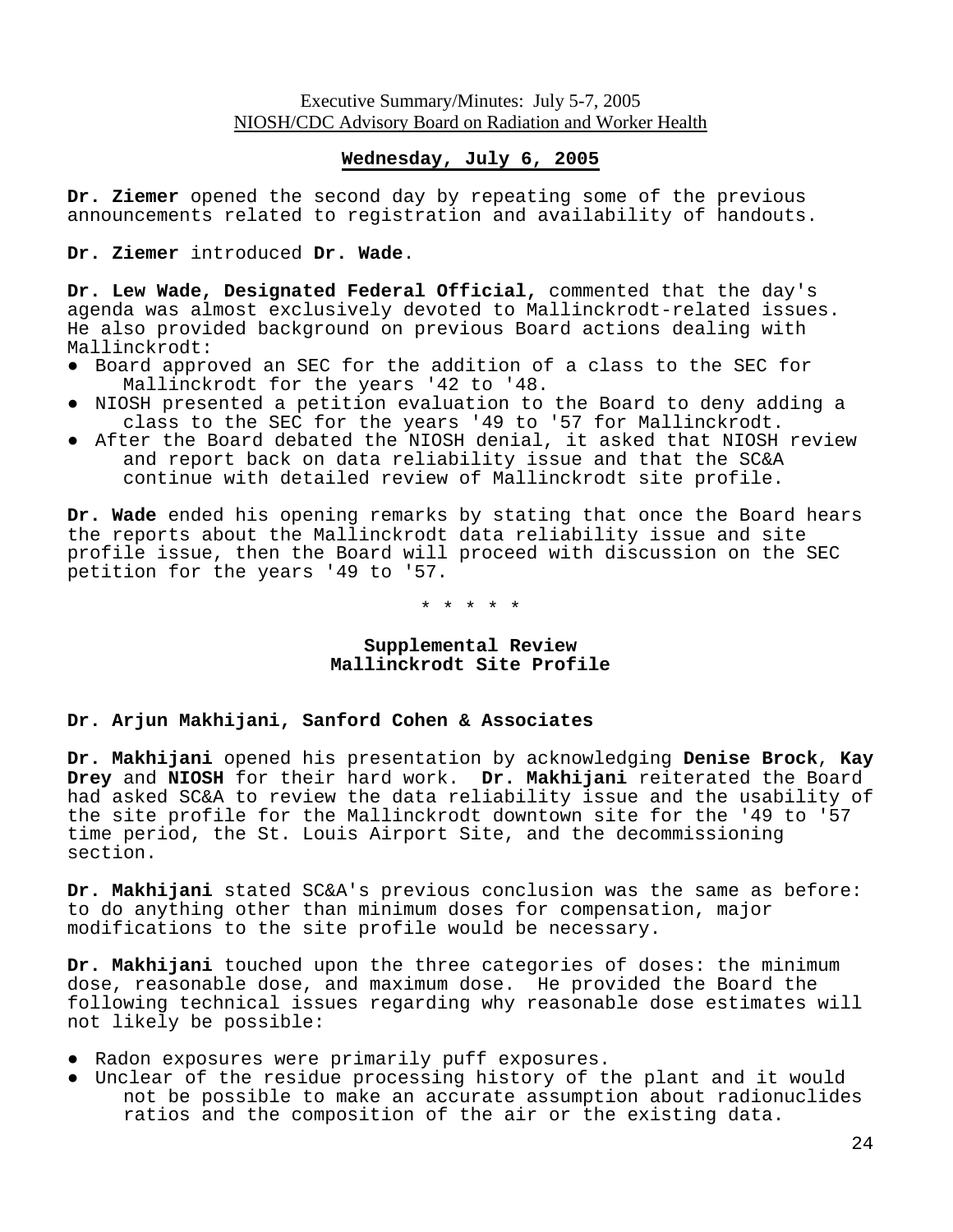- Only one radium 226 data taken in 1947.
- ● No radionuclide specific bioassay data for the most important radionuclides (thorium 230, radium 226, actinium 227, and protactinium 231) for most workers.
- No environmental release data in the site profile and not enough data on incidents to construct accurate doses for rare incidents.
- Worst-case assumptions will need to be made at airport site due to lack of air monitoring data.
- Maximizing assumptions will have to be made for unmonitored workers because there was risk of significant exposure.
- To obtain TBD for maximum dose, an incorporation of all the available radon data, the residue composition, processing history, and development of worst-case assumptions need to be done.
- Air concentrations cannot be used for dose reconstructions.
- Ratios have to be developed for the bioassay data to be utilized.
- Need to develop correction factor for Board's hospital data.
- ● Air concentration measurements in Table 22 of the site profile are not useful.
- Thorium 230 doses cannot be reconstructed without bioassay data.
- ● Based on review of data SC&A is not comfortable that a defensible or worst-case approach can be demonstrated for infrequent incidents.
- There are serious data gaps with regard to incidents.
- Mallinckrodt job type data was good and could be utilized for the development of corrections factors by job type and by organ.
- ● Worker monitoring history of plant 1 and 2 decommissioning needs to be established.
- Current default working hours are not good enough.
- Incorporation of breathing rates for heavy work periods.
- Proper consideration of the importance of environmental release data.
- ● Commented that the decommissioning bioassay data were done in triplicate with some quality control.
- ● Remarked he didn't see clear evidence that the SLAPS workers were monitored.
- Has concerns with the way NIOSH is handling ingestion issue.
- ● Concluded that due to the absence of reliable data reasonable dose reconstructions are unlikely to be possible at Mallinckrodt, and if possible only maximum doses reconstructions will be made, but pointed out that quite a bit of work remains for establishment of maximum doses.
- All six cases that have been denied at Mallinckrodt have been reviewed and feels that the use of the internal doses are not scientifically defensible.

\* \* \* \* \*

#### **Questions/Discussions**

The Board raised the following issues with **Dr. Makhijani** following his presentation:

▶ Pertinence of slide 13, decommissioning of 1958 onward, with regard to this petition which ends with the 1957 period.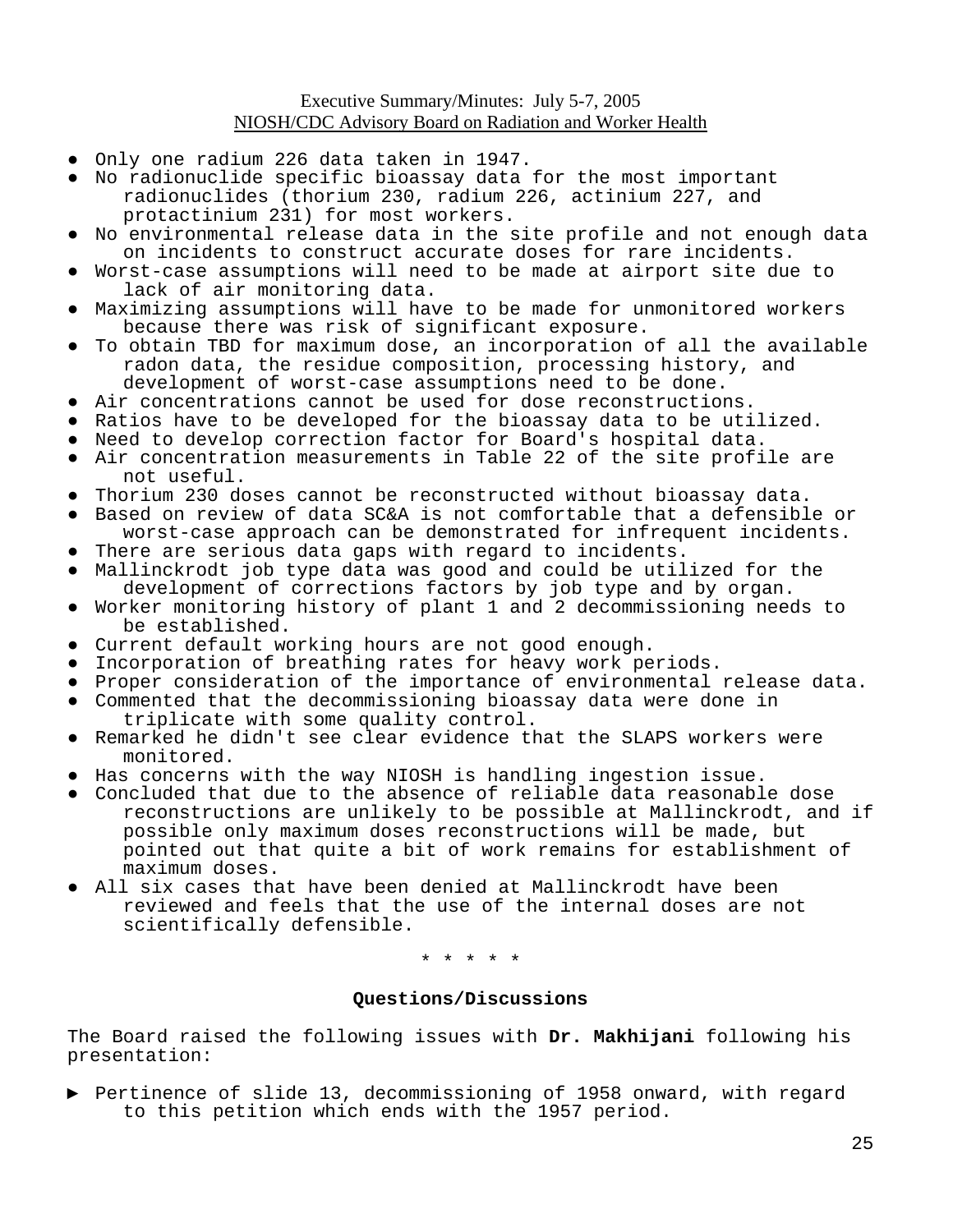- ► Clarification needed of sixth slide, "Bases for finding that reasonable dose estimates are unlikely," but then the following slide suggests or implicates that if a number of changes to the TBD were made, then reasonable dose estimates could be made. What is SC&A's position.
- Response provided that there could be some items that fall into the reasonable dose category, but for the most part the majority of items were related to the development of scientifically defensible worst-case assumptions. There could be some items that fall into the reasonable dose category, but for the most part the majority of items were related to the development of scientifically defensible worst-case assumptions.
- ► Issues need to be clearly characterized with respect to Barnes data.
- ► With respect to Barnes data, they didn't find any evidence of contaminated urine samples, but that based on the standard itself deteriorating over time that a systematic error of overestimation could have occurred.
- There seems to be a systematic overestimation error of the Barnes data due to the standard precipitating which artificially jacked up<br>the calibration curve back up to expectation. This issue is well the calibration curve back up to expectation. documented and characterized and should be taken into account.

**Mr. Gibson** requested (via telephone) if a copy of the presentation could be e-mailed to him. **Dr. Ziemer** complied with Mr. Gibson's request and introduced Dr. Neton as the next presenter.

\* \* \* \* \*

#### **Mallinckrodt Site Profile**

#### **Jim Neton, NIOSH**

**Dr. Neton** began his presentation to the Board by outlining the subject of his presentation. He stated he would be presenting two issues in regard to the Mallinckrodt dose reconstruction. One is the integrity of the data issue and the other is the raffinate issue. **Dr. Neton**  outlined to the Board the dose reconstruction process. NIOSH collects data from DOE, reviews claimant file, reviews CER data set (unique to Mallinckrodt,) reviews site profiles, and use procedures and implementation guides, Technical Information Bulletins and claimant interviews to interpret the data. **Dr. Neton** presented to the Board information on the data sources:

- ► The only data is the individual and summary film badge reports.
- ► The CER database is a compilation of all the information at the site.

He cited for the Board specific data information; such as:

- ► Over 9,000 air dust cards representing 1,443 workers through 1955. ► 13,600 urine sample results almost exclusively for uranium, but do
	- have some for thorium.
	- ► 8,000 person-years of film badge results.
	- ► 4,700 area radon measurements.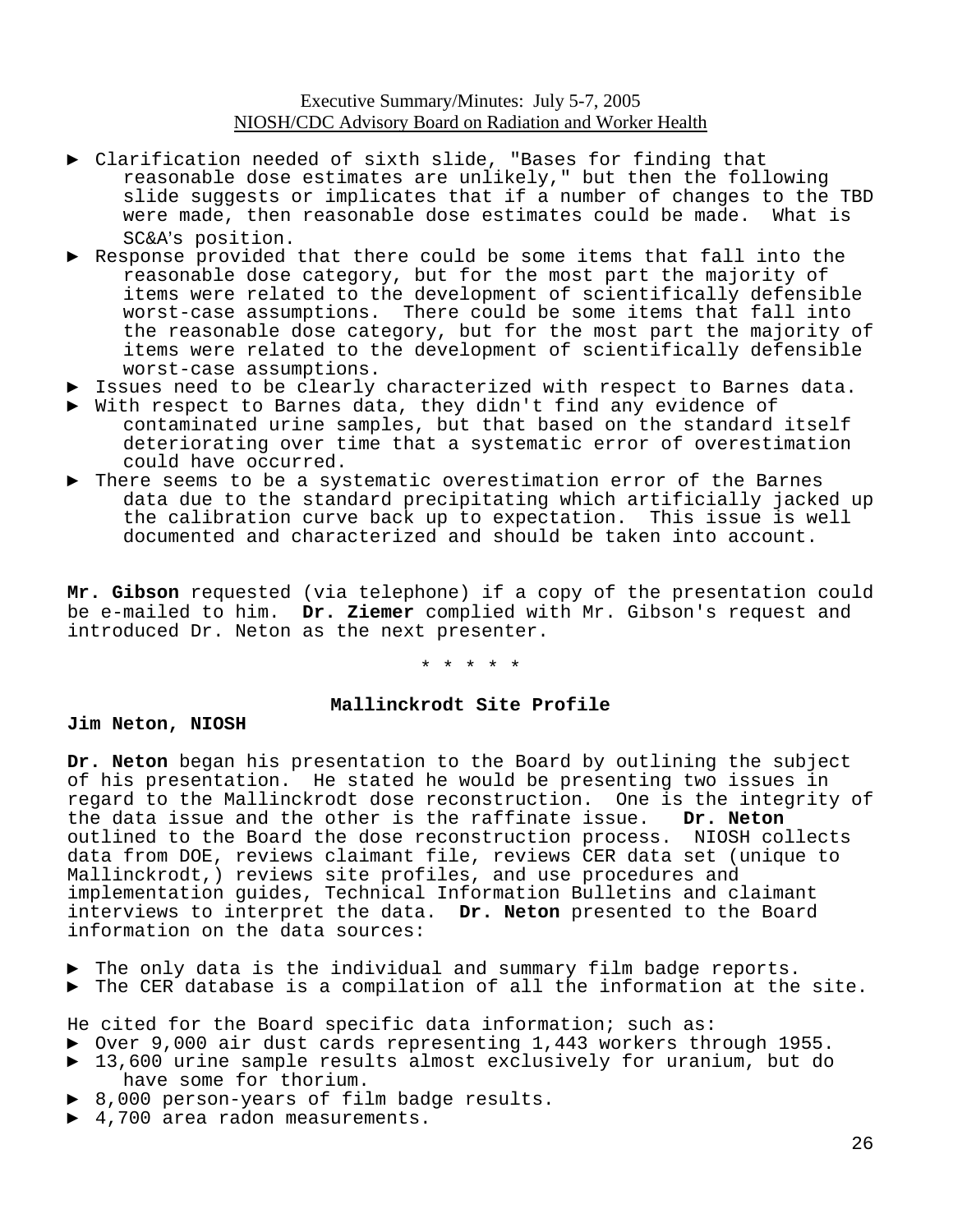► 2,400 radon breath measurements.

He stated that radon measurements could be utilized to trace workers who were involved in the raffinate processing.

**Dr. Neton** presented statistical values of the data set that compared the air dust data against the urine data for a subset of workers for the ether house. He stated that ether house was where raffinate extraction process occurred. **Dr. Neton** concluded that based on the lognormal fit of the urine and air data, the integrity of the data is not an issue.

**Dr. Neton** cited information on the percentage of workers monitored:

- ► 15 to 20 percent of workers monitored for breath radon, terminated in '55.
- ► Less than 60 percent in '48 and increasing over time to about 80 percent of the workers in '55 being monitored by urine samples, followed by a slight downturn after 1956 because of declining production operations.

**Dr. Neton** stated that '57 and '58 was the end of production for the Mallinckrodt facilities. The workers monitored for air dust was 50<br>percent in '50, increased to 80 percent plus in '51 and '52. The film percent in '50, increased to 80 percent plus in '51 and '52. badge data percentages ranged from 75 to 80 percent to almost 100% of the workers monitored in later years.

**Dr. Neton** stated that they went back and looked at the records available for claims presented. This includes 109 cases that are not part of the SEC with employment start dates between 1949 and 1957. He concluded that based on this review, reliable urine data for dose reconstruction does exist.

**Dr. Neton** concluded his presentation with a couple of slides on raffinate where he stated that they would pick the higher of the air and urine test results to assign the dose to the worker. Before stating his conclusion, he gave a detailed process description of the raffinate process.

\* \* \* \* \*

#### **Question/Discussion**

The Board raised the following issues with **Dr. Neton** following his presentation:

- ● Clarification needed as to radon breath analysis having nothing to do with radon in the environment, but rather how much radium is in the body and comes out in breath.
- ● Response was if they knew about the radon breath analysis, then a likelihood existed workers monitored for radon in breath also had a potential for raffinate exposure.
- Is assumption being made based on the fact that these people might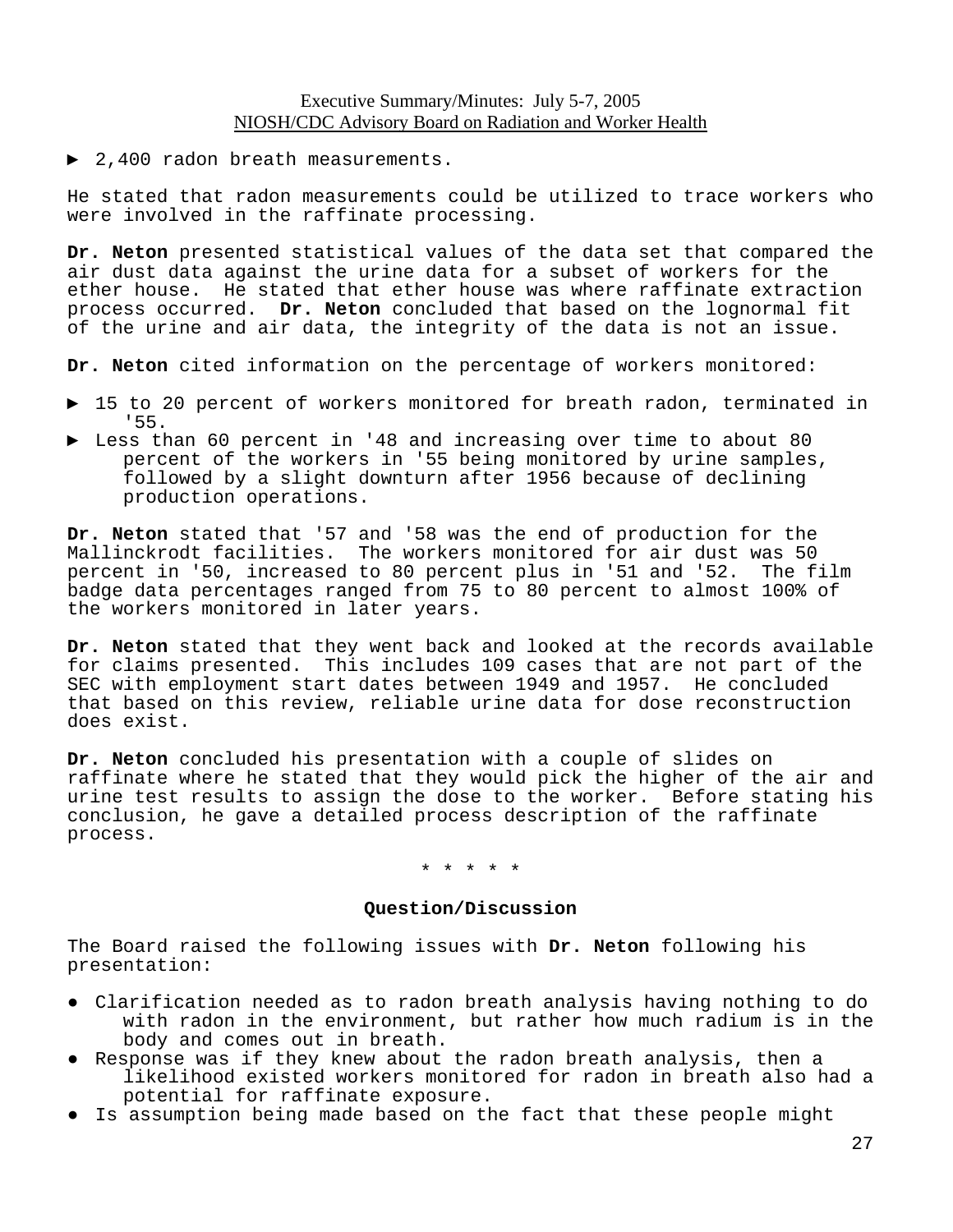have been expected to be exposed to radium, did they know back then about the raffinate, protactinium and thorium and other radionuclides of concern.

- Is there any documentation regarding the sampling.
- What is the reality and feasibility of doing the dose reconstruction of the 109 individual cases, even though technically it could be done.
- The efficiency process or maximum credible dose could be used in lieu of doing full complete, refined dose reconstructions.
- Has any of the employee information of petitioners been reported.
- Comment made regarding the representativeness of air sampling data and default assumptions.
- The use of worst-case values when comparing air and urine data for dose calculation.

\* \* \* \* \*

## **Mallinckrodt SEC Petition Evaluation Report**

**Dr. Wade** reminded the Board that after they hear information from NIOSH on the SEC petition evaluation report and from petitioners as to the report, the Board will proceed with deliberation to make a recommendation. He outlined the procedural steps to the Board once a recommendation is formed.

## **Larry Elliott, NIOSH**

**Mr. Elliott** opened his presentation by reviewing, as required by statute, the two-pronged test that must be met. Next he summarized pertinent dates of the petition:

- July 21, 2004 -- petition submitted to NIOSH.
- November 24, 2004 -- petition qualified for evaluation.
- ● December 20, 2004 -- *Federal Register* notice provided and petitioners notified regarding qualification of the petition.
- ● February 2, 2005 -- NIOSH submitted a summary of findings and petition evaluation report to the advisory board and petitioners.
- *Federal Register.* February 3, 2005 -- evaluation report summary was published in the
- February 8, 2005 -- presented evaluation reports and proposed three class definitions.

Outlined for the Board the three class definitions:

- ● Class one, All DOE, DOE contractors or subcontractors employed by the uranium division of Mallinckrodt during the period from 1942 through 1945;
- Class two, all DOE, DOE contractors or subcontractors who worked at the uranium division at the Mallinckrodt Destrehan Street facility during the period of 1946 through 1948;
- ● Class three, all DOE, DOE contractors or subcontractors who worked at the uranium division of the Mallinckrodt Destrehan Street facility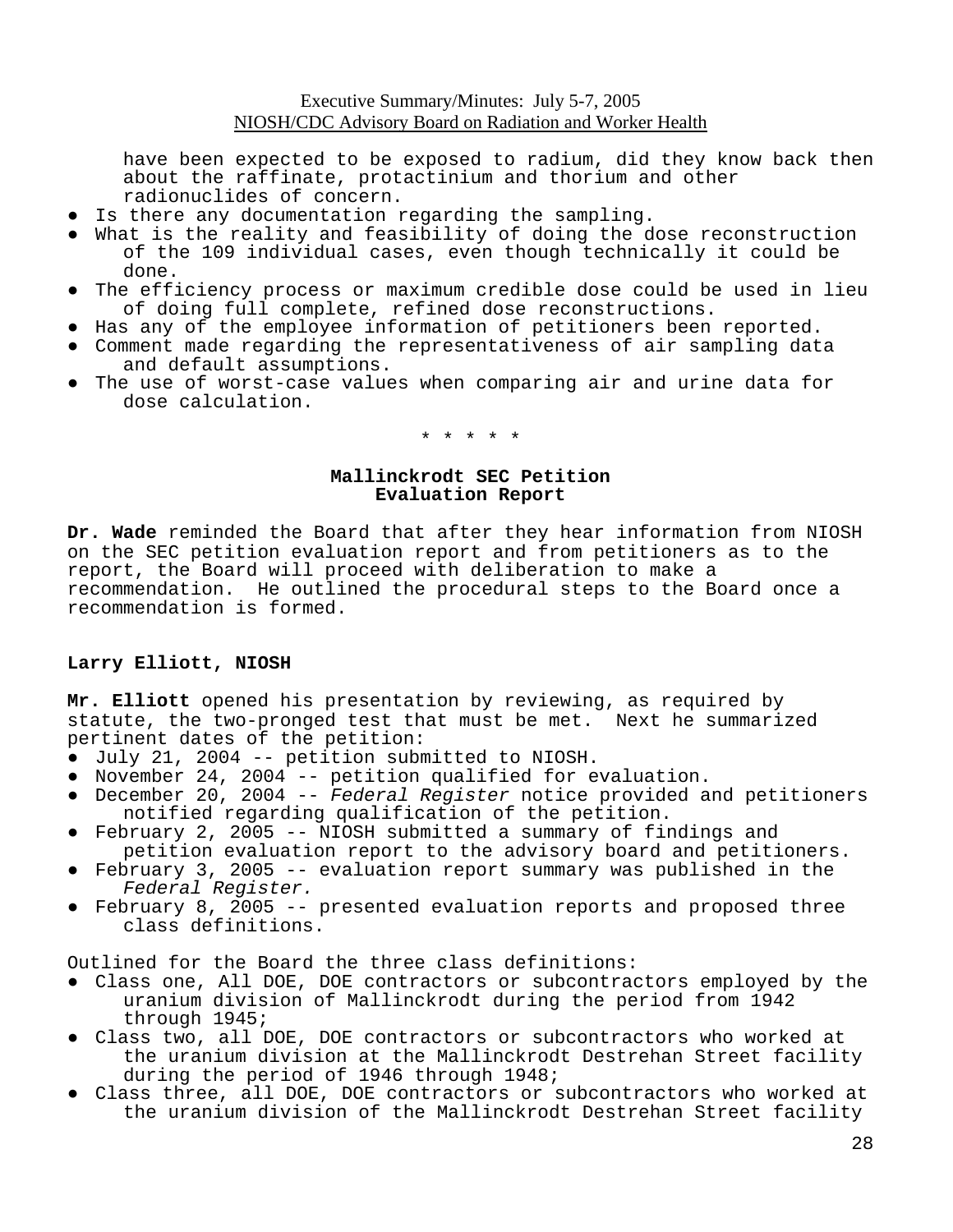during the period from 1949 through 1957.

Additional issues were identified by the Board at the February meeting following the presentation of the evaluation report. NIOSH responded to those additional issues in a supplemental report.

- ● March 11, 2005 -- Board sent recommendation to SEC of Health and Human Services. In that recommendation the Board asked that an SEC designation for all DOE contractors or subcontractors or Atomic Weapons Employees who worked at the uranium division at Mallinckrodt Destrehan Street facility during the period from 1942 through 1948, the first two classes that were identified, be added to the Special Exposure Cohort. The Board reserved judgment for workers employed during the period of 1949 through 1957 until NIOSH had completed its supplemental report on that time period and answered some of the questions the Board had raised.
- April 6, 2005 -- Director of NIOSH sent a recommended decision consistent with the board's recommendation to add a class of workers for the time period 1942 to 1948.
- April 11, 2005 -- Secretary of Health and Human Services sent his decision to Congress to add the uranium division employees at the Mallinckrodt Destrehan facility for the period of 1942 through 1948 to the Special Exposure Cohort.
- April 27, 2005 -- NIOSH presented supplemental report to the Board. At the presentation the Board requested verification of data and examples of dose reconstructions using actual data. **Dr. Neton**  presented that information to you today. Also at that time the Board reserved judgment pending that information from NIOSH for workers employed during the period 1949 to 1957.

**Mr. Elliott** briefed the Board that NIOSH concluded, based on the monitoring activities of employees and work areas established in 1949 by Mallinckrodt, as well as the information on radiological sources and processes, there is sufficient information to validate the dose estimates for the period 1949 to 1957 and notwithstanding any data reliability concerns raised for the earlier time period.

**Mr. Elliott** presented information regarding three items outlined in SEC petition report 00012-2, Section 7.3.

- Item 2 dealt with radon breath issue and the limited data and the use of zeroes in the data. Stated that **Dr. Neton** presented to you today a solution to Item 2 by using urinalysis data to fill the data gap.
- Item 3 dealt with unconfirmed lost medical records that NIOSH has been unable to confirm to date.
- ● Item 4 dealt with a 1949 dust study that was never finalized, believed due to altered records and conscious cover-up.

**Mr. Elliott** reviewed the solution to this presented earlier in the day by **Dr. Neton**. The solution consisted of using available data collected in a program that had oversight from AEC HASL Laboratory for the time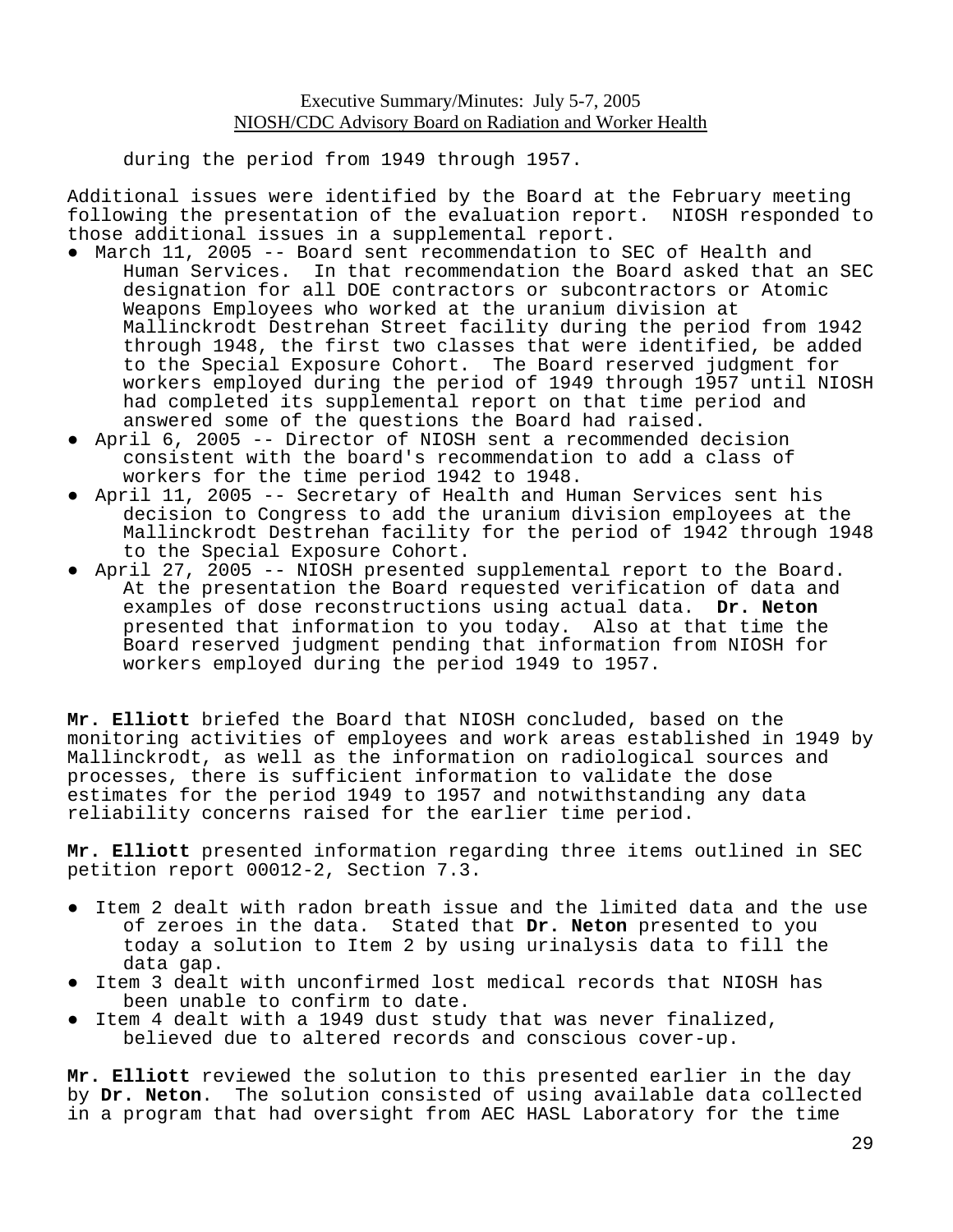period 1949 to 1957 and the ability to cross-reference data streams and validate the data sources.

**Mr. Elliott** referenced the part of **Dr. Neton's** presentation dealing with statistical evaluation of the data that revealed no significant data alterations, and these were consistent with expectations. **Mr. Elliott**  concluded information on Item 4 stating NIOSH would use the highest and most claimant favorable data set between the urine and air data for use in dose reconstruction.

**Mr. Elliott** concluded his presentation by summarizing that for the years 1949 to 1957 NIOSH finds that radiation dose estimates can be reconstructed and validated for compensation purposes for this particular class. NIOSH finds it is feasible to do dose reconstruction and, therefore, an answer to that particular prong of the two-part question is not warranted.

\* \* \* \* \*

### **Mallinckrodt SEC Petition Board Discussion**

**Dr. Ziemer** opened the floor for discussion.

**Dr. Melius** requested confirmation on the verification of data issue and examples of dose reconstruction using actual data. **Dr. Neton** and **Mr. Elliott** both provided input on the dose reconstruction issue. **Dr. Anderson** asked how many individuals in the existing claims filed would fit into dose reconstruction. **Mr. Elliott** responded by referencing information presented in the program status reports.

**Dr. Neton** provided additional comments to **Dr. Anderson's** question by stating that 100% of the 109 active cases in possession who worked in the 1949 to 1957 time period would fall into the evaluation report. **Dr. Neton** added that there are an additional 50 or 60 cases that have employment that spill over into the 1949 to 1957 time period that are also members of the original class. He also pointed out that the 109 cases have no employment in the SEC classes that have already been awarded.

**Dr. Anderson** followed up with comment regarding feasibility of actually doing dose reconstruction. **Dr. Melius** commented that the only new thing on record from NIOSH was Jim Neton's recent presentation. **Mr. Elliott**  confirmed **Dr. Melius'** comment. **Dr. Melius** also raised the feasibility issue and also raised issue with what the Board previously requested concerning dose reconstruction feasibility and what was actually presented.

**Dr. Neton** stated his understanding was to present to the Board examples of graphical data using real data versus the graphically presented information at the Cedar Rapids meeting which utilized hypothetical data. **Dr. Melius** commented that the Board will have a more difficult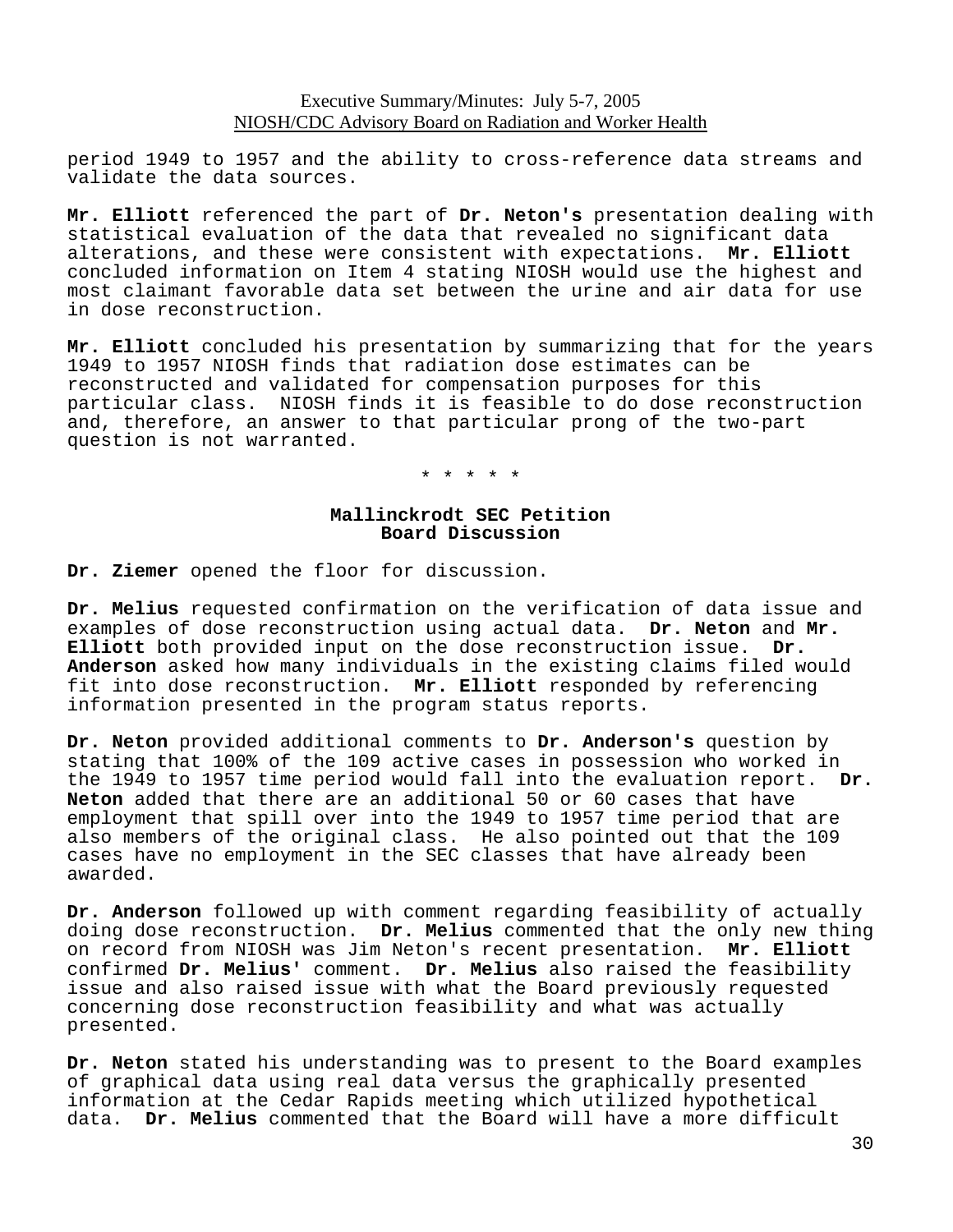decision-making process based on the fact that example cases have not been conducted with full feasibility.

\* \* \* \* \*

#### **Mallinckrodt SEC Petition Comments from Petitioners**

**Ms. Denise Brock** provided to the Board an account regarding events since filing the SEC petition for the Mallinckrodt workers from 1942 to 1957 a year ago. She cited to the Board at a February meeting a decision was made to split the cohort. SEC status was granted for workers during the time period 1942 to 1948, and to table a decision on the workers from 1949 to 1957 based on recently discovered data and the so-called Mont Mason memo.

**Ms. Brock** stated that NIOSH felt that the newly discovered data information and on-going site profile revision provided enough information to conduct an accurate dose reconstruction on the workers from 1949 to 1957. Board allowed more time for NIOSH and SC&A to complete their analysis at the April meeting in Iowa.

**Ms. Brock** voiced to the Board her concern why she was not appropriately notified of a June 1st and 2nd meeting between SC&A, NIOSH, and the Board. She also expressed concern regarding timeliness written information was relayed to her. She cited to the Board findings of the Rev 1 report that it does not appear it provides a basis to do accurate dose reconstruction. She quoted to the Board examples regarding Mallinckrodt site profile audit.

**Ms. Brock** spoke to specific examples dealing with lack of data issue and worker interview information. She described to the Board detailed plant work practices that occurred in several different areas of the plant. **Ms. Brock** restated to the Board for the record what Congress directed NIOSH to do with respect to Special Exposure Cohorts. She emphasized to Board members that feasibility concept goes beyond just scientific and technical issues, it should also consider the timeliness and cost of dose reconstruction in the absence of relevant or missing data. She mentioned the lack of proper procedures to provide petitioners information regarding meeting notification and written document transmittal.

**Ms. Brock** pledged to the Board to add the Mallinckrodt workers from 1949 to 1957 to the Special Exposure Cohort. She urged the Board that if they determine that entire group should not be included, then they should consider a specific sub-cohort of workers at the facility. At this time she notified the Board that there were several workers who would provide comments.

**Mr. George Blue** testified regarding his working experience in the raffinate extraction process. He described his specific duty was to reheat the raffinate in an acid for the purpose of extracting an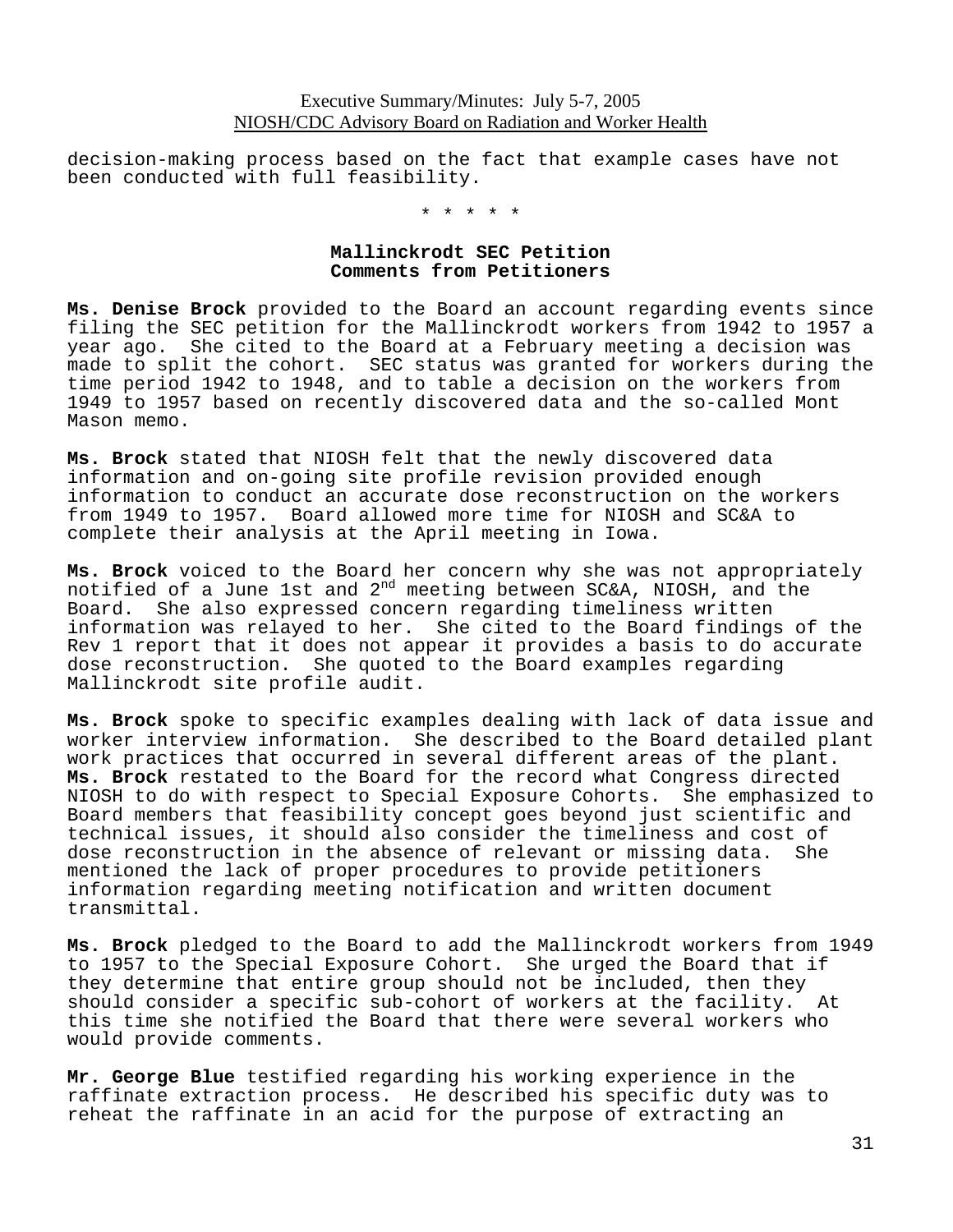element. He explained to the Board in detail a work incident in which he was covered (80% of his body) with the tank contents and hospitalized at Barnes Hospital for eight days.

**Mr. Blue** remarked he has scars on his body as a result of this incident. A few days after being released from the Barnes Hospital, the plant called him back to work and said he would not have to do anything. However, the foreman asked him to clean up something and upon starting the work, he got real weak and was sent home. After a few days he went back to work and plant personnel told him that getting sick had nothing to do with the recent accident.

**Mr. Blue** testified that he had to be catheterized to obtain urine sample. He also mentioned that he was not aware of radon exposure with his work. He relayed in detail to the Board a specific tank explosion incident and sampling of drums procedure.

**Mr. Anthony Windisch** stated that he worked at the Mallinckrodt uranium plant in St. Louis from 1945 to 1957, and the Weldon Springs plant from 1958 to 1967. He reminded the Board that at an earlier meeting he previously testified that in 1962 he began working with computers at the Weldon Springs plant. He acknowledged he was a certified computer professional and testified that mason memo shows that most of the recently-found computer keypunch cards and other radiation records was a bunch of garbage and useless. He referenced a meeting with the audit investigator where he testified that as an electrician at the Mallinckrodt uranium plant he witnessed and/or experienced production mishaps at almost every processing step during the production of uranium metal.

**Mr. Windisch** cited to the Board the frequency of occurrence when uranium processing bomb exploded and he had to repair the electric furnaces. He informed the Board that beginning in 1962 he worked as a computer programmer and analyst. This work involved worker badge monitoring data, and felt he was well versed in obtaining air monitoring data for creating a site dose reconstruction profile. He made reference that safety department maintained a current dose reconstruction profile for each unique work site at the Destrehan uranium plant.

**Mr. Windisch** concluded his remarks by stating that there is no specific dose reconstruction profile to measure ether house explosion, exploding radium processing bombs, overflowing raffinate tanks and other production mishaps.

**Mr. Steven Eugene Pape** stated that his father was Eugene C. Pape and worked at the Destrehan Mallinckrodt Chemical Company plant from 1945 until his death May 10, 1977. He stated his father was diagnosed with carcinoma lung cancer April 21, 1977. **Mr. Pape** stated that his father never spoke to him about his work and he never knew what his father did until October 28, 2004, when he had to do the NIOSH dose reconstruction. He found that he was a production operator in building 7. He commented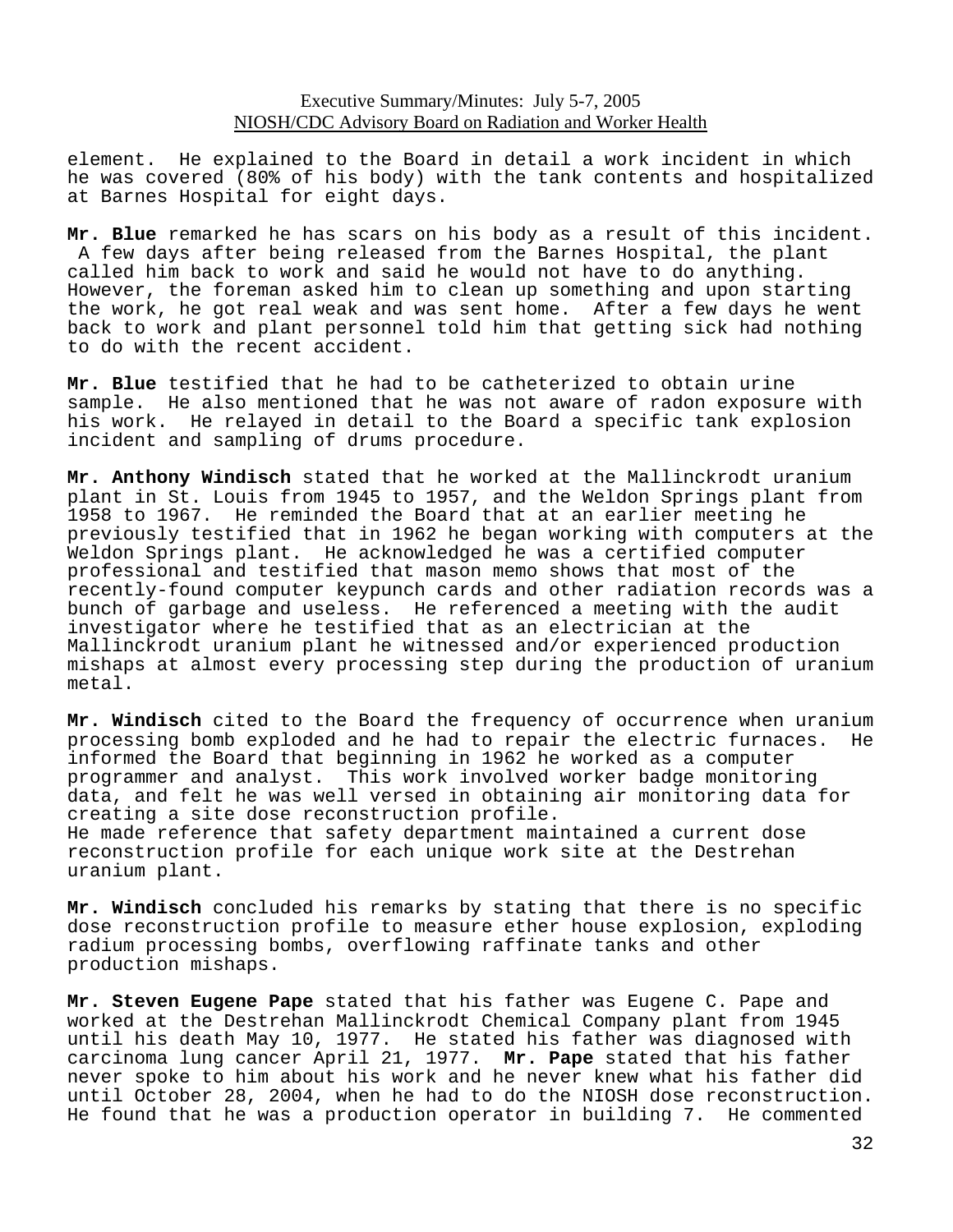that he did not know any answers to their questions, except to state that his father worked seven days a week for a number of years.

**Mr. Robert Leach** commented that he went to work for Mallinckrodt in 1950, transferred to uranium plant in 1952, worked in plant 4 from 1952 to 1957, transferred to Weldon Springs in 1957 and worked there until the plant closed in 1965. Mr. Leach commented that plant 4 was the dirtiest and filthiest place he had ever worked in. He stated his job was to clean up the inside of the furnaces after they cooled down. He testified that more than once the molten metal came through the bottom of the furnace and would run into the work area. Mr. Leach stated that in case he was not around for Weldon Springs petition, that he worked 40 to 76 hours per week.

In closing, **Mr. Leach** commented that there is no way in the world that you can figure out one man's exposure.

**Mr. Ed Luecke** stated he began working at Mallinckrodt May 6, 1947 in plant 4. He described for the Board that he worked in plant 4 which he referred to as the coffin area. He commented they wore no monitoring badges and there were fumes all over the place. The company issued respirators, but were very uncomfortable to work with. He commented that he moved to plant 6E and worked as a utility man where he stated he was exposed to a lot of dust.

**Ms. Brock** felt that NIOSH should incorporate workers' statements into site profile. She felt time was being wasted because there are no assurances that once the revisions take place, actual dose reconstruction could be done.

\* \* \* \* \*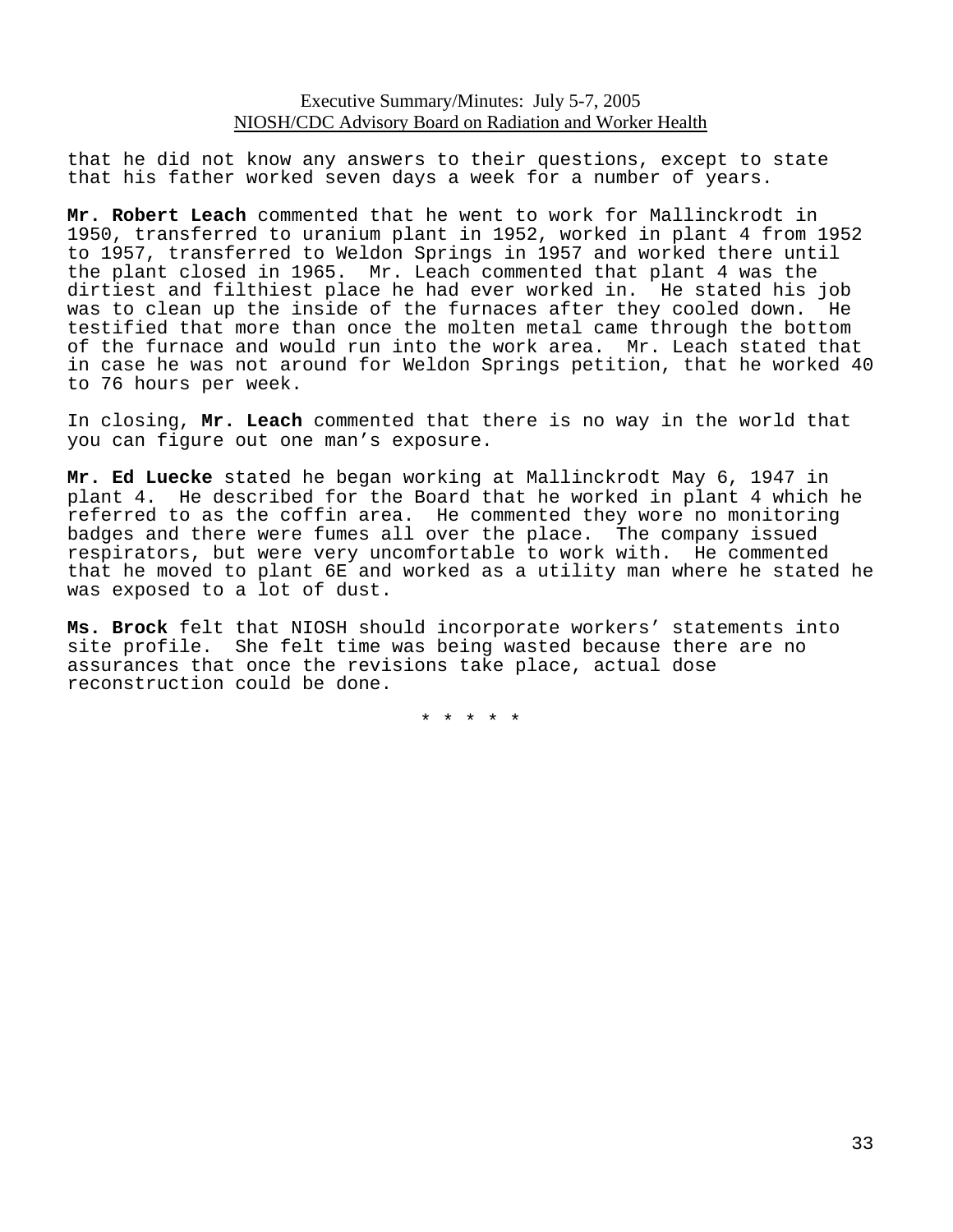### **Mallinckrodt SEC Petition Board Discussion**

**Dr. Ziemer** called the meeting to order and opened the floor for discussion. He briefed the Board on procedure. **Mr. Owens** opened with a question for **Dr. Makhijani** concerning the completeness and accuracy of the records presented earlier.

**Dr. Makhijani** summarized by stating that aside from the radionuclides ratios and Fernald K-65 silos he felt there are data sufficiency problems in several areas: infrequent incidents, environmental doses, and roving workers.

**Dr. Ziemer** confirmed **Mike Gibson's** participation via telephone and recognized **Jim Neton** for follow-up.

**Dr. Neton** added comment regarding the issue of the inability to reconstruct infrequent incidents. He voiced his concern that the SC&A report contends somewhat frequent incidents can be reconstructed using chronic inhalation intake, but infrequent incidents cannot be.

**Dr. Makhijani** clarified his remarks by stating that he didn't say that infrequent incidents couldn't be modeled, but that a claimant favorable way or maximizing way hasn't been demonstrated. He proceeded to expound on the issue by summarizing previously presented information.

**Dr. Anderson** commented on the timeliness and feasibility issue regarding the dose reconstruction of the 109 cases. He wanted to know a time frame if tasked with dose reconstruction. **Mr. Elliott** responded that four months would be required for 107 cases of dose reconstruction; the first month reserved for ironing out remaining issues and three months for work on the claims.

**Dr. Anderson** and **Dr. Neton** provided comments regarding the meaning of the statistical information presented in **Dr. Neton's** presentation. **Dr. Anderson** observed that a lot of the questions previously raised have been addressed.

**Dr. Melius** provided comments with options to address how to put together issues from the SC&A evaluation of the site profile and NIOSH's evaluation of the SEC petition. One option is to take NIOSH's word that individual dose reconstruction are feasible and let them proceed. Another option would be to let NIOSH and SC&A work together to resolve the site profile issues and postpone any decision until this work is completed. A third option is to have NIOSH actually work through some representative number of dose reconstruction cases to determine the actual feasibility of the process. Another option would be to incorporate third option and have SC&A work to resolve comments on site profile and present results to the Board.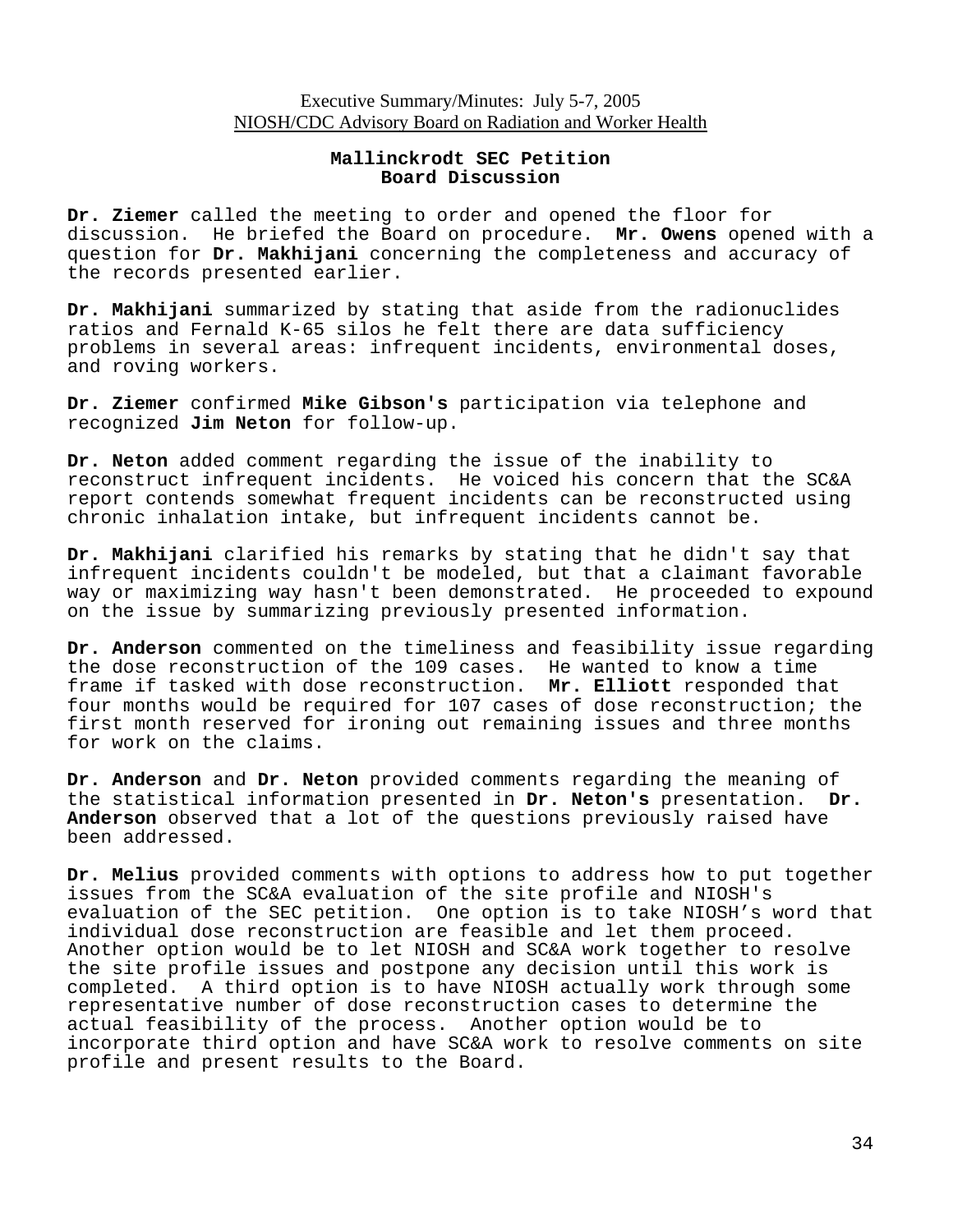**Dr. Ziemer** asked for additional comments. **Dr. DeHart** asked for clarification regarding the issue of self-identified exclusion for dose reconstruction. He restated his question, can you identify an individual in which dose reconstruction cannot be done and move along toward identifying a specific cohort. **Mr. Elliott** cited regulation that allowed that. **Dr. Neton** added to **Mr. Elliott's** comment by stating that there is a possibility that there is something out there that was not anticipated.

**Dr. Ziemer** at this time reminded the Board to consider the timeliness of the various options discussed. He posed a question to **Denise Brock**  regarding raffinate workers and subcohort. **Ms. Brock** commented that she thought plant 6 was raffinate area. However, **Dr. Ziemer** stated he understood that part, but wanted to know if the information could be retrieved from the job description information.

**Dr. Neton** and **Dr. Ziemer** exchanged dialogue regarding the issue of job description information, K-65 digestion process, and dose reconstruction. **Dr. Neton** responded that the dose reconstruction would be on individual case-by-case basis if job category information is utilized. He added that it is the Department of Labor's responsibility to qualify a subset of workers based on their application as to whether they are in the SEC.

**Mr. Elliott** added that when DOL makes its determination of eligibility for a class, case file information that has been developed is relied upon. **Ms. Brock** asked for clarification.

**Mr. Elliott** said development of case file starts when a file is submitted to DOL by the claimant. DOL claims examiner determines if the claim is eligible based on medical history records and site job information. Once DOL deems the case eligible, the case is referred to NIOSH to work up the claimant's work history. NIOSH utilizes interviews, document review, and any other information that would benefit the claimant. NIOSH provides all the information gained back to the Department of Labor for eligibility determination.

**Dr. Melius** commented that an interim step that would allow SC&A comments to be resolved could help identify if dose reconstruction would apply to a larger percentage of workers that would require dose reconstruction than previously anticipated. He also commented that actual individual dose reconstruction examples were necessary to resolve the SC&A comments on the site profile.

**Dr. Ziemer** agreed with **Dr. Melius's** comment, but noted how hard the Board was pushing SC&A and NIOSH to meet the Board's deadlines. It is difficult for NIOSH to provide comment on a report that was presented to them a day or two before the meeting. **Dr. Melius** suggested that the committee or subcommittee continue dialogue to resolve SC&A site profile comments.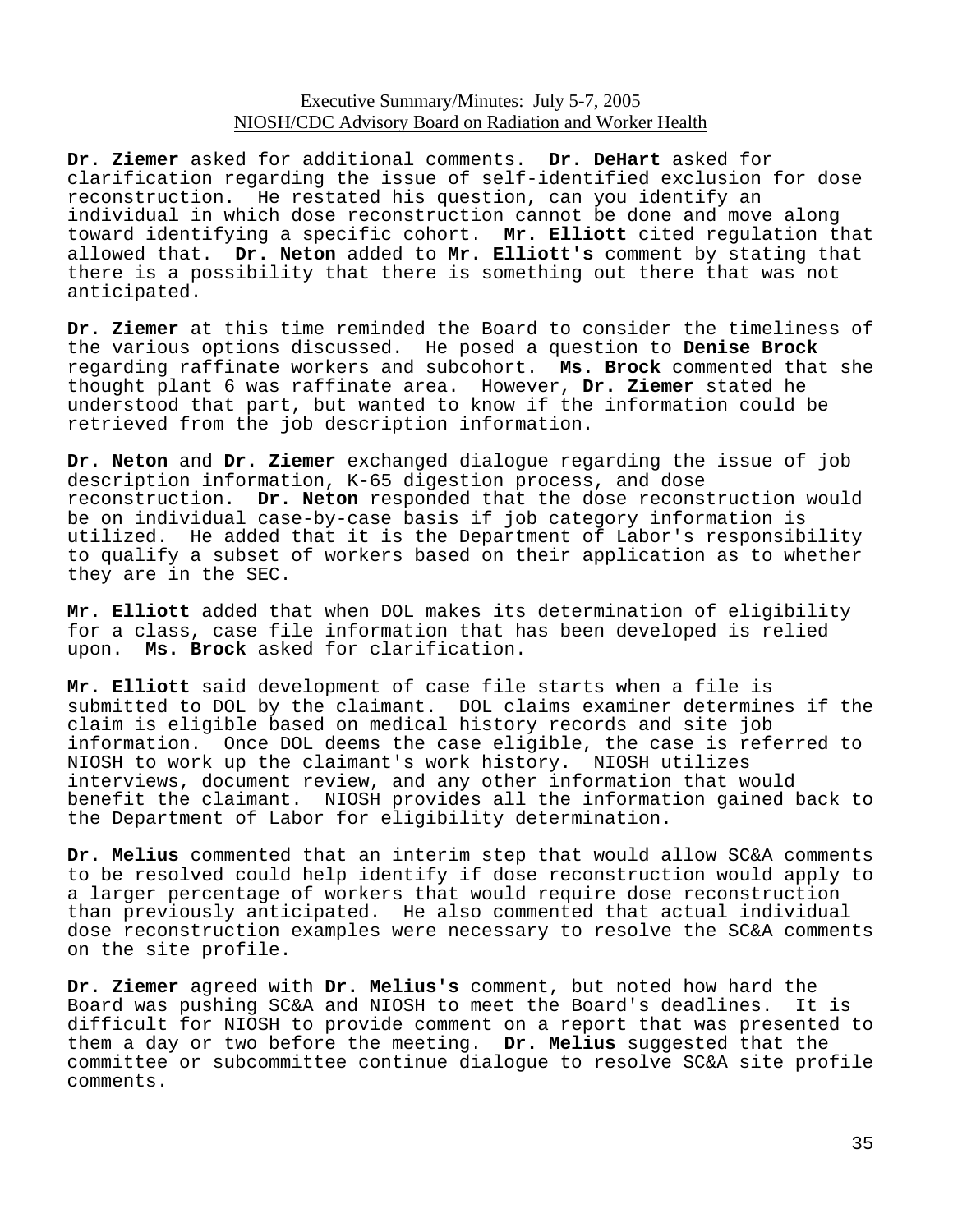**Mr. Elliott** reiterated **Dr. Melius's** suggestion. **Ms. Brock** concurred with **Dr. Ziemer's** comment regarding difficulty with interpreting the information given on such short notice. She also asked that probability of causation chart be developed for the next meeting. **Mr. Elliott**  stated it could be a competing resource problem. **Dr. Neton** expanded on **Mr. Elliott's** resource issue in constructing the charts.

**Mr. Gibson** questioned how NIOSH can provide accurate and reasonable dose reconstruction for the raffinate workers in plant 6 with the lack of individual bioassay data. **Dr. Ziemer** informed **Mr. Gibson** that there are a lot of urinalysis data and air data for the dose reconstruction effort. **Dr. Neton** and **Mr. Gibson** continued dialogue concerning data information.

**Ms. Brock** expressed concern to the Board about time issue regarding dose reconstruction issue, especially regarding thorium-230, actinium -227, protactinium raffinates. **Dr. Neton** suggested the use of the air monitoring data to support inhalation intakes from the raffinate material. He also commented that there are a number of approaches that can be used to bound these estimates.

**Dr. Makhijani** remarked that there are a significant number of issues to be resolved. He will engage the issues at the Board's direction and report those findings at a time mandated by the Board. He concluded by stating that there's no guarantee of an answer.

**Mr. Griffon** felt that the Board, SC&A and NIOSH, on the subcommittee level, should identify or prioritize issues that need to be resolved for the purpose of resolving this SEC petition. He also added that he would like to see specific representative cases of dose reconstruction, especially for the raffinate assumption. This would provide us with an evaluation of feasibility and timeliness for the dose reconstruction effort.

**Mr. Elliott** said he agreed 100% with **Mr. Griffon**, but clarified that they couldn't bring an example dose reconstruction case unless it's an adjudicated case. **Dr. Anderson** stated that this is a very complex site and site profile is complex, and would like to try to simplify the process. He remarked that he wasn't sure of resolving the data uncertainties, but it's a matter of addressing the uncertainties in the dose reconstruction.

**Ms. Homoki-Titus** presented clarification on bringing cases before the Board that haven't been adjudicated by the Department of Labor. **Dr. Melius** pointed out that they were not asking for complete data on individual cases that would violate legal issues. All we're asking to do is go through and show that it's feasible. **Dr. Ziemer** commented that the Board is not for specific cases, but possibly a group of cases could be summarized.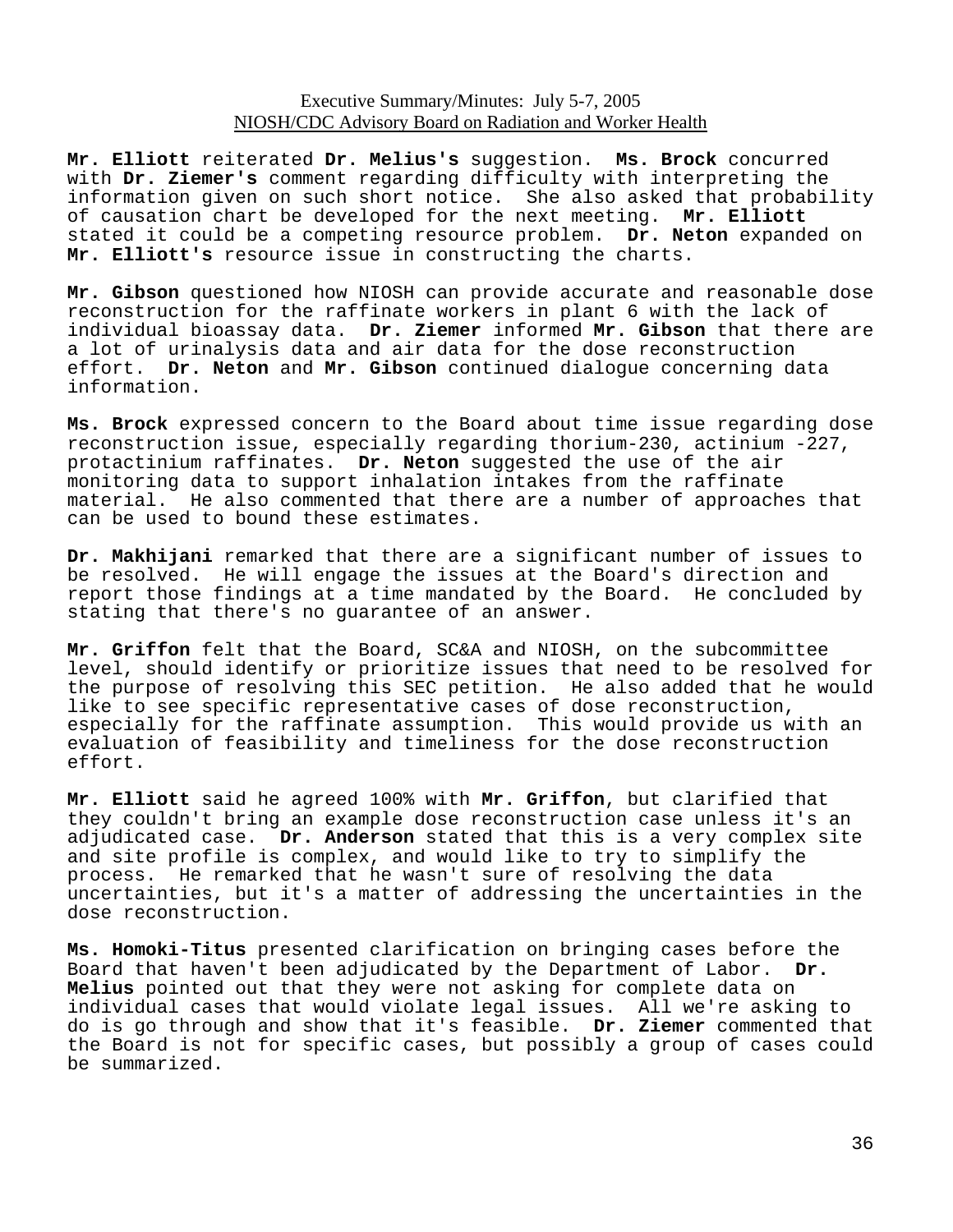**Mr. Elliott** commented to the Board regarding questions raised from Cedar Rapids meeting explaining how to validate the data and how to use the data in dose reconstruction. He felt this was accomplished.

**Ms. Munn** commented on the effort to gather and analyze as much information as possible about exposures of the workers in the proposed<br>class. The detail and availability of the data clearly shows concern The detail and availability of the data clearly shows concern for the workers' safety and welfare by both the contractor and governmental agency overseeing work at Mallinckrodt site. There should be no reason why a subcommittee couldn't provide direction on priorities, and why SC&A and NIOSH couldn't come to some agreement on the major issues to resolve while at the same time moving forward with resolution on the outstanding cases.

**Ms. Munn** wanted to know if her understanding was correct that nothing could be done on outstanding cases until a decision with respect to the SEC was made. **Dr. Ziemer** stated there is nothing in the law that requires dose reconstruction be halted while the petition is in process. **Dr. Wade** asked **Dr. Neton** if there is a subset of the 107 that you could begin to work on now and **Dr. Neton** responded that, yes, there is.

**Dr. Ziemer** pointed out to the Board that a delay has the same effect as denying the petition. **Ms. Munn** commented that she was prepared to make a motion. **Dr. Ziemer** said that before a motion was put on the floor he asked if there were additional discussion. **Mr. Espinosa** wanted to know if adjudicated claims could be discussed by the Board in executive session. **Ms. Homoki-Titus** remarked to the Board that they are an advisory board not an appeals board for individual claims.

**Dr. Melius** made a comment that the Board still must decide on issues related to contractor doing SEC evaluations. The Board must come up with a better process. He stated preference for postponement on a decision on the Mallinckrodt petition until NIOSH has had time to evaluate the SC&A report. This will also provide time for the petitioners to evaluate the SC&A report.

**Dr. Ziemer** inquired if building 6 workers are being viewed as a possible subset of the cohort that might contain eligibility status on its own. **Dr. Melius** commented his belief that once NIOSH had a chance to comment on the SC&A evaluation of the site profile they would be able to come to a conclusion on building 6 issues. **Ms. Brock** interjected that she has not had an opportunity to take in all the information. She asked for clarification on the issue if halting the decision will also not halt the dose reconstruction.

**Mr. Elliott** clarified that work on the Mallinckrodt claims had been suspended for the Destrehan facility unless there was a claim that allowed us to move forward using the efficiency process. **Dr. Melius**  commented that certain aspects of individual dose reconstruction should move forward except for when particular issues have not been resolved for the dose reconstruction. **Mr. Elliott** concurred.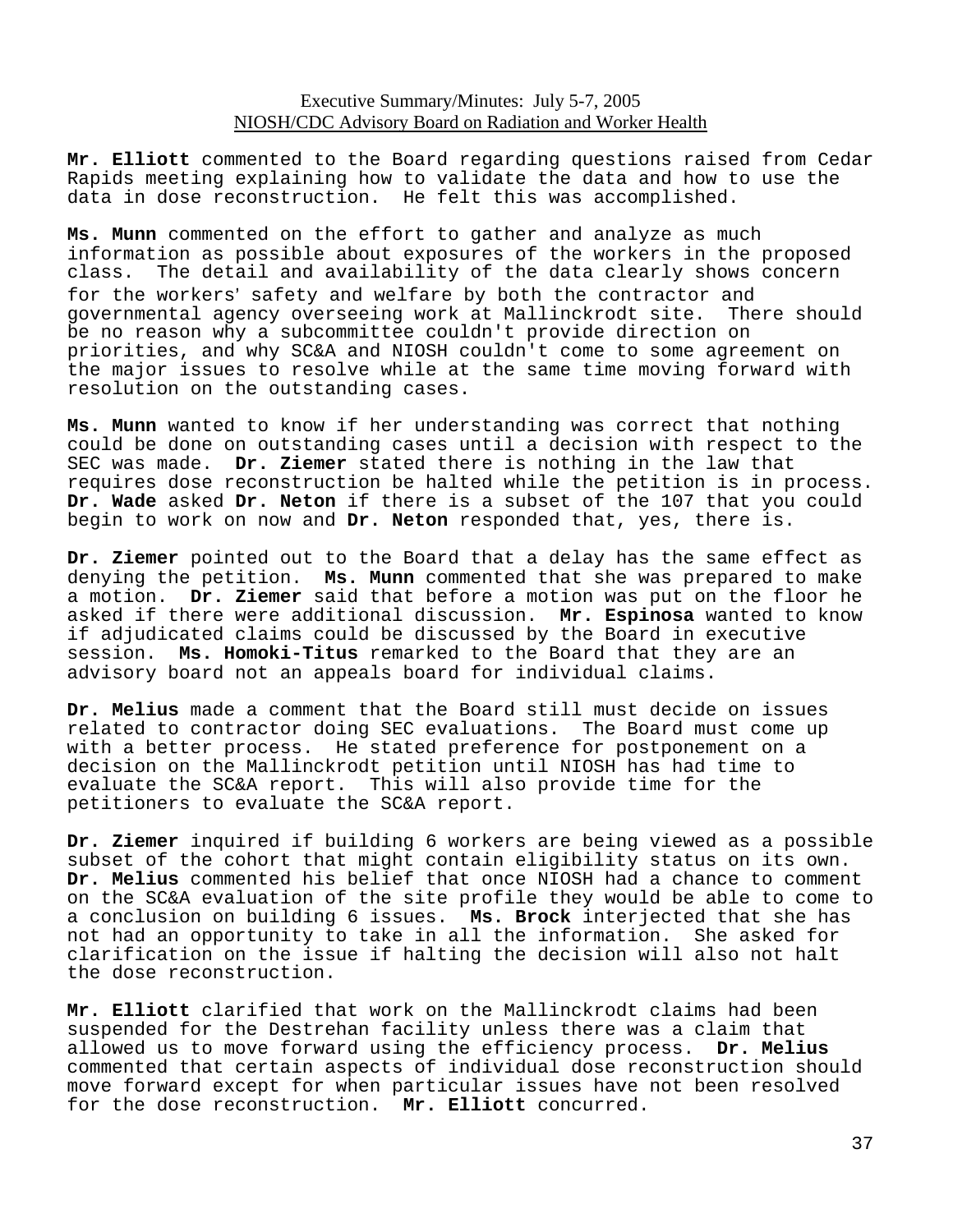**Mr. Elliott** reiterated that they could move forward on dose reconstruction of specific claims where SC&A site profile comments have been resolved. Claims with outstanding site profile issues will have to wait for dose reconstruction until issues are resolved.

**Dr. Anderson** concurred and dialogue continued between **Mr. Elliott** and **Dr. Anderson**. **Ms. Munn** commented that there was no need for a Special Exposure Cohort since NIOSH has committed that they can do the dose reconstruction. **Ms. Brock** commented that if the dose reconstructions can be done, why have they not already been done.

**Mr. Elliott** remarked that two things have happened to put the Mallinckrodt claims on hold that were not reconstructable using efficiency approaches: review of the revision for the site profile and the petition. He added that the 75 claims completed were all lung and prostate cancer claims.

**Dr. Ziemer** announced a break and that upon reconvening motions would be accepted.

**Dr. Wade** proceeded to remind the Board of the requirements of the SEC legislation by reciting appropriate parts of the *Federal Register*.

**Dr. Ziemer** recognized **Ms. Munn** for making a motion.

#### **A motion was made and seconded that the SEC petition for the 1949 through 1957 time period at the Mallinckrodt Destrehan facility be denied. Motion is on the floor for discussion.**

**Dr. Anderson** moved to table the motion and this was seconded by Mr. Gibson. **Dr. Ziemer** stated that a vote must be taken on tabling a motion and requires a two-thirds vote. The vote carries for tabling motion.

## **A motion was made and seconded for the Board to consider formulating a letter of apology or regret for delaying SEC petition. Motion passed.**

**Dr. Ziemer** proposed postponement until tomorrow on the SEC policy issue discussion so that working group may get underway. The Board proceeded with a future meeting logistics discussion before **Dr. Ziemer** formally recessed the meeting.

\* \* \* \* \*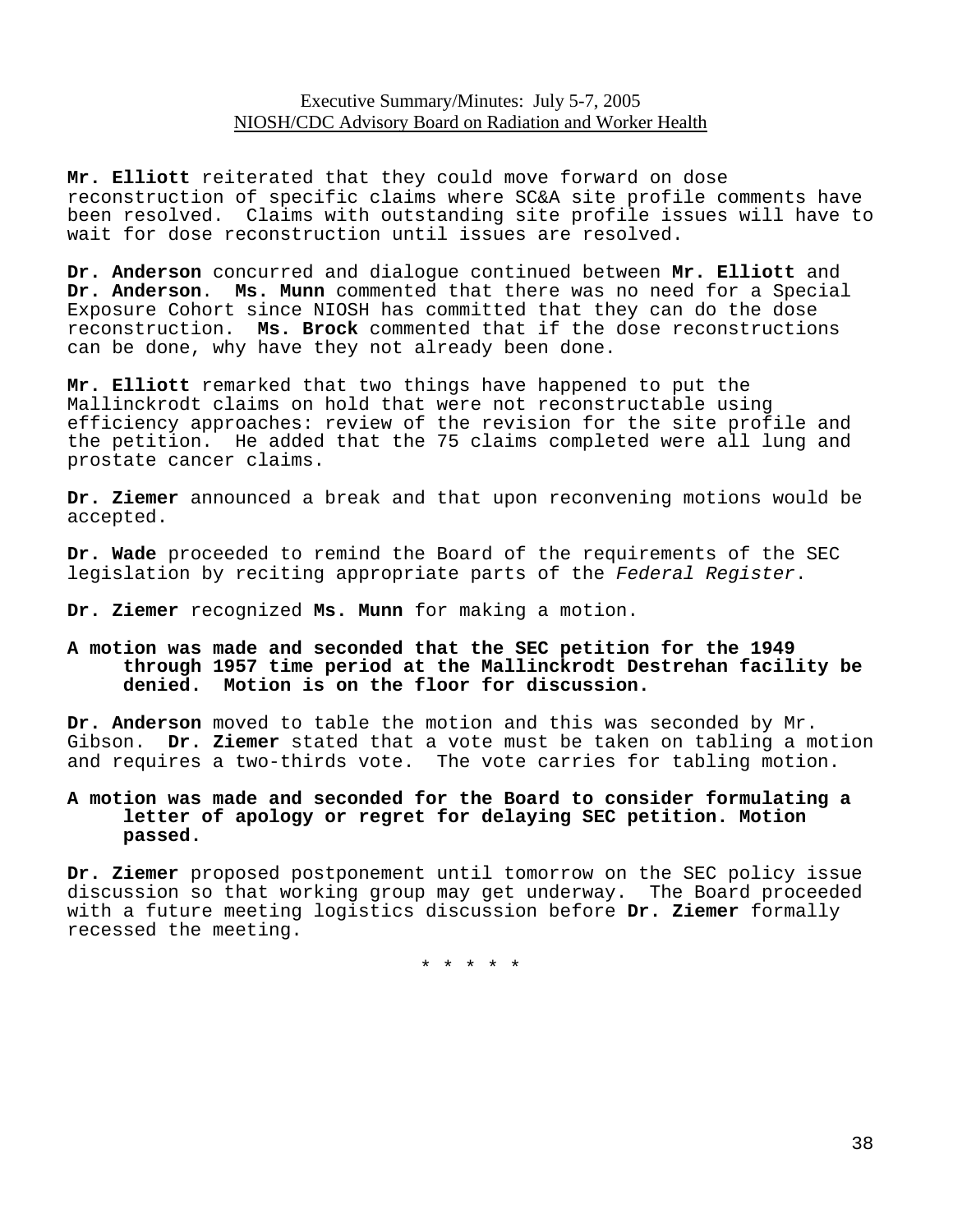# **Thursday, July 7, 2005**

**Dr. Ziemer** opened the third day by repeating some of the previous announcements related to registration and availability of handouts.

\* \* \* \* \*

#### **SC&A Task III/Workbook Issues**

#### **Hans Behling, Sanford Cohen & Associates**

**Dr. Behling** opened the presentation by providing background dealing with Task III. He defined Task III as being procedures and methods used by NIOSH to do dose reconstruction and outlined Task III subject matters as follows:

- Procedures that deal with external dosimetry,
- Procedures that deal with internal dosimetry,
- ● Procedures that deal with CATI interviews, quality assurance, documentation and record management.

**Dr. Behling** stated that the federal regulations mandate that the Advisory Board will conduct an independent review of the methods and procedures used by NIOSH for dose reconstruction. NIOSH identified 33 procedures for this review. **Dr. Behling** commented in regard to the documents reviewed, the details, specificity and nonspecificity when reviewing the 33 procedures.

As directed by the Board SC&A was tasked to develop a method to conduct a review of the 33 procedures. He decided to break down Task III into two phases:

- ● Phase 1 -- develop method to systematically review and standardize the review process that was presented to the Board September 2004.
- ● Phase II -- review of the NIOSH and ORAU procedures that was presented to the Board in January of 2005.

In addition, SC&A was asked to evaluate a list of issues from a technical as well as a non-technical viewpoint. He identified for the Board seven basic objectives followed for Task III work:

- Timelines issue.
- Is procedure written in an effective and efficient manner.
- Is the procedure as written complete or standalone document.
- Is the procedure fairly consistent among different DOE sites.
- ● Is the procedure fair and will it provide benefit of the doubt to claimant.
- Uncertainty of procedure.
- ● Does the procedure have a proper balance between technical precision and process efficiency.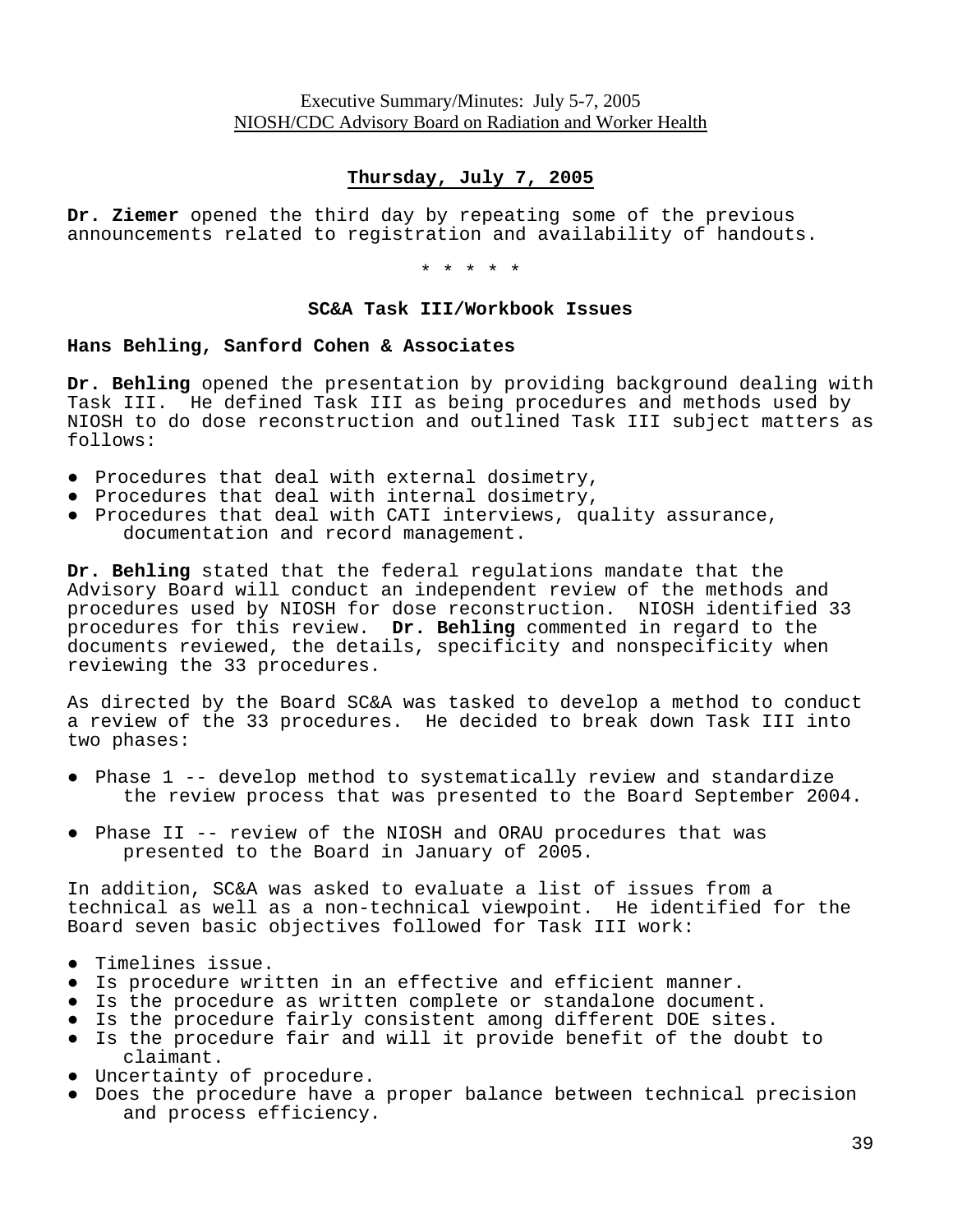**Dr. Behling** presented information on the development of a checklist comprised of secondary questions and rating system for evaluating the procedures based on the previously presented seven objectives. The ratings scheme is 1 through 5, 1 represents "never" and five represents "perfect." Rating scheme also provided for "NA" determination.

**Dr. Behling** referenced for the Board SC&A's nearly 300-page report which contained the application of the checklist and rating system of the seven objectives for the 33 dose reconstruction procedures reviewed. The remaining presentation to the Board provided detailed examples of the checklist and rating system results.

\* \* \* \* \*

#### **Questions/Discussion from Board**

The Board raised the following questions with regard to the presentation:

- ▶ Does anything actually have to be done with deficiency side of the procedures, are the deficiencies being corrected by later procedures.
- ▶ Response was that subcommittee is trying to rank or develop a matrix for the more technical issues they're trying to address and questioned the higher number (525) of "NA" in matrix; are we using the right matrix.

\* \* \* \* \*

### **Report on the Review of the First 20 Dose Reconstructions**

**Dr. Ziemer** explained to the Board the matrix details; such as, the finding number, ranking, case rank, external, et cetera. He pointed out to the Board in the matrix the proposed Board actions categorized as 1 through 7 are the ones on which action will have to be taken.

**Dr. Ziemer** and **Mr. Griffon** presented the definitions of the 7 categories:

- NIOSH agrees and accepts findings.
- NIOSH disagrees but will comply.
- ● NIOSH disagrees and will not implement unless Board recommends action through HHS.
- NIOSH disagrees and the Board and NIOSH reach a compromise.
- NIOSH disagrees and the Board concurs.
- Issue is deferred to a site profile, TBD or procedure review process.
- SC&A concurs with NIOSH's view.

The Advisory Board then proceeded on with the task of categorizing the first 20 procedures. The Board produced a modified matrix.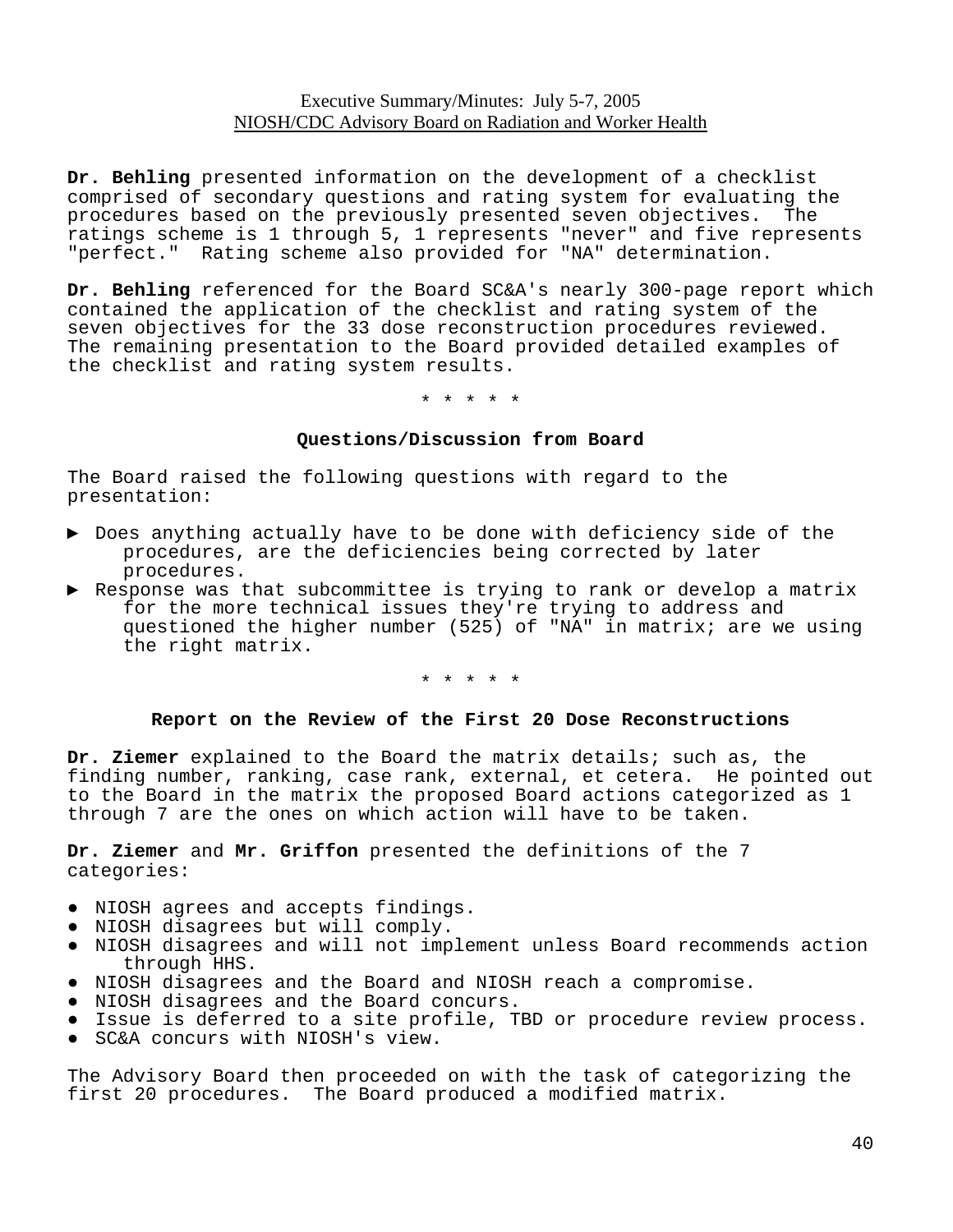## **A motion was made and seconded to accept the summary of findings matrix as part of the Board**=**s report on the first 20 cases. With no discussion, the motion carried unanimously.**

\* \* \* \* \*

#### **Board Discussion**

The Board then proceeded to discuss the modified summary of findings matrix. **Dr. Ziemer** noted the Board also has to consider the narrative wording to the Secretary of Health and Human Services report on dose reconstruction findings. The only wording change to the latest report version as reported by Mr. Griffon dealt with case ranking and site/program-wide ranking totals.

#### **A motion was made and seconded to approve the modified report document, along with the modified summary of findings matrix document as the report to the Secretary.**

The motion was open for discussion. **Mr. Griffon** referenced a summarizing table as not being included in the report but will be added. Board members discussed placeholders to be filled in and wording changes.

#### **As a result a friendly amendment was filed to the motion for a slight change in the report wording to include all the pertinent attachments together with the table that NIOSH will supply and the matrix be included in the report. The motion was amended and passed without opposition.**

**Dr. Ziemer** next identified for the Board recommended changes in a document entitled "Priority Issues for Demonstrating Feasibility of Dose Reconstruction for MCW Destrehan Street Workers for the Time Period 1949 to 1947, List of Tasks."

**Dr. Ziemer** proceeded to outline the modifications recommended by the subcommittee.

Timetable recommendation:

- ● July 26 -- work group conference call for status report and task clarification;
- ● July 31 -- NIOSH will provide a draft report on the following tasks, in consultation with SC&A;
- August 7 -- NIOSH completes the tasks with the SC&A;
- ● July 31 through August 7 -- schedule work group meeting within this time frame;
- August 16 -- SCA to review NIOSH response;
- ● August 16 through August 22 -- schedule work group conference call during this time frame;
- August 25 & 26 -- scheduled board meeting.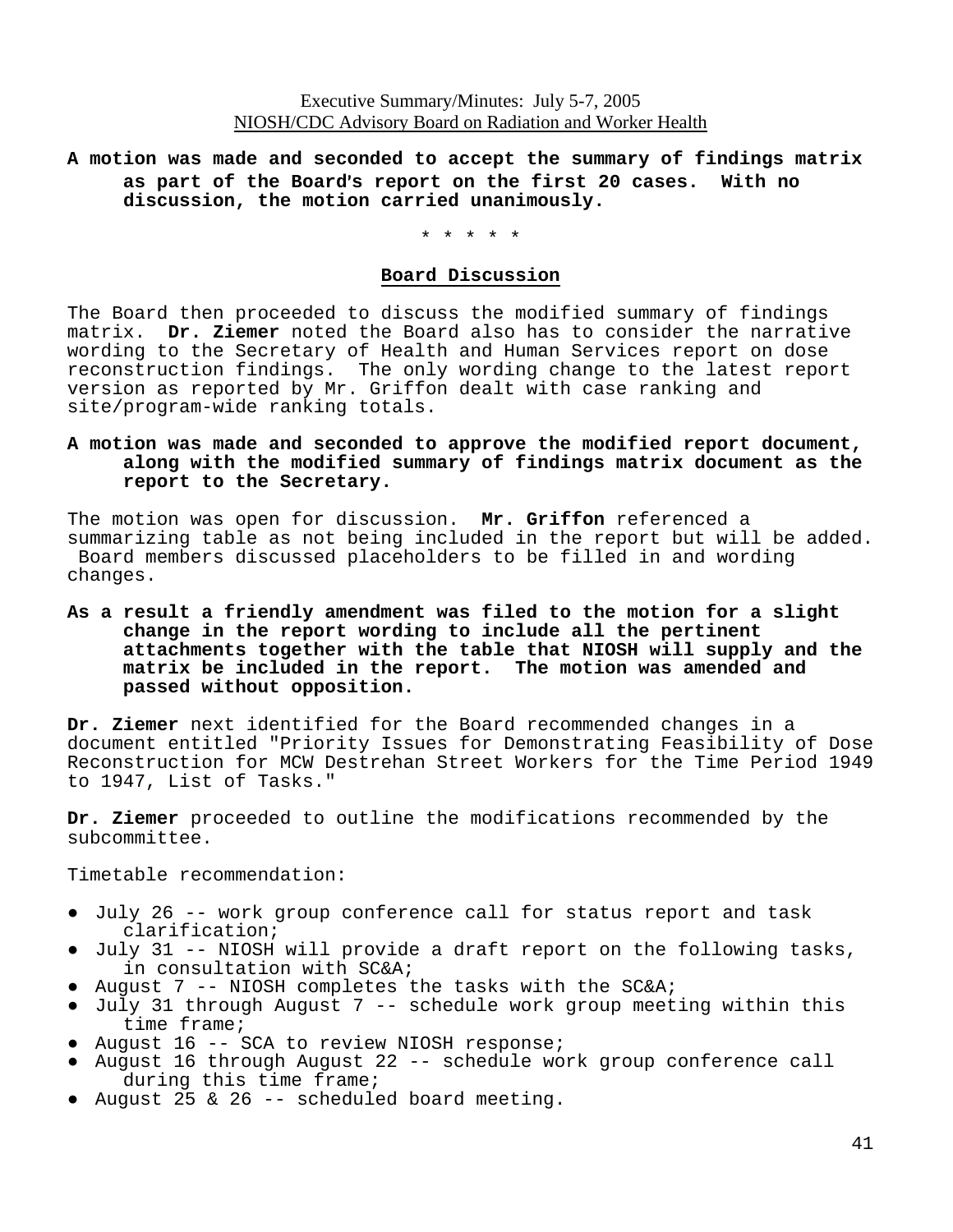He further recommended specific wording changes for the list of tasks within the document report.

#### **After discussion and a few amendments the Board unanimously approved the amended document.**

With that **Dr. Wade** cited to the Board how the engagement process should proceed. He indicated that any workgroup telephone conference participants keep records of their calls. Workgroup meetings will be noticed in the *Federal Register,* opened to the public and transcripts officially recorded.

**Ms. Munn** commented on the requirement that subcommittee meetings be noticed in the *Federal Register*. **Dr. Wade** commented that they are not required, but proposed that workgroup meetings be noticed in the *Federal Register*. **Dr. Ziemer** identified the workgroup participants as Mark Griffon, Wanda Munn, Jim Neton, Mike Gibson, with Rich Espinosa as an alternate.

**Dr. Melius** proposed a motion dealing with the provisions governing communication and program direction with the Board's audit contractor.

**A motion was made and seconded that the Advisory Board on Radiation and Worker Health adopt the following provisions governing communication and program direction with the Board's audit contractor. Number one, all communications initiated or received by the Chair, NIOSH and/or the audit contractor regarding the scope, performance or activities of the audit contractor will be copied to the entire Board. The audit contractor shall prepare and disseminate to the Board a written summary of all telephone calls and meetings with NIOSH regarding issues related to contracting scope or performance. Number two, no approvals, changes or directives related to task orders or procedures may be provided by the Chair and/or NIOSH to the audit contractor without first securing concurrence from the Board for these approvals, changes and directives in advance to the entire Board. If three or more Board members raise concerns or objections about the proposed changes, then the Chair shall convene a meeting of the Board forthwith to review the proposed changes. Number three, all working groups and subcommittee meetings, including conference calls, involving NIOSH and the audit contractor to review findings of the audit contractor will include the participation of at least two Board members. All Board members will be notified about the meetings at least two weeks prior to the meeting, and the Chair will ensure that adequate Board representation will be present at the meeting. Such meeting shall be noticed in advance to the public through the e-mail list and on the NIOSH web site and open to the public, consistent with the Open Governments Act. Such meetings, including those by teleconference, shall be transcribed.** 

The motion consisted of three distinct wording parts and was read to the Board. The motion was seconded by Mr. Gibson and put on the floor for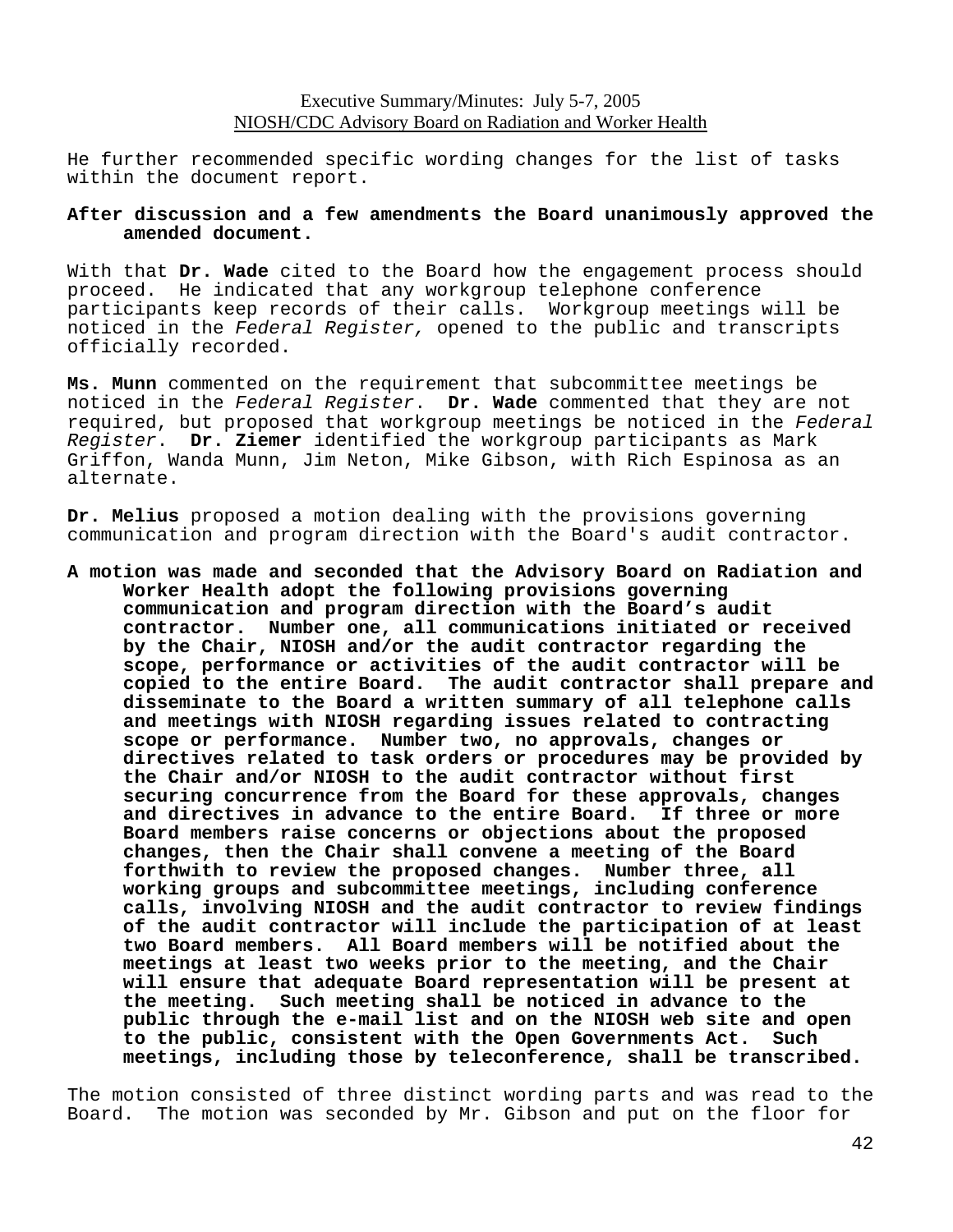discussion. **Ms. Munn** strongly protested the motion and would not vote on it unless it was a vote to table the motion. At which time **Ms. Munn**  put forth a motion to table and it was seconded by **Dr. DeHart**.

**Dr. Ziemer** informed the Board the motion to table is not debatable and requires an immediate vote. Two-thirds vote is required for tabling. **Ms. Homoki-Titus** stated that only one-half is required for tabling a motion. The vote on motion by Board to table motion failed, therefore the original motion is put back on the floor for discussion.

**Dr. DeHart** commented that he had concerns about the lack of flexibility in the drafted document. **Ms. Homoki-Titus** wanted to double check the written motion to make sure there was no violation of FACA regarding board approvals. **Dr. Melius** thought that the Board needed to be more transparent or open regarding dealings with contractor.

**Mr. Gibson** noted that the Board members accepted an obligation with their Presidential appointment and felt that all Board members should be sent all the correspondences to review, not just certain members on the list.

A written copy of the motion was distributed to all Board members and **Dr. Ziemer** presented each item of the motion. Items 1 and 2 as read were commented on and slightly modified.

At this time Item 3 as read was commented on and slightly modified through friendly amendments. **Dr. Ziemer** relayed to the Board an issue regarding the time the contractor spends briefing people on the Hill when requested. He noted that this work was outside the scope of the contract, however, the existing contract funds were being utilized for this task. He has previously approved this work by the contractor, but suggests a formal policy regarding this matter. The Board just wanted this action as it occurs to be notified or communicated about it.

Board voted on amended motion and was unanimously passed except **Ms. Munn**  who abstained.

### **A motion was made and seconded that the Board recognize Cori Homer for her superior administrative support and assistance to individuals and the Board. The motion passed overwhelmingly.**

**Ms. Homer** indicated she will miss everyone and thanked the Board for the last three years. She informed the Board that her duties would now be in the capable hands of **LaShawn Shields**.

The Board continued the meeting. **Dr. Melius** commented on the conflict of interest issue brought up in the public comment period. He felt that the Board should consider having their own conflict of interest statement on the web site for public view.

**Dr. Mauro** of SC&A commented that their conflict of interest planned procedures and forms have been completed and signed by project members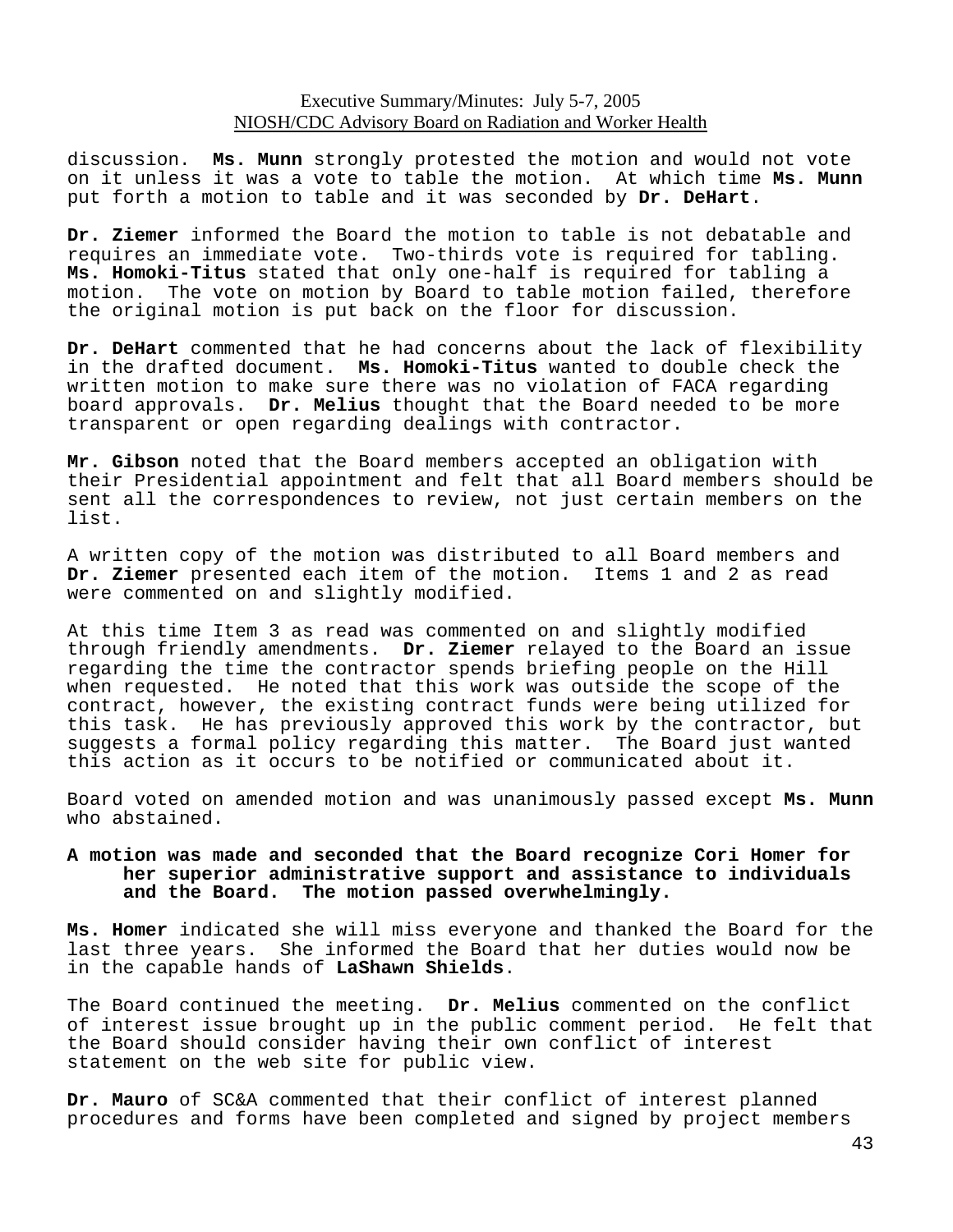and are on file in hard copy at corporate headquarters. He can provide to the Board conflict of interest documents in any form the Board requests for the purpose of posting on web site. **Dr. Toohey** informed the Board that all ORAU forms are posted on their project web site at www.oraucoc.org.

**Dr. Wade** reminded the Board about the SC&A SEC task order developed by the Board. The task order has been submitted to the contractor, SC&A, for approval. The Board will consider the proposal in closed session when received.

\* \* \* \* \*

### **Report on Review of the Second Round, 18 Dose Reconstructions**

#### **Kathy Behling, SC&A**

**Ms. Behling** started the presentation by outlining three key elements of SC&A's approach to doing dose reconstruction review.

- ● Review all the collected data for completeness and adequacy for use in estimating doses.
- Look at internal and external doses and attempt to reproduce all the doses assigned by the dose reconstructor.
- ● Review the CATI and evaluate whether NIOSH has addressed all information regarding the claimant.

**Ms. Behling** reviewed for the Board the NIOSH/ORAU approach to the dose reconstruction process. She presented various examples to the Board of maximizing external dose cases, maximizing internal dose estimates, and best estimate external dose. She stated that the overwhelming majority of cases fell into the external dose category.

**Ms. Behling** presented a chart detailing how the 18 cases and the 113 findings broke down by category. The categories consisted of the following:

- reviewer could not reproduce assigned dose,
- procedure used to estimate dose was not referenced,
- procedural errors and inconsistencies,
- unresolved CATI issues,
- data collection issues,
- procedural noncompliance or misinterpretation of procedures,
- ● use of inappropriate procedure method or assumption, model or model assumptions selection is not scientifically sound,
- all potential sources of exposure were not considered or the exposure was not accounted for.

**Ms. Behling** then presented a chart of the breakdown of the findings for all 30 cases reviewed. She summarized for the Board the majority causes of the 113 findings were due to procedural issues with choices made by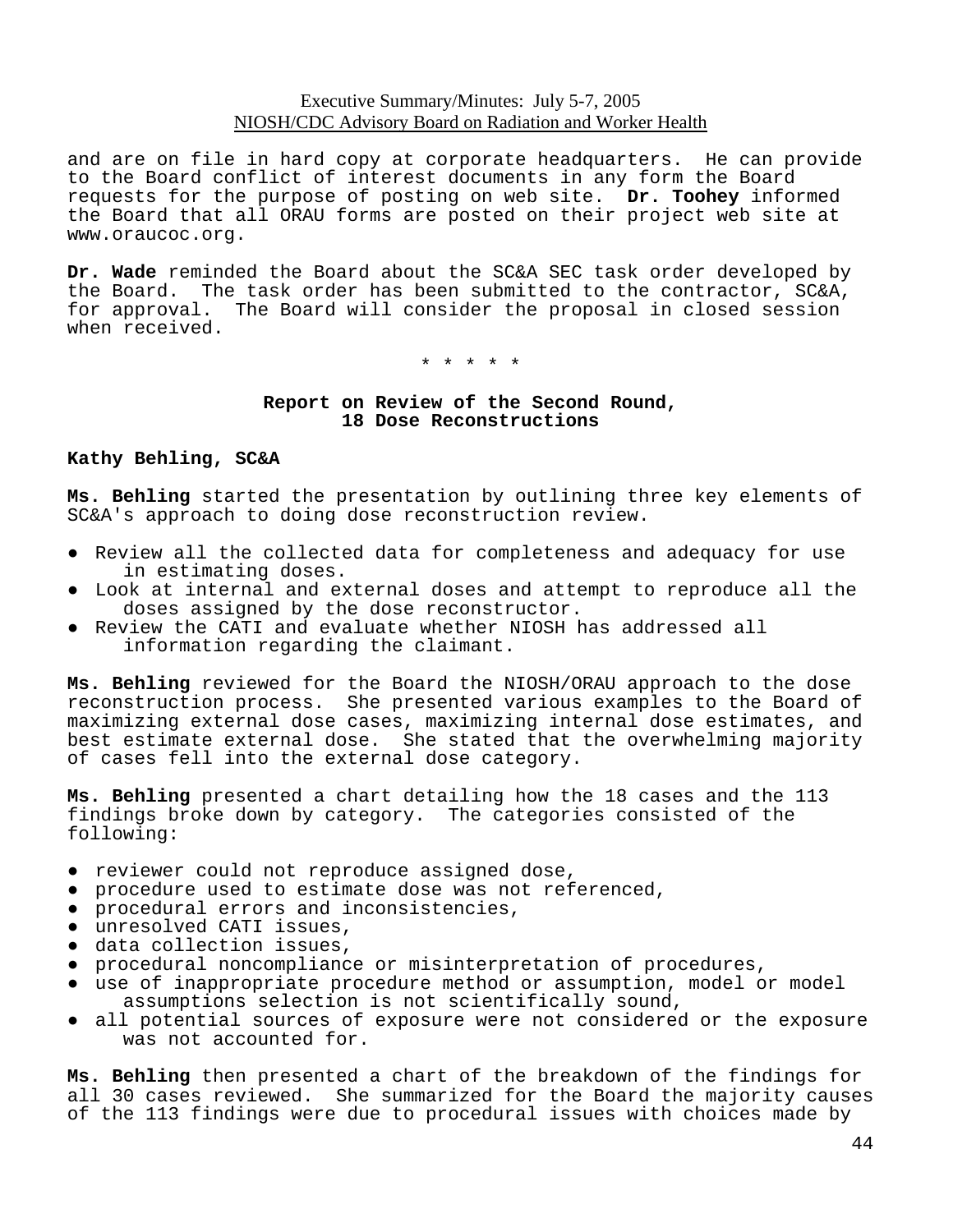the dose reconstructor. She pointed out to the Board that the dose reconstruction audits so far have not impacted the changes in compensability.

\* \* \* \* \*

#### **Board Comments/Questions on Presentation**

The Board raised the following questions with regard to the presentation:

- Future pie chart should be consistent with color and location.
- Procedure used, audit summary of the dose reconstruction, was very effective.
- What will have to be done with advanced dose reconstructions.
- ● Indication was that these advanced dose reconstructions will require more extensive data review.
- ● Audit of the internal doses will be required for the advanced cases and that this will be a major challenge for both dose reconstructor and auditor.
- Question to the subcommittee members regarding future dose reconstruction issue in terms of resources and priorities.
- What is the status on the next round of reviews.
- ● A better understanding of the use of workbooks, especially for the Savannah River Site, will be required for the next round of dose reconstruction reviews.

**Dr. Ziemer,** before closing out the Board discussion, commented that the contractor and NIOSH should proceed on the development of the matrix for the 18 cases just as was presented earlier for the first 20 cases.

\* \* \* \* \*

#### **SC&A Contract Issues**

#### **John Mauro, SC&A**

**Dr. Mauro** updated the Board relative to the four tasks performed by the contractor over the past year and a half. He stated that the work has been performed on the 22 additional cases and work on the three site profiles, the first four tasks would be completed. He felt that based on the fact that NIOSH was moving more toward doing realistic dose reconstruction and away from the minimum/maximum procedure, this has resulted in more sophisticated TIBs and workbooks produced for best estimate dose reconstruction.

**Dr. Mauro** felt that Task I scope of work had to be modified to capture a more detailed effort NIOSH is now using and that to actually have dose reconstruction cases completed by the contractor is now part of Task I. He felt that Task IV needed to be modified to include more best-

estimate case selections for dose reconstruction rather than minimum/maximum reconstruction.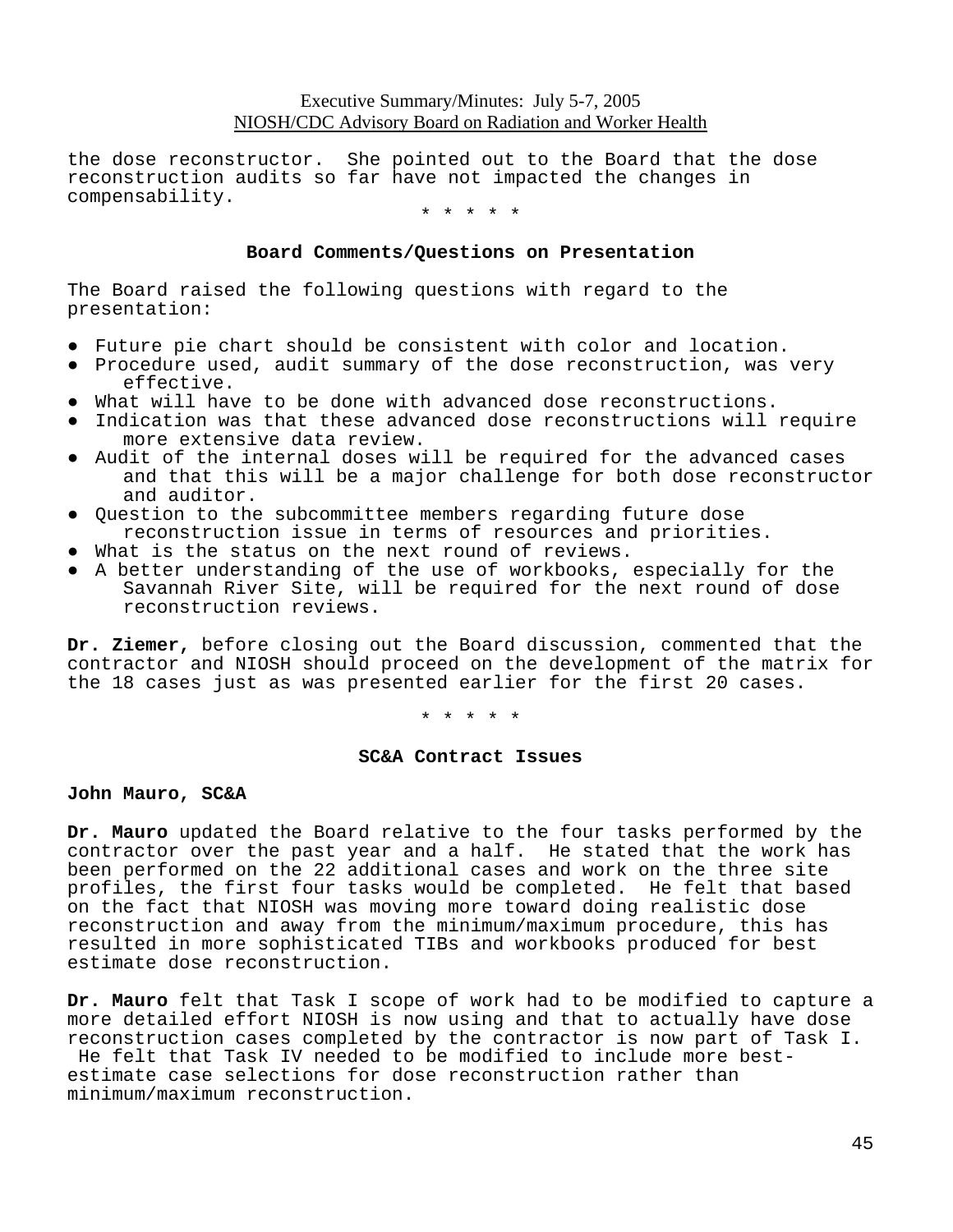**Dr. Mauro** further stated that he felt minimum/maximum cases reviewed so far were showing the same conclusions and weren't adding any real value. He recommended site profile reviews conducted under Task I include workbooks and cases which have used best estimate methods; for Task IV they should select more realistic cases for testing.

\* \* \* \* \*

#### **Board Questions and Comments**

Questions raised and observations made included the following:

- ▶ Is there some procedure (sorting tool) that can be utilized to provide information as to whether the case is a best estimate case or a minimum/maximum case.
- ▶ Response was that dose reconstructor makes the choice at the time he approves the dose reconstruction.
- ▶ Comment provided that in principal you should be able to make the procedure to use on the basis of POC, but presented a case as to why this has not been successful.
- ▶ Task I needed to be modified to have the contractor review the workbooks and include several specific best estimate cases when they review a site profile.
- ▶ For Task IV, selection of the next 20 cases by the subcommittee include more realistic cases would suffice.
- Concern about including actual cases in the procedural review for Task I, actual cases selected is part of Task IV.
- ► Comment provided as to why including actual cases selected should be under Task I.
- ► Workbook review should already be included in Task I.
- ► Workbook review as part of Task I is with contracting officer.
- ▶ Concern that the subcommittee choosing the next 20 cases for review was not the process that had been used previously.
- ▶ Clarification that the Board and subcommittee use the same procedures utilized in the past, but for the next 20 consider the criteria of using realistic cases for case selection.

A quorum was not available for the Board to act on issues discussed, so the Board halted the discussion. **Dr. Wade** concluded that Board members should continue this discussion via a phone conference.

\* \* \* \* \*

#### **Public Comment Period**

**Dr. Ziemer** introduced **Colonel Ed Taylor** from the newly formed advisory board administered through the National Council on Radiation Protection and Measurements. This will be a parallel group handling the veteran's cases. Colonel Taylor thanked the Board for allowing him to sit in all week and learn.

The following is a list of the members of the public who spoke. A full